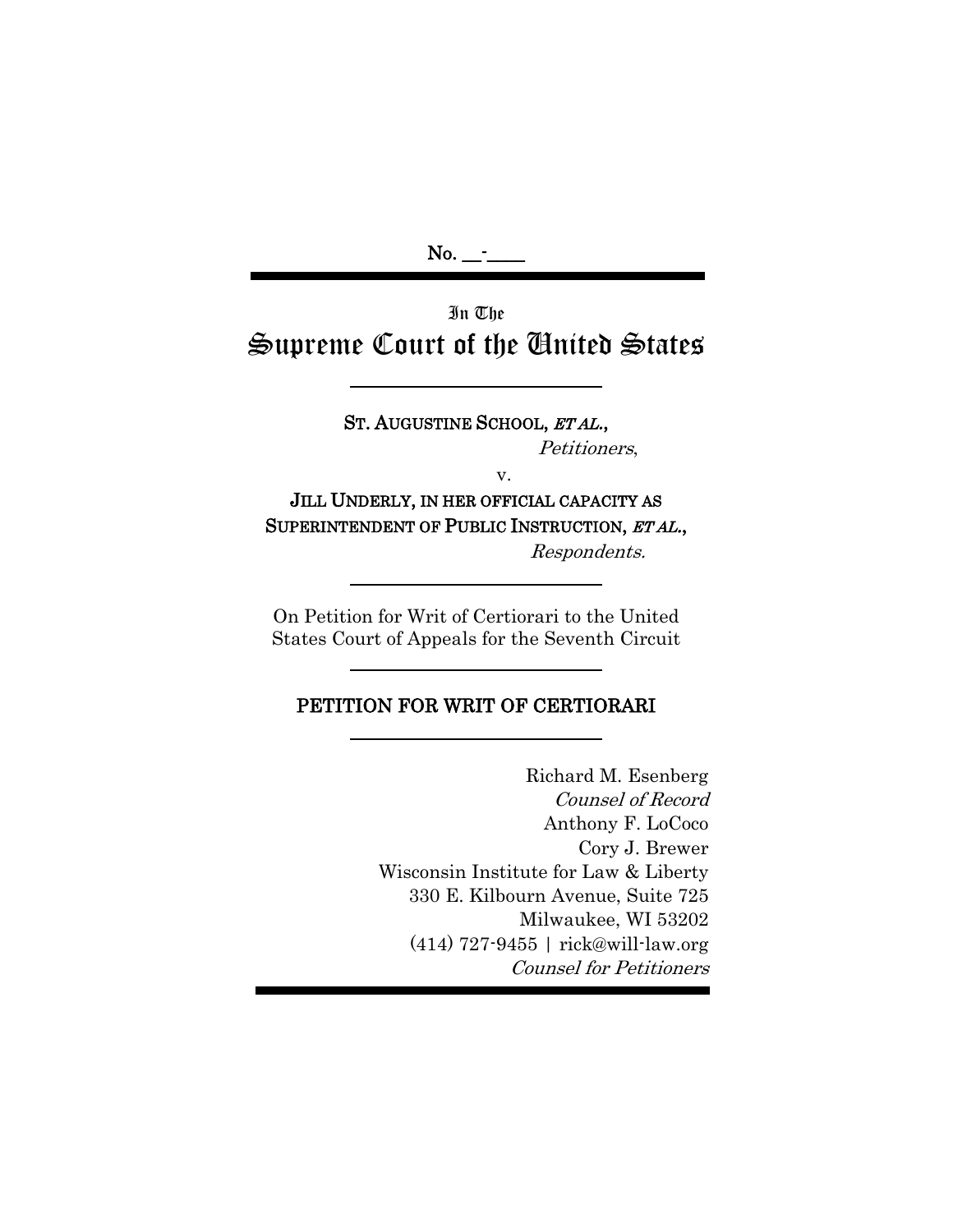### QUESTIONS PRESENTED

- 1. Whether summary reversal is warranted where the Seventh Circuit did not consider this case in light of Espinoza v. Montana Dep't of Revenue, 591 U.S. \_\_\_, 140 S. Ct. 2246 (2020) as ordered by this Court on July 2, 2020.
- 2. Whether summary reversal is warranted where the Seventh Circuit concluded that an overlapping state remedy rendered unnecessary resolution of the Petitioners' federal constitutional claims under 42 U.S.C. § 1983 in compliance with this Court's mandate.
- 3. Whether summary reversal is warranted where the Seventh Circuit declined to hold that the Petitioners' First Amendment rights were violated, despite agreeing that the Respondents withheld from the Petitioners otherwise-available public benefits "for reasons that can be tied to [the Petitioners'] religious preference" and following a "doctrinal determination" by the government. App. 4a, 14a.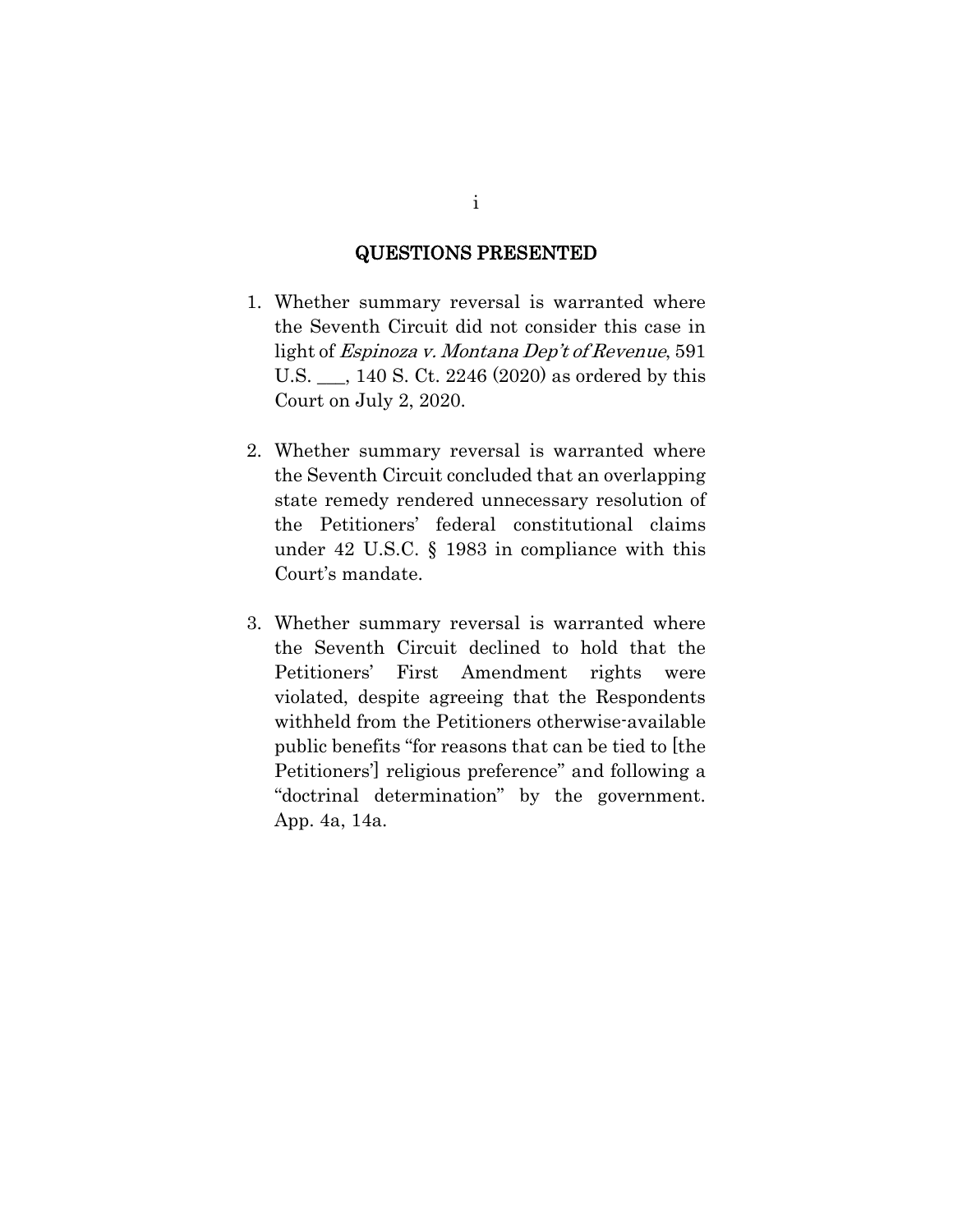### PARTIES TO THE PROCEEDING

Petitioners are St. Augustine School, Inc. and Joseph and Amy Forro. Respondents are Jill Underly, in her official capacity as Superintendent of Public Instruction,[∗](#page-2-0) and Friess Lake School District.[\\*\\*](#page-2-1)

#### CORPORATE DISCLOSURE STATEMENT

St. Augustine School, Inc. is a Wisconsin non-stock not-for-profit corporation. It has no parent corporation and no publicly-held company owns 10% or more of its stock.

#### DIRECTLY RELATED PROCEEDINGS

- *St. Augustine School v. Evers, No.* 2016cv225; Washington County Circuit Court; no judgment entered;
- *St. Augustine School v. Evers, No.* 16-C-0575, U.S. District Court for the Eastern District of Wisconsin; judgment entered June 6, 2017;

<span id="page-2-0"></span><sup>∗</sup> Jill Underly succeeded Carolyn Stanford Taylor in office during the pendency of this action and has accordingly been substituted as a party. See Fed. R. Civ. P. 25(d). Carolyn Stanford Taylor likewise succeeded Tony Evers in office during the pendency of this action.

<span id="page-2-1"></span><sup>\*\*</sup> In 2018 Friess Lake School District and another school district were consolidated into Holy Hill Area School District. That consolidation has no effect on this dispute.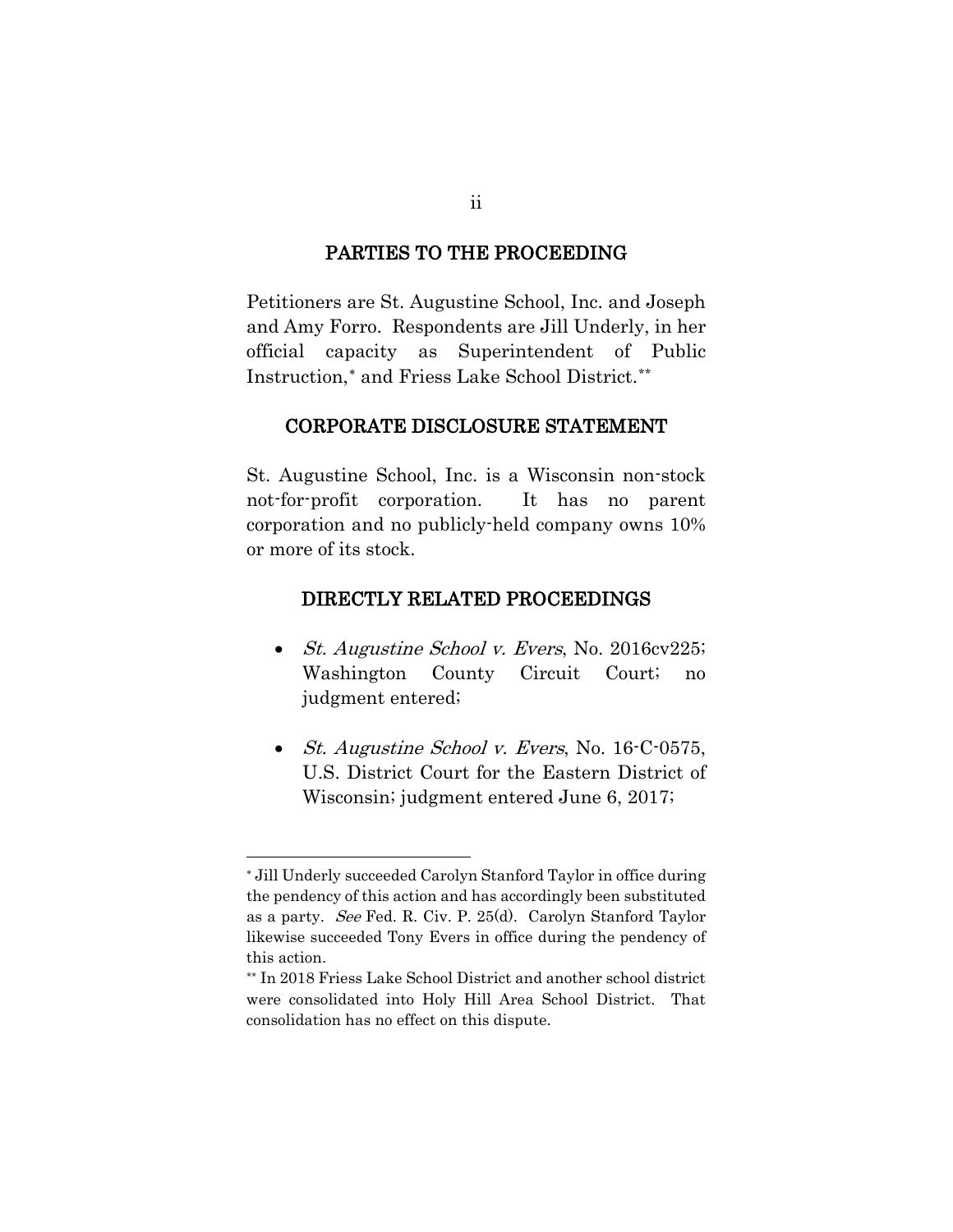- St Augustine School v. Evers, No. 17-2333, U.S. Court of Appeals for the Seventh Circuit; judgment entered Oct. 11, 2018;
- St. Augustine School v. Taylor, No. 18-1151, Supreme Court of the United States; judgment entered August 3, 2020;
- St. Augustine School v. Taylor, No. 2021AP265-CQ, Supreme Court of Wisconsin; no judgment entered;
- *St Augustine School v. Underly, No.* 17-2333, U.S. Court of Appeals for the Seventh Circuit; judgment entered December 20, 2021.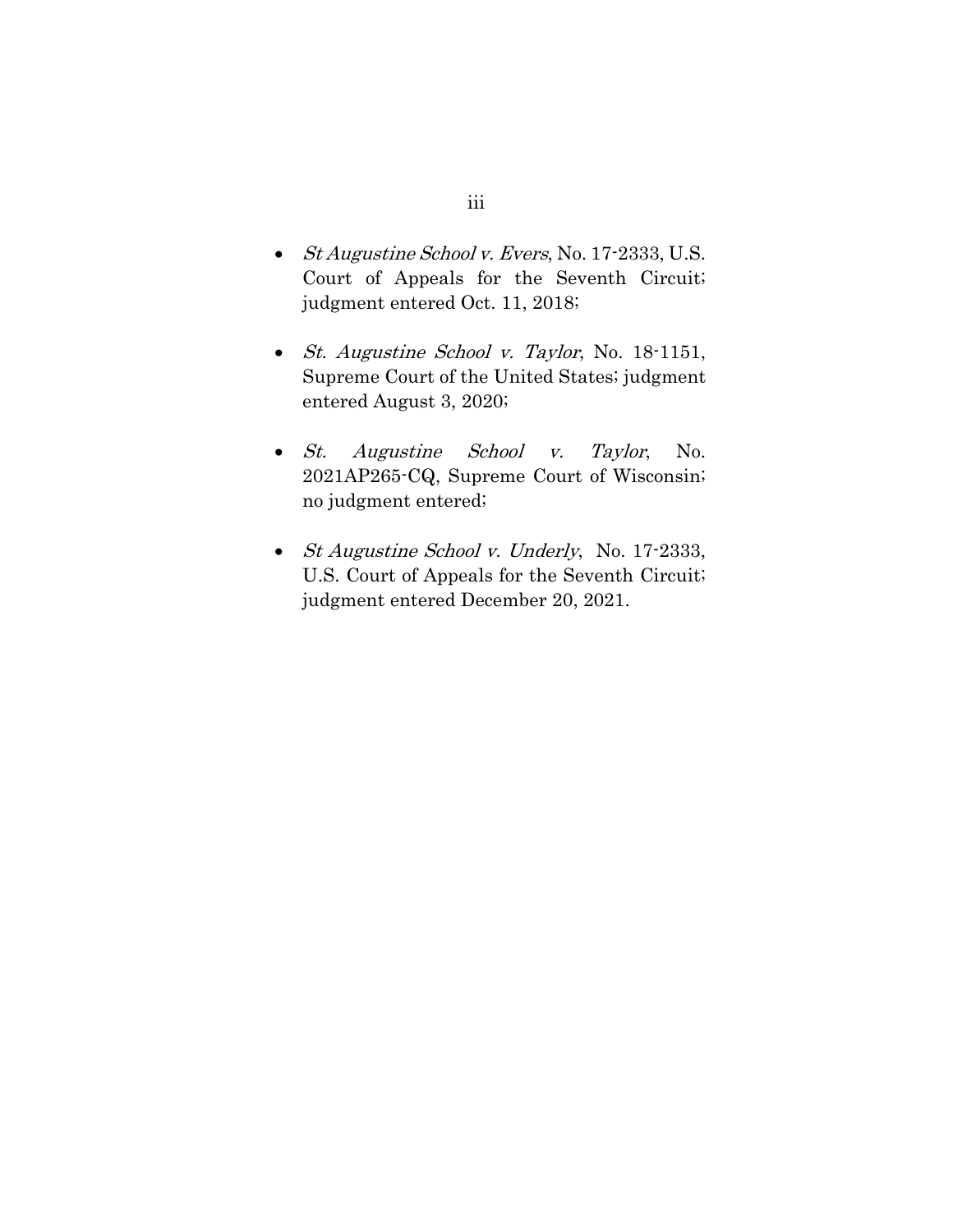# TABLE OF CONTENTS

| Constitutional and Statutory Provisions Involved2                                                                              |
|--------------------------------------------------------------------------------------------------------------------------------|
|                                                                                                                                |
|                                                                                                                                |
|                                                                                                                                |
| The Seventh Circuit Disobeyed this Court's<br>I.                                                                               |
| The Seventh Circuit's Conclusion that a<br>П.<br>Potential, Overlapping State Remedy<br>Rendered Unnecessary Resolution of the |

iv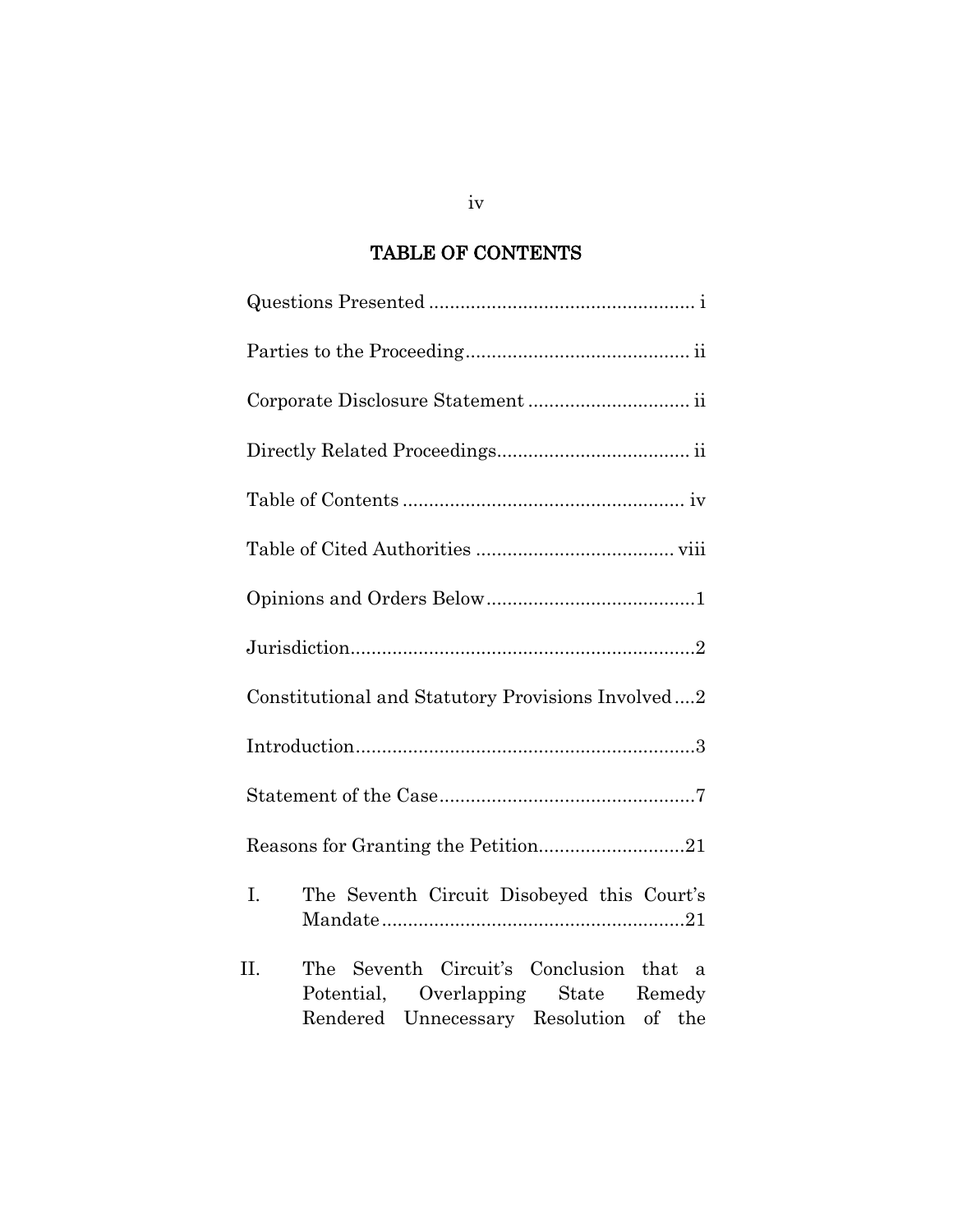Petitioners' Federal Constitutional Claims under 42 U.S.C. § 1983 in Compliance with this Court's Mandate Conflicts with Relevant Decisions of this Court...................................25

- III. The Seventh Circuit's Acknowledgment that the Respondents Denied the Petitioners Otherwise-Available Public Benefits for Reasons Tied to the Religious Preference of the Petitioners and Following the Government's Doctrinal Determination Warrants Summary Disposition on the Merits...............................29
	- A. The Respondents Violated the Free Exercise Clause by Forcing St. Augustine to Choose Between Following its Faith Tradition and the Receipt of Otherwise-Available Government Benefits ................................................31
	- B. The Respondents Violated the Establishment Clause by Defining St. Augustine's Denominational Affiliation ..............................................................35
	- C. The Respondents Violated the Religion Clauses by Interfering with the Ability of St. Augustine to Define its Own Faith and Doctrine.........................................38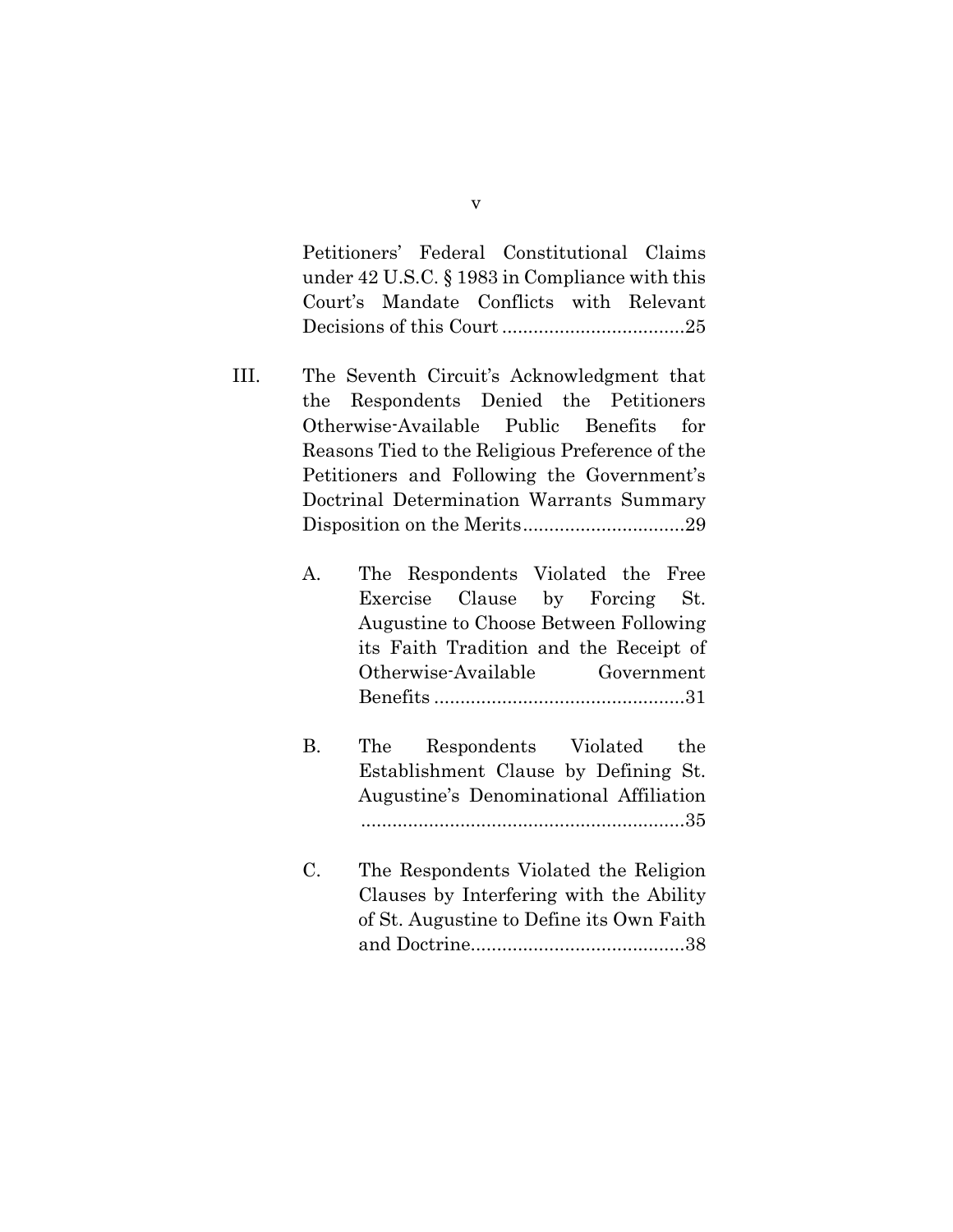| IV.<br>Alternately, Plenary Review of the Petitioners'<br>First Amendment Claims is Justified in Order<br>to Correct the Seventh Circuit's Improper<br>Disposition of Multiple Important Federal<br>Questions Relating to the Government's<br>Authority to Deny Otherwise-Available Public |  |  |
|--------------------------------------------------------------------------------------------------------------------------------------------------------------------------------------------------------------------------------------------------------------------------------------------|--|--|
|                                                                                                                                                                                                                                                                                            |  |  |
|                                                                                                                                                                                                                                                                                            |  |  |
| Appendix A: Opinion of the United States Court of<br>Appeals for the Seventh Circuit (Dec. 20, 2021)1a                                                                                                                                                                                     |  |  |
| Appendix B: Opinion of the Supreme Court of                                                                                                                                                                                                                                                |  |  |
| Appendix C: Order of the Supreme Court of Wisconsin                                                                                                                                                                                                                                        |  |  |
| Appendix D: Order of the United States Court of<br>Appeals for the Seventh Circuit (Feb. 16, 2021)111a                                                                                                                                                                                     |  |  |
| Appendix E: Order of the Supreme Court of the                                                                                                                                                                                                                                              |  |  |
| Appendix F: Opinion of the United States Court of<br>Appeals for the Seventh Circuit (October 11, 2018)                                                                                                                                                                                    |  |  |
| Appendix G: Decision and Order of the United States<br>District Court for the Eastern District of Wisconsin                                                                                                                                                                                |  |  |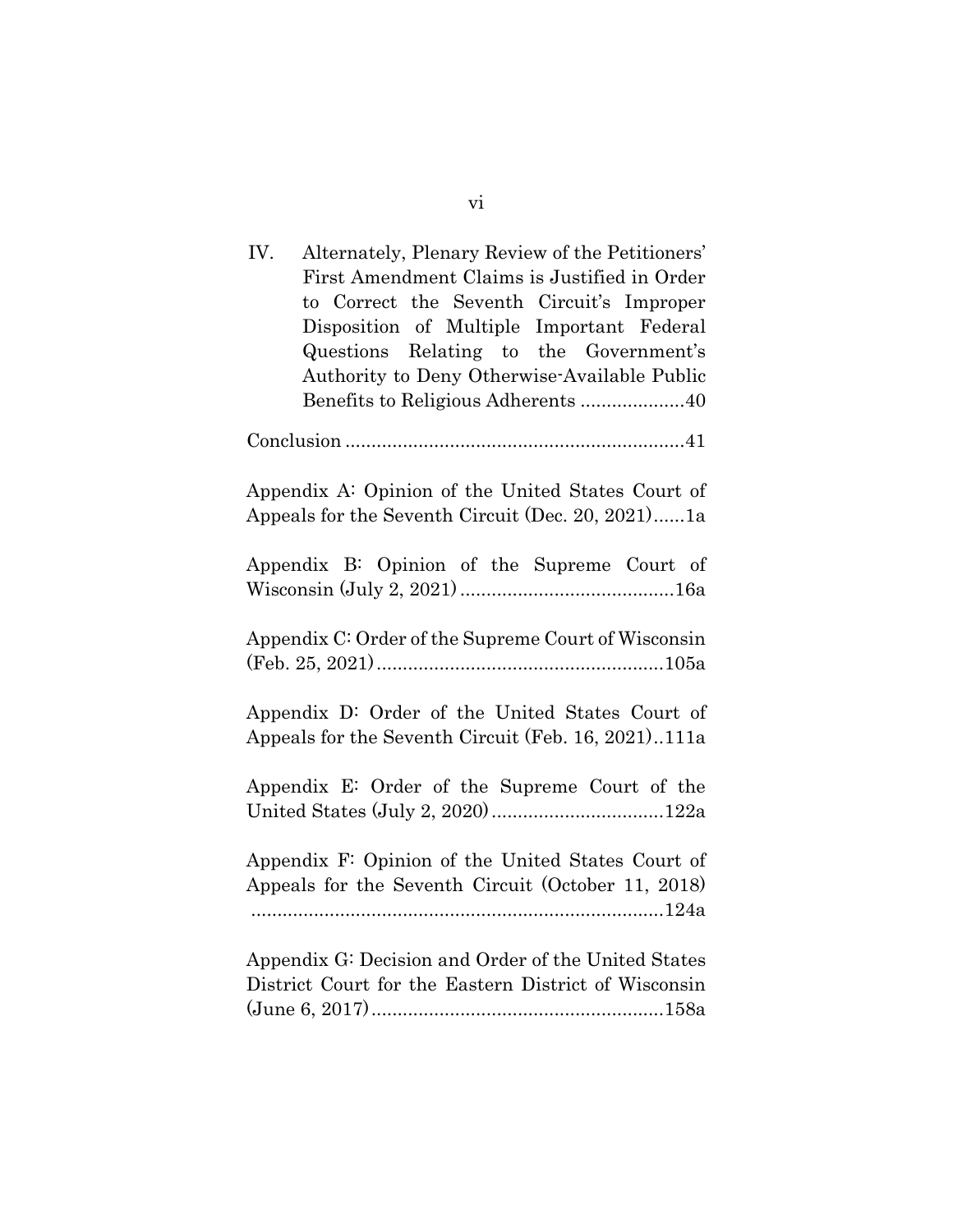| Appendix H: Decision of the State Superintendent<br>of Public Instruction (Mar. 10, 2016) 191a                                |
|-------------------------------------------------------------------------------------------------------------------------------|
| Appendix I: Order of the United States Court of<br>Appeals for the Seventh Circuit Denying Rehearing                          |
| Appendix J: Order of the United States Court of<br>Appeals for the Seventh Circuit Denying Rehearing<br>and Rehearing En Banc |
| Appendix K: Text of Wisconsin Stat. §§ 121.51,                                                                                |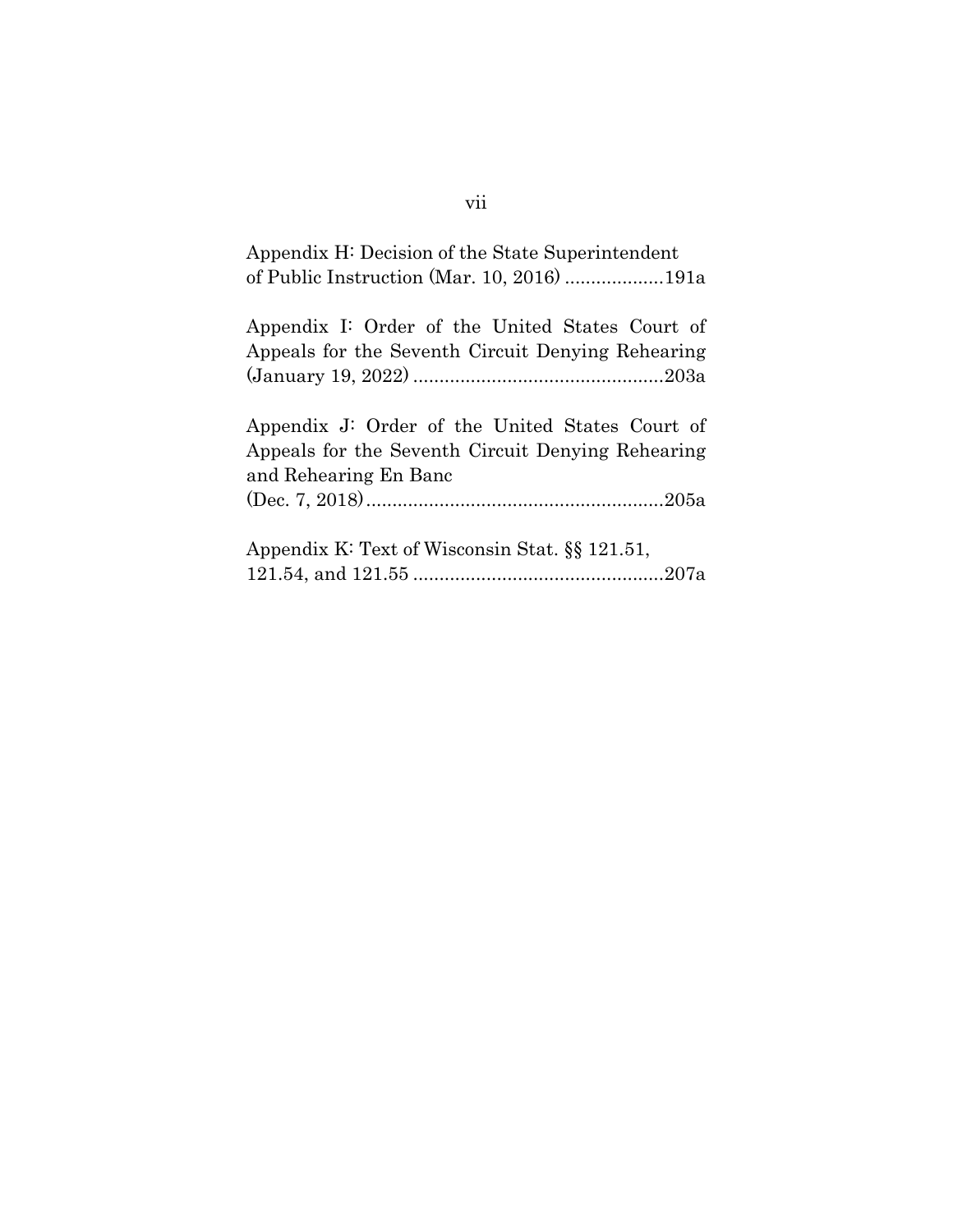# TABLE OF CITED AUTHORITIES

# **CASES**

| Baltimore & O.R. Co. v. United States, 279 U.S. 781                     |
|-------------------------------------------------------------------------|
|                                                                         |
|                                                                         |
| Cascade Natural Gas Corp. v. El Paso Natural Gas                        |
|                                                                         |
| Church of the Lukumi Babalu Aye, Inc. v. City of                        |
|                                                                         |
| Employment Div. v. Smith, 494 U.S. 872 (1990)15                         |
| <i>Espinoza v. Montana Dep't of Revenue</i> , 591 U.S. <sub>___</sub> , |
|                                                                         |
| Everson v. Board of Ed. of Ewing, 330 U.S. 1 (1947)                     |
|                                                                         |
|                                                                         |
| F.C.C. v. Pottsville Broad. Co., 309 U.S. 134 (1940)                    |
|                                                                         |
| Francis v. Franklin, 471 U.S. 307 (1985) 22-23                          |
| Gen. Atomic Co. v. Felter, 436 U.S. 493 (1978) 24                       |
| Holy Trinity Cmty. Sch., Inc. v. Kahl, 82 Wis. 2d 139,                  |
|                                                                         |
| Hosanna-Tabor Evangelical Lutheran Church and                           |
| Sch. v. EEOC, 565 U.S. 171 (2012) 38-40                                 |
| In re Sanford Fork & Tool Co., 160 U.S. 247 (1895)                      |
|                                                                         |
| Kedroff v. Saint Nicholas Cathedral of Russian                          |
| Orthodox Church in North America, 344 U.S. 94                           |
| 38                                                                      |
| Lemon v. Kurtzman, 403 U.S. 602 (1971)30, 35, 37                        |

viii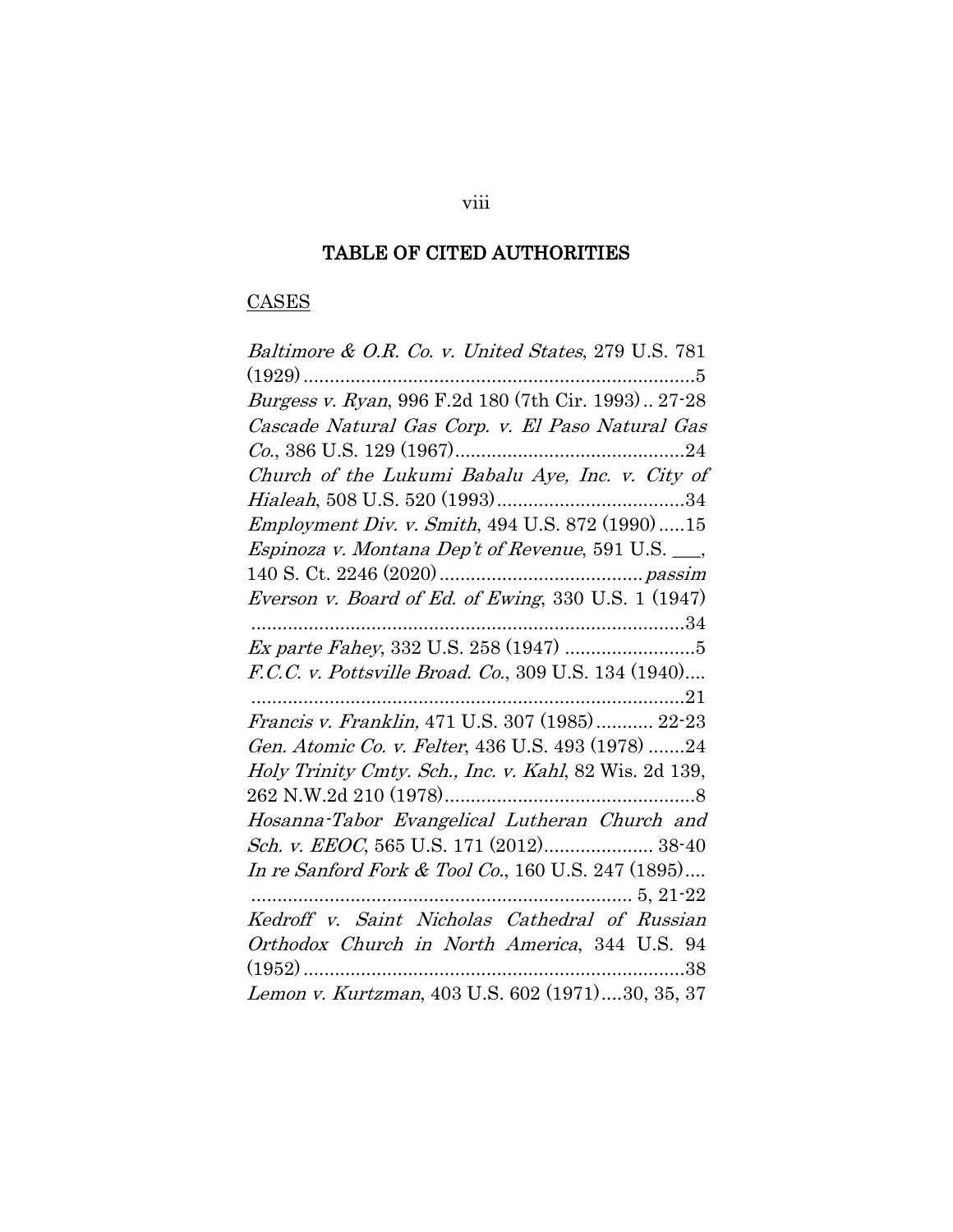| Lyng v. Northwest Indian Cemetery Protective Ass'n,           |
|---------------------------------------------------------------|
|                                                               |
| Med. Ctr. at Elizabeth Place, LLC v. Atrium Health            |
|                                                               |
| Monroe v. Pape, 365 U.S. 167 (1961)  6, 26-27                 |
| New York v. Cathedral Academy, 434 U.S. 125 (1977)            |
|                                                               |
| Our Lady of Guadalupe Sch. v. Morrissey-Berru, __             |
|                                                               |
| Pavan v. Smith, __ U.S. __, 137 S. Ct. 2075 (2017)            |
|                                                               |
| Presbyterian Church v. Mary Elizabeth Blue Hull               |
| Mem'l Presbyterian Church, 393 U.S. 440 (1969)36              |
| Schweiker v. Hansen, 450 U.S. 785 (2017) 30                   |
| Stanton v. Stanton, 429 U.S. 501 (1977) (per curiam)          |
|                                                               |
| State ex rel. Vanko v. Kahl, 52 Wis. 2d 206, 188              |
|                                                               |
| State v. Elmore, 279 S.C. 417 (1983)22                        |
| <i>St. Augustine Sch. v. Evers,</i> 276 F. Supp. 3d 890 (E.D. |
|                                                               |
| St. Augustine Sch. v. Evers, 906 F.3d 591 (7th Cir.           |
|                                                               |
| St. Augustine Sch. v. Taylor, 141 S. Ct. 186 (2020)           |
|                                                               |
| St. Augustine Sch. v. Taylor, No. 17-2333, 2021 WL            |
| 2774246 (7th Cir. Feb. 16, 2021)  1, 3, 16-17, 25             |
| St. Augustine Sch. v. Taylor, 2021 WI 70, 398 Wis. 2d         |
|                                                               |
| St. Augustine Sch. v. Underly, 21 F.4th 446 (7th Cir.         |
|                                                               |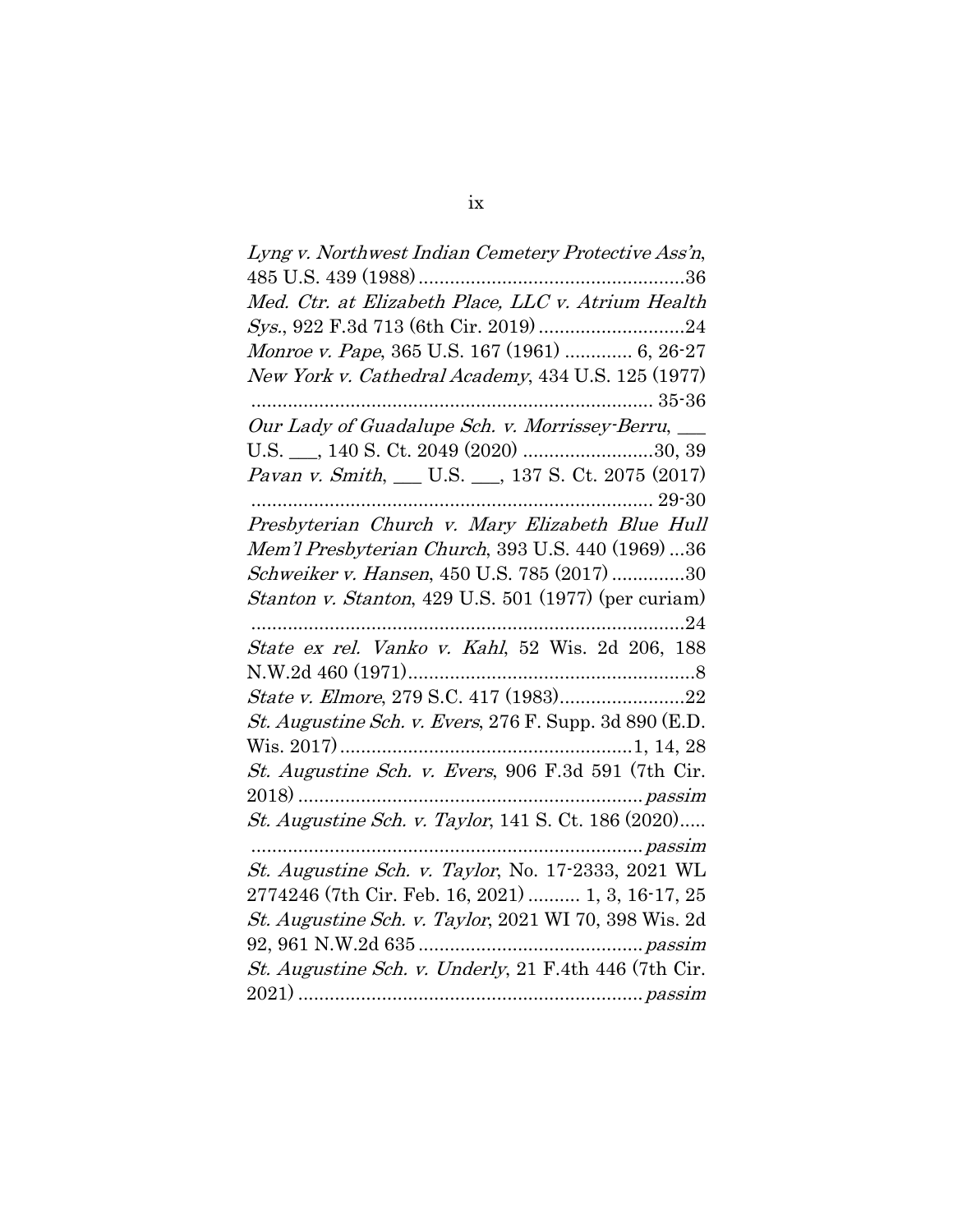| Trinity Lutheran Church of Columbia, Inc. v. Comer,       |
|-----------------------------------------------------------|
| 582 U.S. ___, 137 S. Ct. 2012 (2017)32, 34, 41            |
| United States v. Ballard, 322 U.S. 78 (1944)36            |
| United States v. E. I. du Pont de Nemours & Co., 366      |
|                                                           |
| United States v. Lee, 455 U.S. 252 (1982) 36              |
| <i>Watson v. Jones</i> , 80 U.S. (13 Wall.) 679 (1872) 38 |
|                                                           |
| Zinermon v. Burch, 494 U.S. 113 (1990)5, 20, 27           |

# CONSTITUTIONS, STATUTES, AND RULES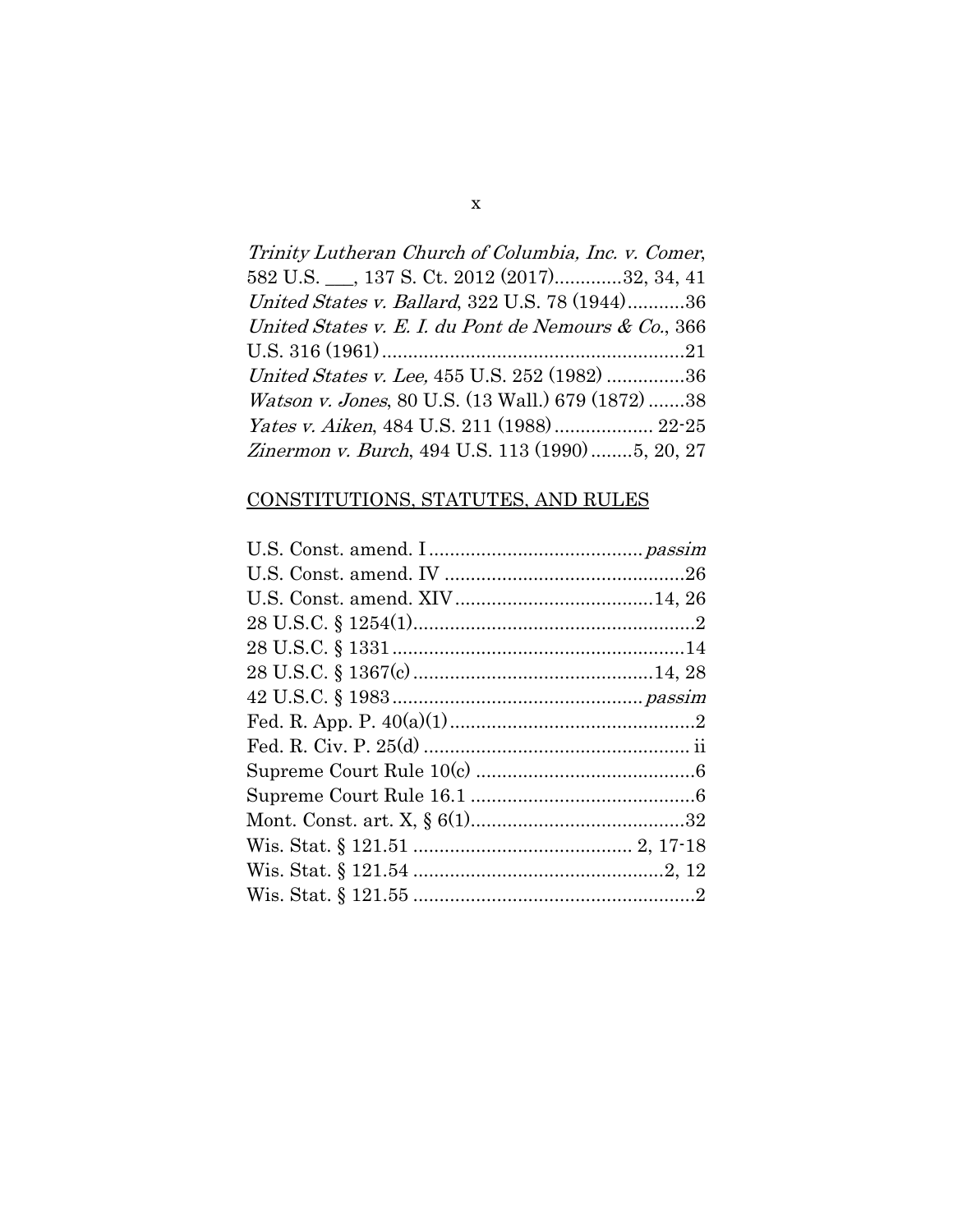#### OPINIONS AND ORDERS BELOW

The decision of the Wisconsin Superintendent of Public Instruction is unreported but is reproduced at App. 191a-202a. The opinion and order of the United States District Court for the Eastern District of Wisconsin is reported at 276 F. Supp. 3d 890. The opinion of the United States Court of Appeals for the Seventh Circuit affirming the District Court's judgment is reported at 906 F.3d 591. The Seventh Circuit's order denying Petitioners' petition for rehearing and rehearing en banc is unreported but is reproduced at App. 205a-206a. This Court's order granting the Petitioners' petition for writ of certiorari, vacating the judgment of the Seventh Circuit, and remanding for further proceedings is reported at 141 S. Ct. 186.

The Seventh Circuit's order certifying a question of state law to the Supreme Court of Wisconsin is unreported but is available at 2021 WL 2774246 and is reproduced at App. 111a-121a. The Supreme Court of Wisconsin's order accepting certification is unreported but is reproduced at App. 105a. The Supreme Court of Wisconsin's opinion answering the certified question and remanding the cause to the Seventh Circuit is reported at 2021 WI 70, 398 Wis. 2d 92, 961 N.W.2d 635. The Seventh Circuit's decision reversing the judgment of the district court and remanding for further proceedings is reported at 21 F.4th 446. The Seventh Circuit's order denying Petitioners' petition for rehearing is unreported but is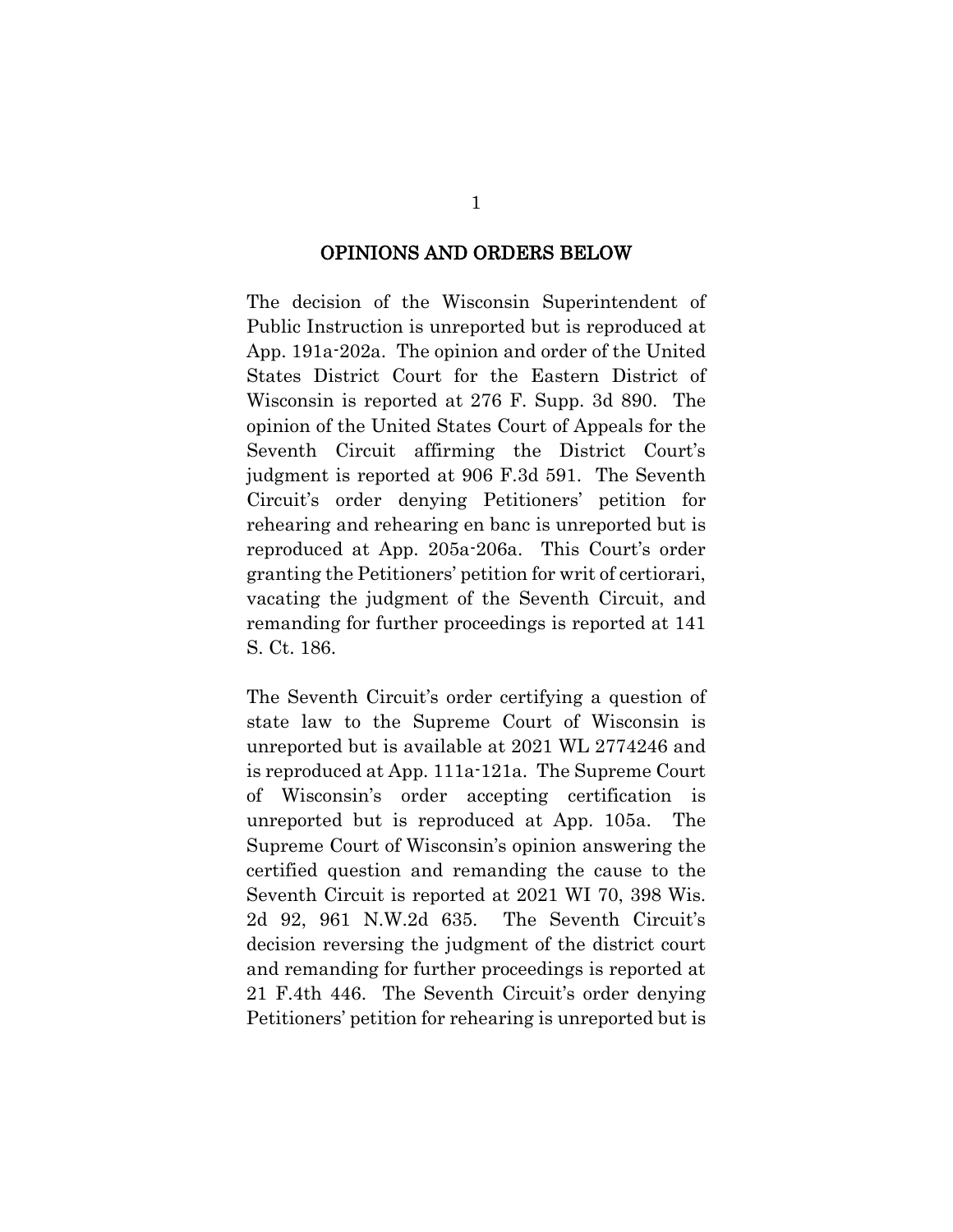available at 2022 WL 170868 and is reproduced at App. 203a-204a.

#### **JURISDICTION**

The Seventh Circuit issued its opinion and entered final judgment on December 20, 2021. App. 1a. The Petitioners timely filed a petition for rehearing on January 3, 2022. R. 82[1;](#page-12-0) Fed. R. App. P. 40(a)(1). The Seventh Circuit issued its order denying Petitioners' petition for rehearing on January 19, 2022. App. 203a. This Court has jurisdiction under 28 U.S.C. § 1254(1).

### CONSTITUTIONAL AND STATUTORY PROVISIONS INVOLVED

"Congress shall make no law respecting an establishment of religion, or prohibiting the free exercise thereof . . . ." U.S. Const. amend. I.

Wisconsin Stats. §§ 121.51, 121.54, and 121.55, the Wisconsin transportation aid statutes most relevant to this case, are reproduced in the Appendix at App. 207a-219a.

<span id="page-12-0"></span><sup>1</sup> "R." refers to the Seventh Circuit's docket; "Dkt." refers to the District Court's docket.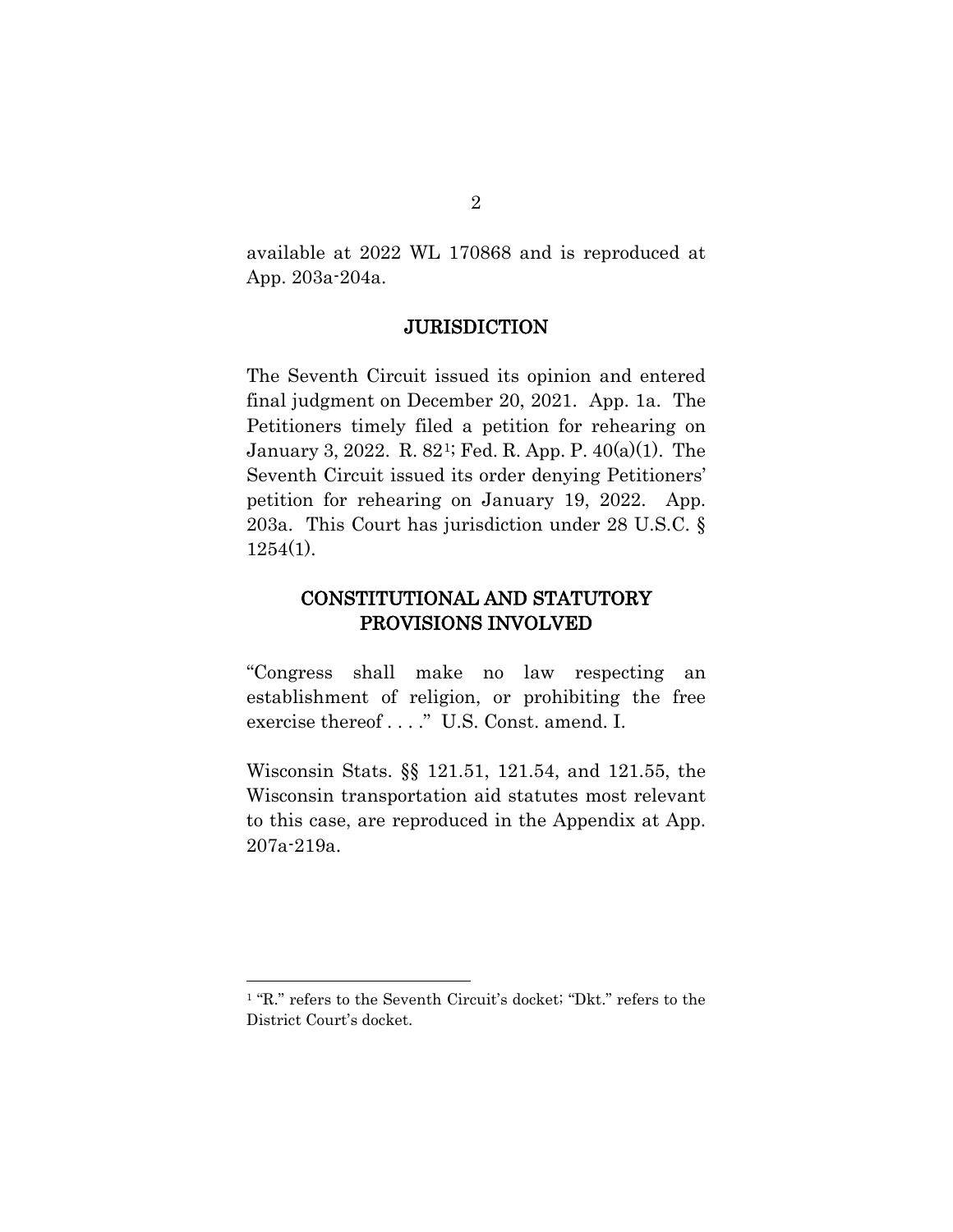#### INTRODUCTION

This case, involving Wisconsin's private school transportation aid program, is before this Court for a second time. In 2020 this Court examined the Seventh Circuit's alarming conclusion that the State of Wisconsin could, consistent with the First Amendment, force Petitioner St. Augustine School "to choose between identifying as Catholic and securing transit funding for its students." App. 133a. This Court vacated the Seventh Circuit's judgment and ordered it to consider this case in light of Espinoza v. Montana Dept. of Revenue, 591 U.S. \_\_, 140 S.Ct. 2246 (2020), which this Court had since decided. App. 122a-123a.

But the Seventh Circuit did not do so. Instead, ignoring this Court's mandate and the substantial constitutional question it identified, it sua sponte certified to the Supreme Court of Wisconsin the question of whether the Respondents were violating state law, on its own unbriefed (and, as will be shown, incorrect) theory that if state law were being violated there would be no need to consider *Espinoza*. App.115a.

After the Supreme Court of Wisconsin confirmed that state law had to be applied consistent with the First Amendment and, therefore, that religion could not be considered in the provision of transportation aid, see, e.g., App. 21a, 41a, the Seventh Circuit continued to ignore the mandate and the crucial question of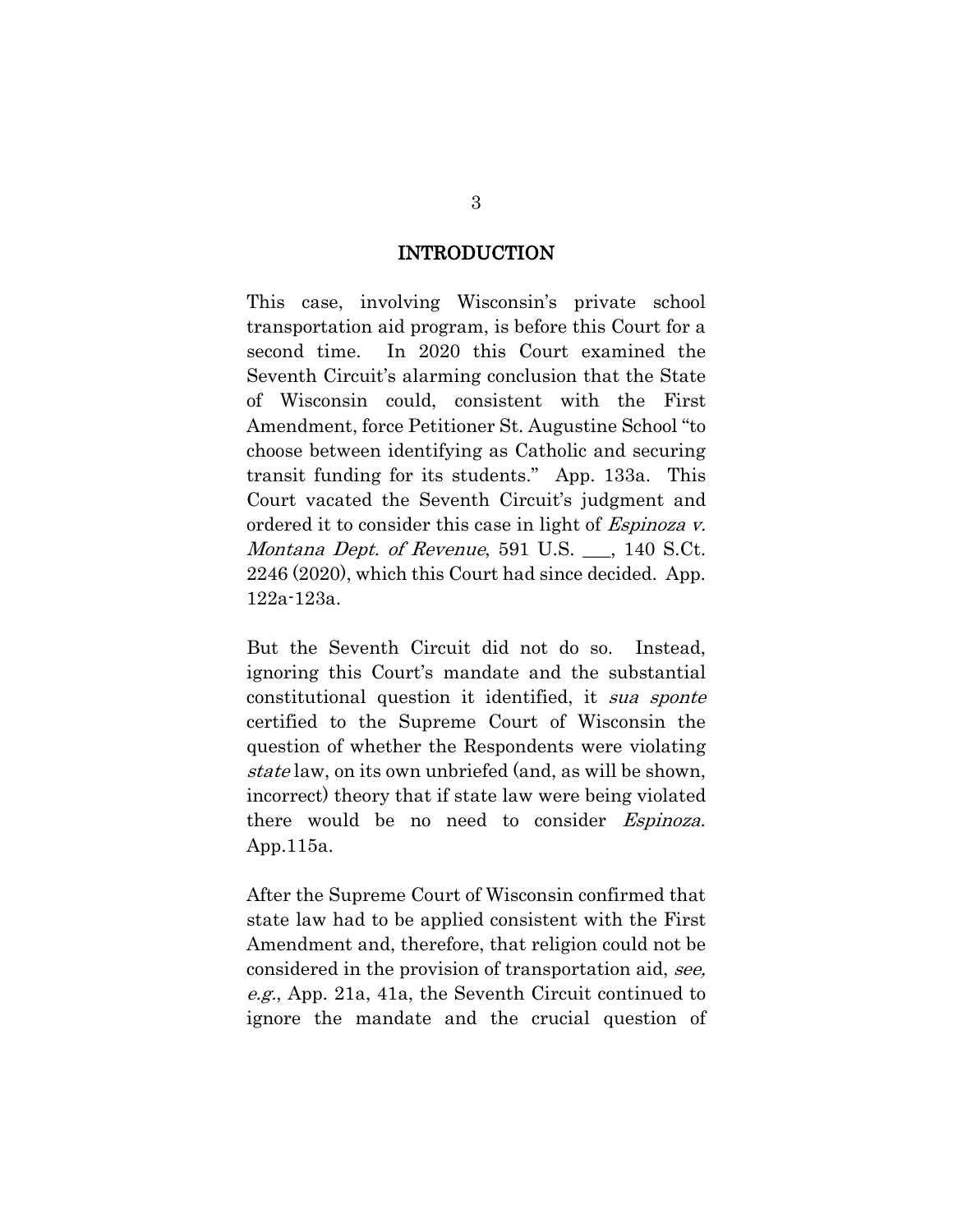Espinoza's applicability, instead concluding that the Respondents had violated state law because their denial of benefits "was not justified by neutral and secular considerations, but instead necessarily and exclusively rested on a doctrinal determination . . . ." App. 4a. The Respondents, the Seventh Circuit agreed, had "with[held] state benefits for reasons that can be tied to the religious preference of the" Petitioners. App. 14a.

While one might conclude, in light of Espinoza, that this was tantamount to a finding that the Respondents had violated the First Amendment, and even though the only claims at issue in the case are federal constitutional claims, the Seventh Circuit inexplicably concluded it was not "necessary to reach any constitutional issues in this case" and thus not necessary to consider the Petitioners' claims in light of Espinoza as this Court had ordered. App. 12a. Having not resolved any of the claims presented, the Seventh Circuit remanded the case to the District Court for a determination of remedy, in its words, "if any." App. 15a.

The Seventh Circuit committed summarily reversible error in three different ways.

First, it is well-settled that when this Court issues its mandate in a case a federal appellate court must execute it as written. It cannot "vary [this Court's decree], or examine it for any other purpose than execution; or give any other or further relief; or review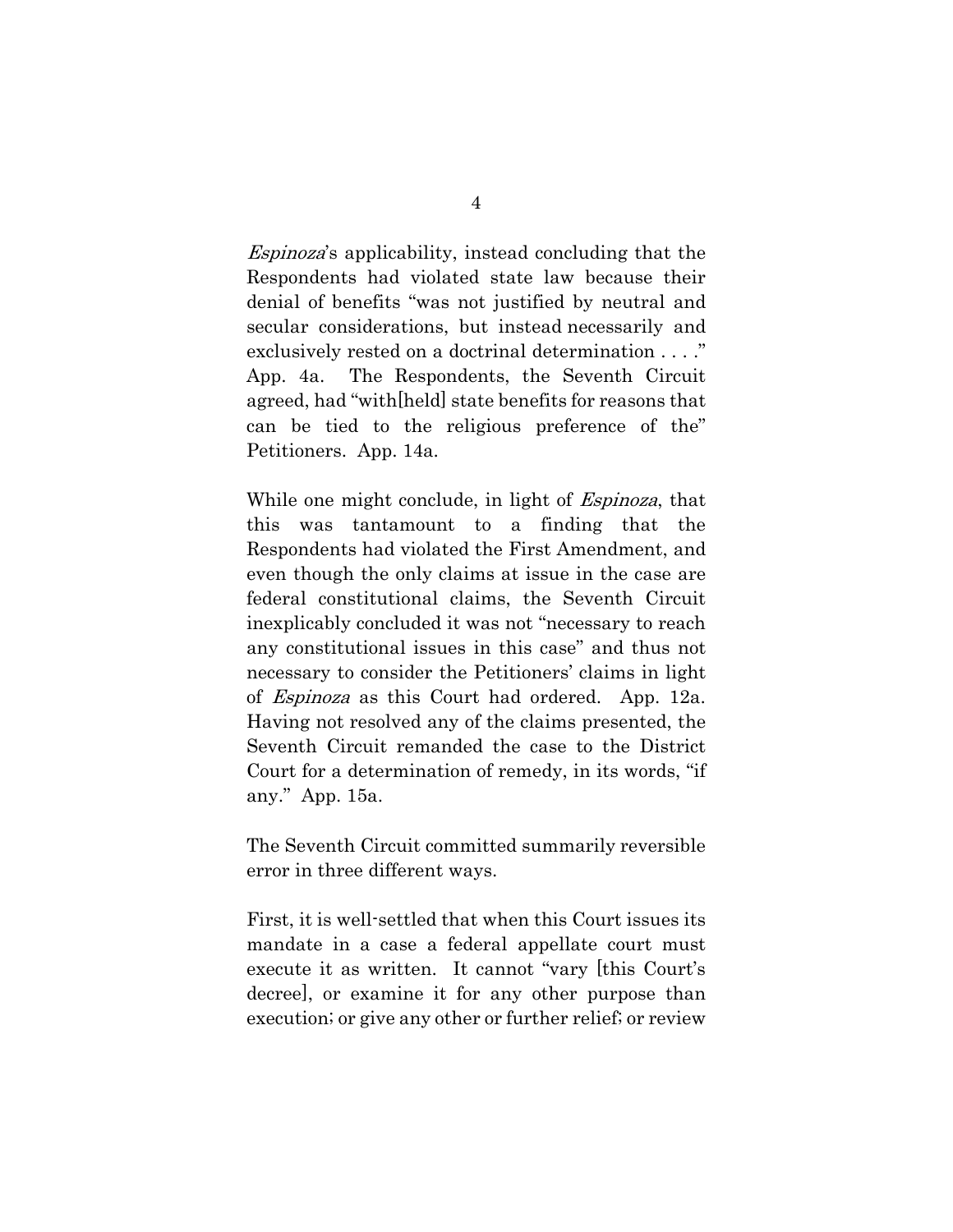it, even for apparent error, upon any matter decided on appeal; or intermeddle with it, further than to settle so much as has been remanded." In re Sanford Fork & Tool Co., 160 U.S. 247, 255 (1895). This Court ordered the Seventh Circuit to consider the Petitioners' claims in light of *Espinoza*. App. 123a. That is a clear directive. But the Seventh Circuit did not do so. Instead, it concocted its own theory of the case and purported to resolve the case on those new grounds. This "refus[al] to give effect to [this Court's] mandate . . . may be controlled by this court . . . upon a new appeal." Baltimore & O.R. Co. v. United States, 279 U.S. 781, 785 (1929).[2](#page-15-0)

Second, as the Petitioners pointed out at the first available opportunity below, see R. 70:16, the Seventh Circuit's novel view of this case—that a finding that the Respondents violated state law renders resolution of the Petitioners' federal § 1983 claims unnecessary—contravenes established case law of this Court that "overlapping state remedies are generally irrelevant to the question of the existence of a cause of action under § 1983." Zinermon v. Burch, 494 U.S. 113, 124 (1990). That is, even assuming that a state law claim were properly presented here (it is not), "[i]t is no answer that the State has a law which

<span id="page-15-0"></span><sup>2</sup> Mandamus is an alternate means of enforcing compliance with this Court's mandate, Baltimore & O.R. Co., 279 U.S. at 785, but here a writ of certiorari is a perfectly adequate remedy. See, e.g., Ex parte Fahey, 332 U.S. 258, 260 (1947) (mandamus against judges proper "only where appeal is a clearly inadequate remedy").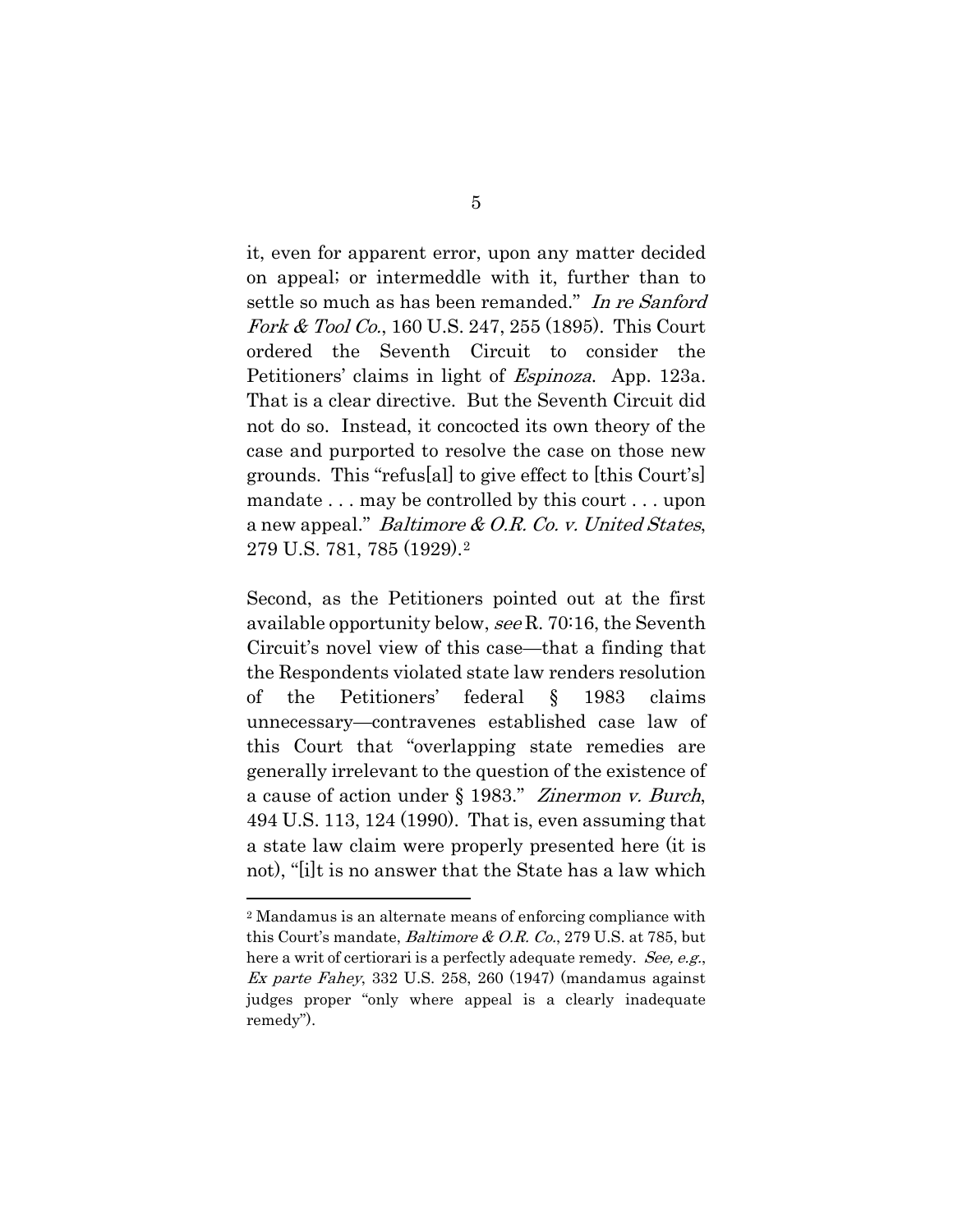if enforced would give relief. The federal remedy is supplementary to the state remedy." Monroe v. Pape, 365 U.S. 167, 183 (1961) (emphasis added). To dispose of this case, the Seventh Circuit must answer the question of whether the Respondents violated the Petitioners' First Amendment rights.

Third, and perhaps most importantly, the Seventh Circuit's conclusions, quoted above, that the Respondents denied the Petitioners otherwiseavailable benefits because of their religious preference and based on religious considerations remove all doubt that the Respondents violated the First Amendment. Yet in its original decision, the Seventh Circuit said otherwise, holding that states can ration benefits by religious affiliation. In its second decision, it went out of its way to avoid saying they cannot. This Court can rectify this omission by finally concluding this six-year-long case by summary disposition. See Supreme Court Rule 16.1.

Alternately, this Court should order plenary review of the Petitioners' First Amendment claims. This case involves important federal questions relating to the government's authority to deny otherwise-available public benefits to religious adherents, and the Seventh Circuit's refusal to condemn the Respondents' actions as contrary to the First Amendment conflicts with relevant decisions of this Court. Cf. Supreme Court Rule 10(c).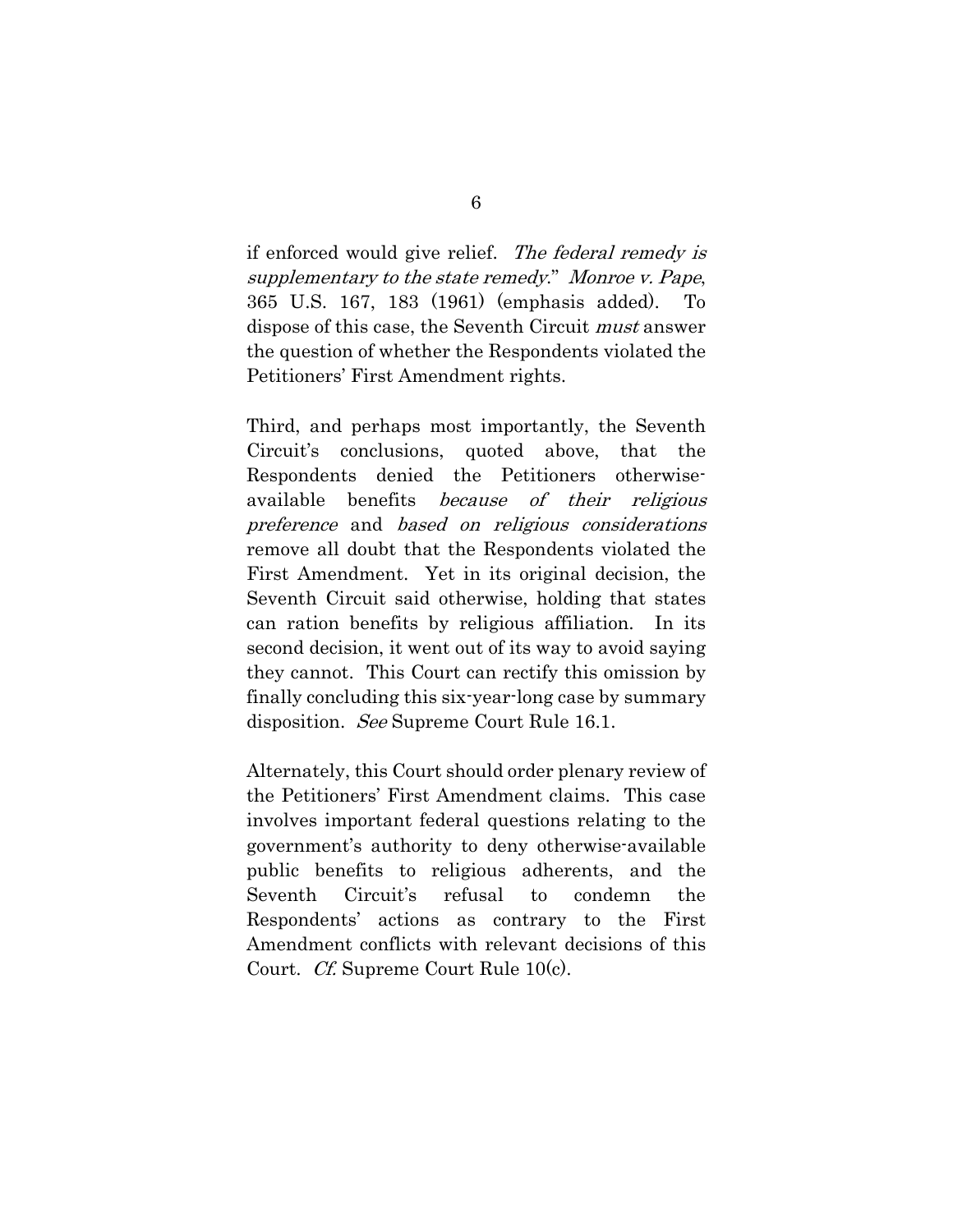### STATEMENT OF THE CASE

#### Wisconsin's Transportation Aid Laws

Under Wisconsin law, qualifying private school students are entitled to transportation to and from school in the form of transportation services or transportation funding. See generally App. 209a, 218a. To qualify for transportation to a particular private school, the student must reside a minimum distance from the school and within that school's "attendance area." See 209a. The school's "attendance area" is "the geographic area designated by the governing body of a private school as the area from which its pupils attend and approved by the school board of the district in which the private school is located." App. 207a.

Although private schools are largely unconstrained when drawing attendance areas, the statutes provide that "[t]he attendance areas of private schools affiliated with the same religious denomination shall not overlap." App. 207a.[3](#page-17-0)

Confronted with a question over the constitutionality of a requirement that seemingly applied only to religious schools, the Wisconsin Supreme Court in 1971 construed the prohibition on overlapping attendance areas to apply "to all private schools

7

<span id="page-17-0"></span><sup>3</sup> This rule is subject to an exception involving single-sex schools not relevant here. See 207a.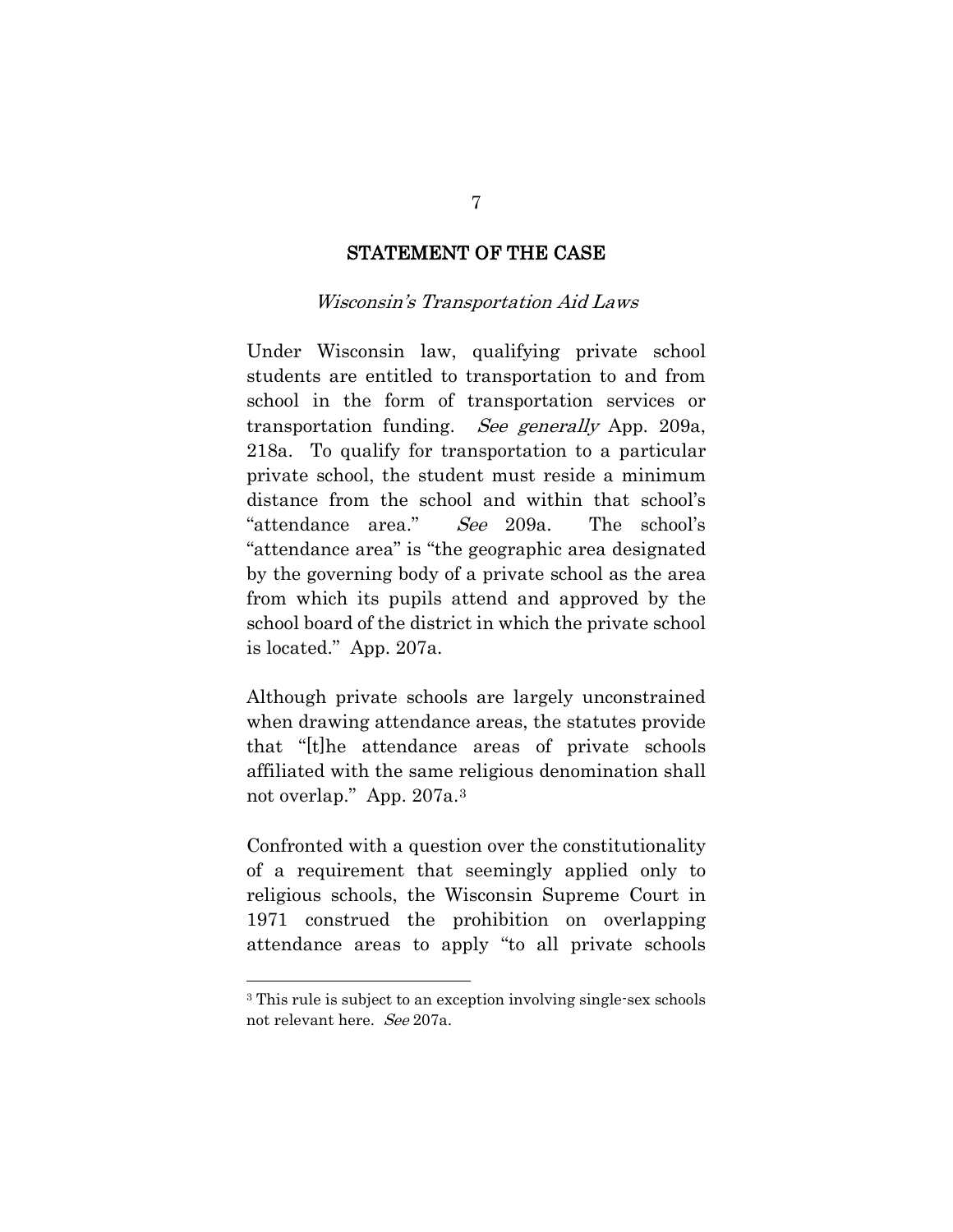affiliated or operated by a *single sponsoring group*, whether . . . secular or religious." State ex rel. Vanko v. Kahl, 52 Wis. 2d 206, 215, 188 N.W.2d 460 (1971) (emphasis added).

In a subsequent case, the Wisconsin Supreme Court further clarified that in applying the prohibition on overlapping attendance areas to religious schools, government officials could not "meddle into what is forbidden by the Constitution[:] the determination of matters of faith and religious allegiance." Holy Trinity Cmty. Sch., Inc. v. Kahl, 82 Wis. 2d 139, 150, 262 N.W.2d 210 (1978).

Thus, as interpreted by the Supreme Court of Wisconsin, the statutory restriction against overlapping attendance areas operates as a straightforward means of limiting transportation benefits to one school per area per sponsoring group. The Petitioners have no quarrel with this framework; indeed, they are entitled to benefits under this framework.

This case arises instead because of the illegal actions the Respondents took in determining the threshold question of affiliation as applied to Petitioner St. Augustine School. They took it upon themselves to determine St. Augustine's religious affiliation, going so far as to reject the school's own professions about its own religious identity, despite the lack of any dispute that those professions were sincere.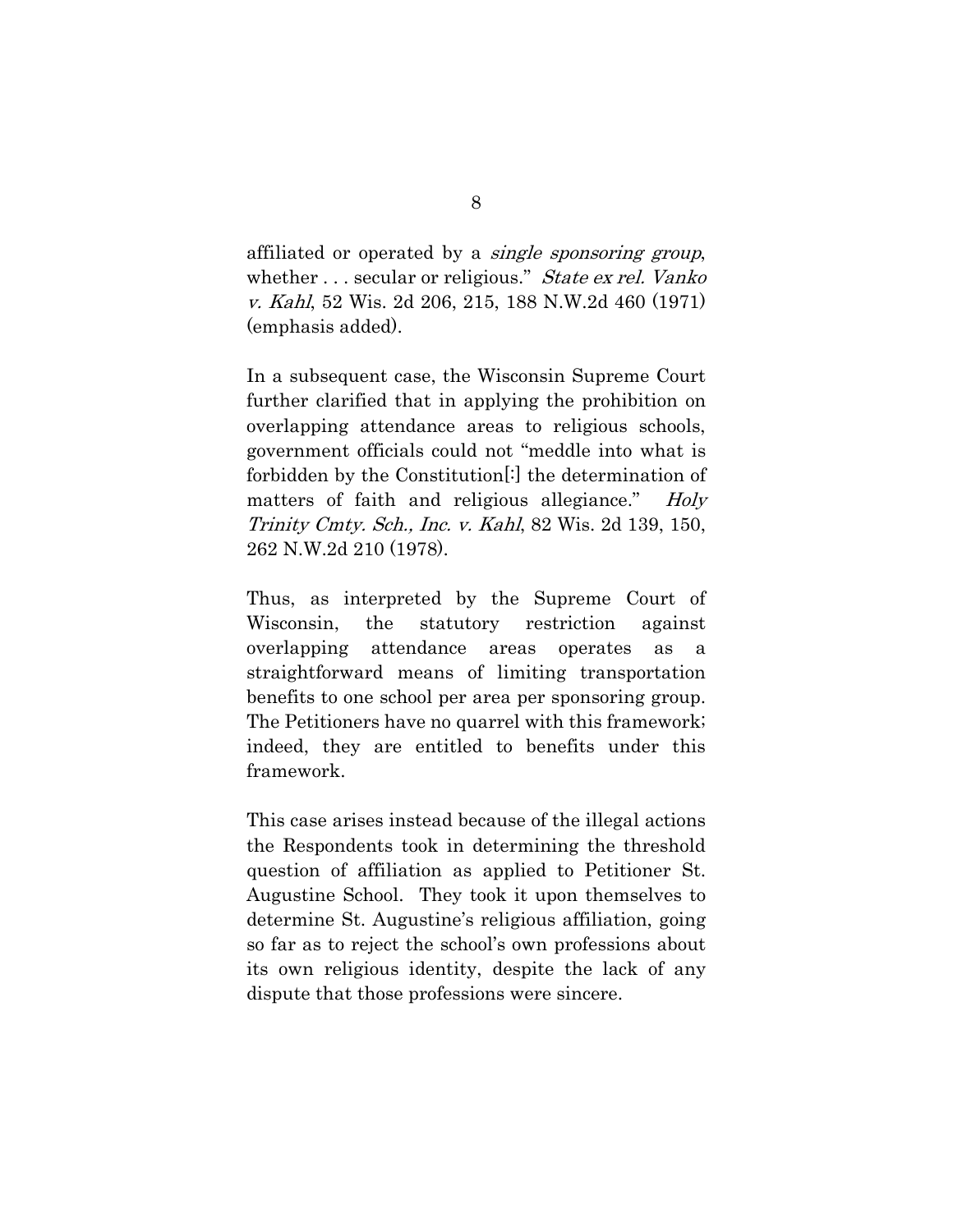#### Factual Background

St. Augustine School is a private, independent, religious elementary and high school located in Wisconsin in the proximity of Respondent Friess Lake School District. See Dkt. 26 at  $\P$ [2-3, 14. It is operated by and under the control of its own board of directors under the terms of its own articles of incorporation and by-laws. Id. at ¶4. Originally incorporated under the name "Neosho Country Christian School, Inc.,"[4](#page-19-0) its articles of incorporation stated at all times relevant to this dispute that it is an "interdenominational Christian school for the instruction of children in the primary and secondary grades." Dkt. 26-1 at Art. III.

St. Augustine is not operated by any religious order of the Catholic Church and is not affiliated with the Catholic Archdiocese of Milwaukee in any way. Dkt. 26 at ¶7. Nor is it affiliated with any other school, Catholic or otherwise. Id. In fact, its by-laws clearly state that all powers of the corporation belong to its board of directors. Dkt. 26-3 at Section 2. Neither its articles nor its by-laws reveal any legal, operational, or other connection with any other sponsoring entity, and do not make—or commit—the corporation to be subordinate or associated with such an entity, including the Roman Catholic Church or its Milwaukee Archdiocese. It is not subject to the

<span id="page-19-0"></span><sup>4</sup> The name was subsequently changed to St. Augustine School, Inc. Dkt. 26 at ¶4; Dkt. 26-2.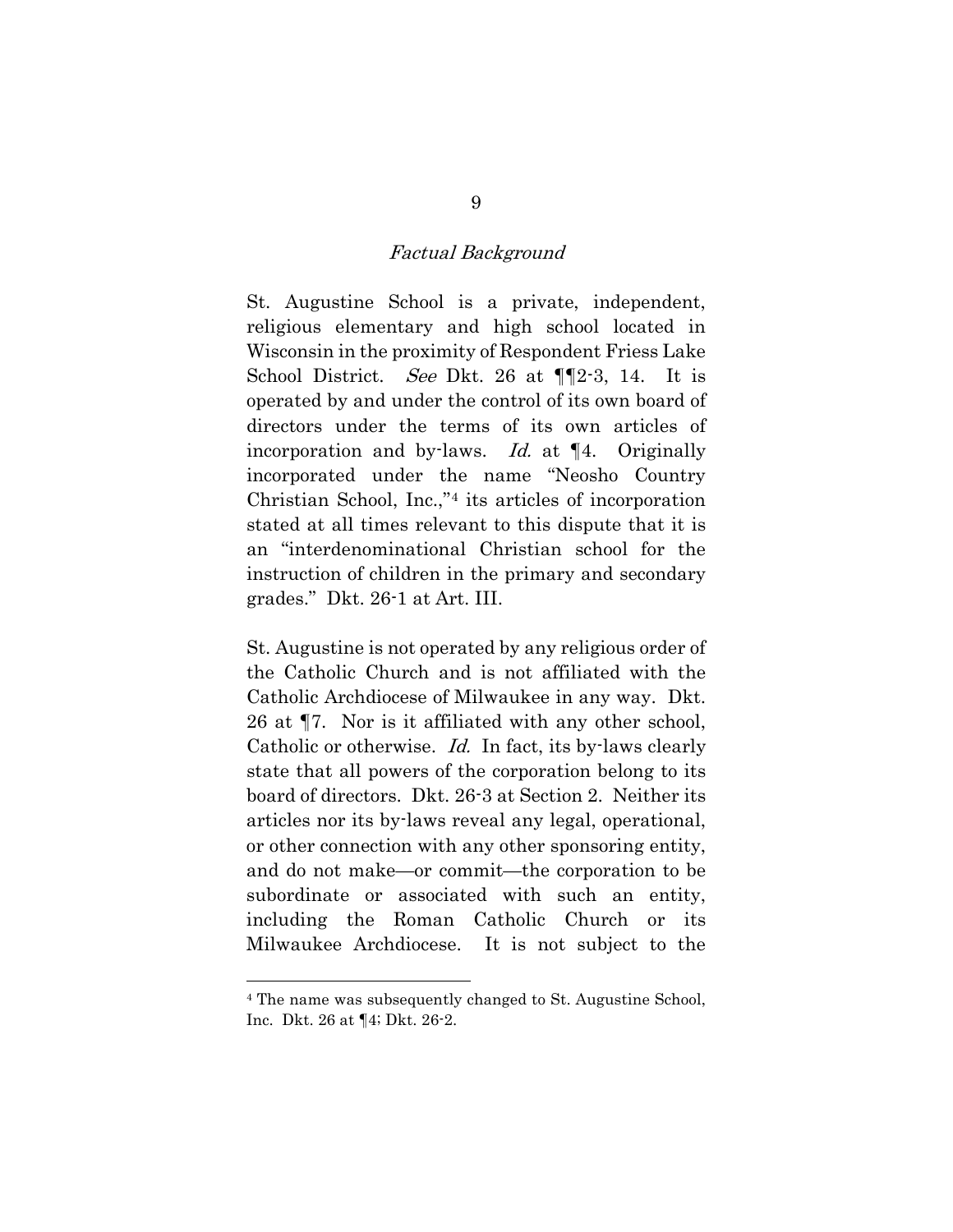ecclesiastical authority of the Archbishop or otherwise affiliated with or subject to the control of any organ of the Roman Catholic Church. See Dkt. 26 at ¶¶4, 7, 10.

St. Augustine sometimes describes itself as a "Catholic" or "Roman Catholic" school, including on its website. See, e.g., App. 5a. To the extent that it is relevant (and it should not be), St. Augustine believes that it operates more fully within the Catholic tradition than Archdiocesan schools and considers itself to be more faithfully following in that tradition. See Dkt. 26 at ¶10. In other words, St. Augustine considers itself to be religiously distinct from schools operated by the Archdiocese. Id.

St. Gabriel School is a private school in Hubertus, Wisconsin. Dkt. 25 at ¶2. It is operated under the authority of the Roman Catholic Archdiocese of Milwaukee (the "Archdiocese"). Id. It is under the ecclesiastic authority of the Archbishop and must comply with the Grade Specific Catholic Education Curriculum for elementary schools sponsored by the Archdiocese. Id. at ¶¶2, 4. St. Gabriel is listed in the Official Catholic Directory, known as the Kennedy Directory, which is an official directory that lists all schools sponsored by any Archdiocese in the United States. *Id.* at **[6.**]

St. Augustine's curricula and values are determined solely by its own board of directors, administration, and staff. Dkt. 26 at ¶9. St. Augustine does not follow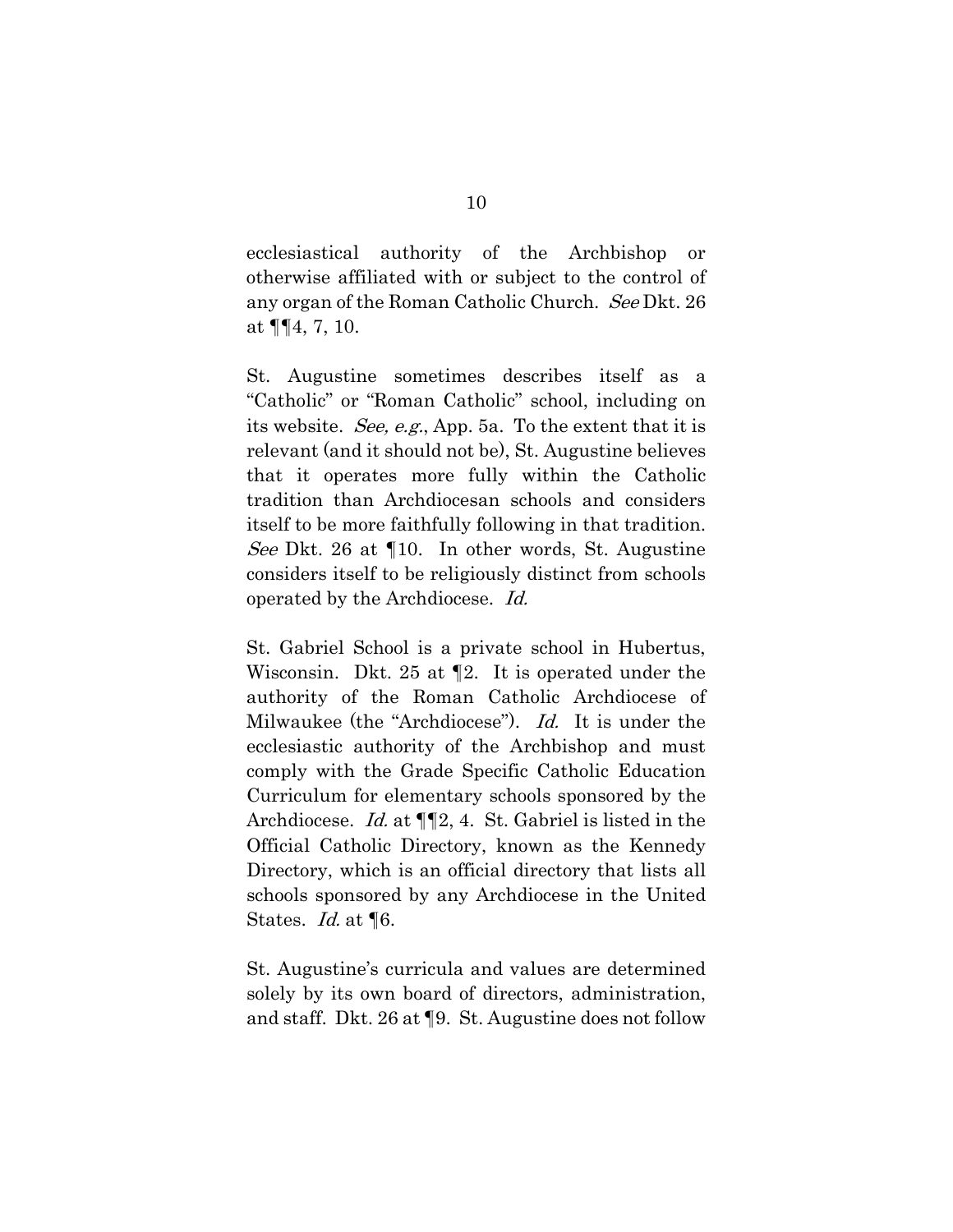the Archdiocesan religious curriculum for high school students set by the U.S. Conference of Catholic Bishops for schools sponsored by the Archdiocese. Id. at ¶10. Nor does it recognize or need to comply with the Grade Specific Catholic Education Curriculum for elementary schools sponsored by the Archdiocese. Id. The employees of the school, including the teachers, are selected by the administrators of the school, who are in turn selected by the Board of Directors. Id. at ¶11. St. Augustine is not listed in the Kennedy Directory of Catholic schools. Dkt. 25 at ¶6.

In summary, it is *undisputed* that there is no legal, operational, or other secular connection between St. Augustine and the Roman Catholic Church as represented by the local Archdiocese of Milwaukee. Further, it is undisputed that St. Augustine considers itself to be religiously distinct from the schools of the Archdiocese.

Petitioners Joseph and Amy Forro are the parents of three children who attended St. Augustine at all times relevant to this dispute. Dkt. 26 at ¶13. During those years the Forro children lived within the attendance area of St. Augustine, which includes the entire geographic area that makes up the Friess Lake School District. Id. at  $\P$ [13-14. The Forros chose to send their children to St. Augustine specifically because of its traditional religious values which the Forros believe to be different from those of an Archdiocesan school. Dkt. 24 at ¶5. The Forros did not consider it a choice between two equivalent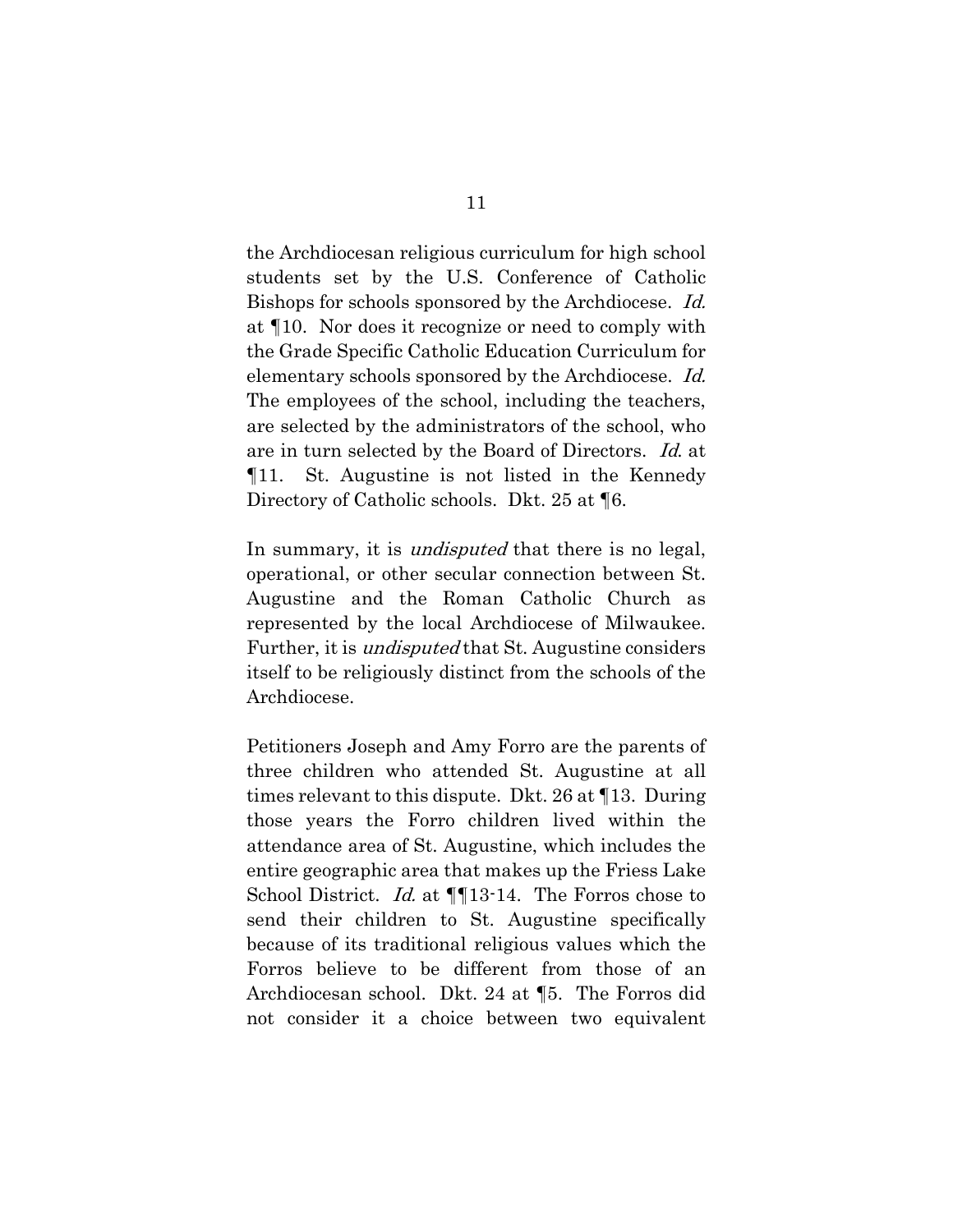"Catholic" schools—St. Augustine or St. Gabriel—but instead a choice between a school that implemented their religious values (St. Augustine) and other schools, public and private (including those operated by the Archdiocese), that did not. Id.

On April 27, 2015, St. Augustine made a request pursuant to Wis. Stat. § 121.54 to Friess Lake for transportation for the Forro children to and from St. Augustine. Dkt. 26 at ¶15; Dkt. 26-4. In making that request, it advised Friess Lake that it was an "independent" Catholic school that was not affiliated with the Archdiocesan Catholic school, St. Gabriel, or the Archdiocese itself. Dkt. 26 at ¶16; Dkt. 26-4 at 1- 2. It told Friess Lake that it received no funding from and did not communicate with the Archdiocese. Id.

Nevertheless, Friess Lake denied the request on April 29, 2015 because St. Augustine's attendance area overlapped with the attendance area of St. Gabriel. Dkt. 26 at ¶20, Dkt. 26-8. Notwithstanding that the evidence showed no legal, operational, or other secular connection between the schools, Friess Lake took the position that St. Gabriel and St. Augustine are affiliated because they both say that they are "Catholic" schools. Dkt. 26 at ¶21; Dkt. 26-6 at 1. As a result, Friess Lake refused to approve St. Augustine's attendance area and refused to provide transportation to the Forro children. Dkt. 26-6. In subsequent correspondence, Friess Lake informed St. Augustine: "Your belief that there is a distinction between St. Augustine and St. Gabriel's regarding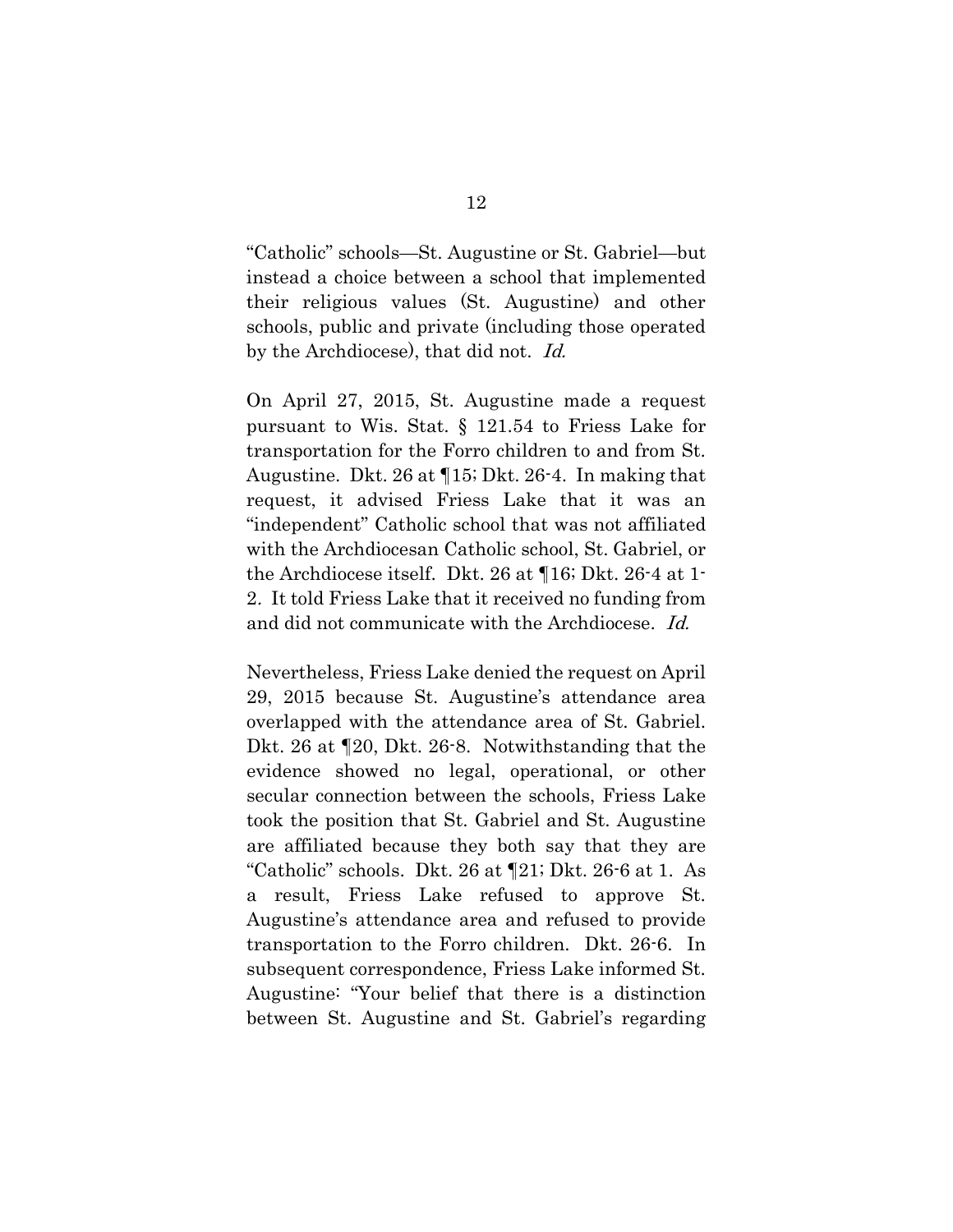adherence to Catholic principles is your fight, not ours. You both call yourself Catholic schools." Dkt. 26-6 at 1.

Consistent with state law, see App. 207a, the dispute between St. Augustine and Friess Lake regarding St. Augustine's attendance area was submitted to the Wisconsin Superintendent of Public Instruction ("Superintendent") in December, 2015. Dkt. 26 at ¶23. On March 10, 2016, the Superintendent issued a decision upholding Friess Lake's determination that St. Gabriel and St. Augustine were both "affiliated with the Roman Catholic denomination." App. 201a. The decision relied principally on statements on St. Augustine's website referring to itself as "Catholic" or "Roman Catholic." App. 200a-201a.[5](#page-23-0)

#### Procedural Background

St. Augustine and Joseph and Amy Forro ("Petitioners") sued the Superintendent and Friess

<span id="page-23-0"></span><sup>5</sup> Although there was some dispute below about whether the Superintendent actually considered St. Augustine's original articles of incorporation, the Seventh Circuit earlier concluded that the record failed to establish that the Superintendent did so. App. 130a-132a. The Petitioners do not challenge that determination on this appeal, which is largely immaterial to its constitutional claims. See, e.g., App. 152a & n.14 (Ripple, J., dissenting) (explaining that "[t]he materials submitted to the Superintendent made the Superintendent well aware that St. Augustine is legally independent from St. Gabriel and the Archdiocese.")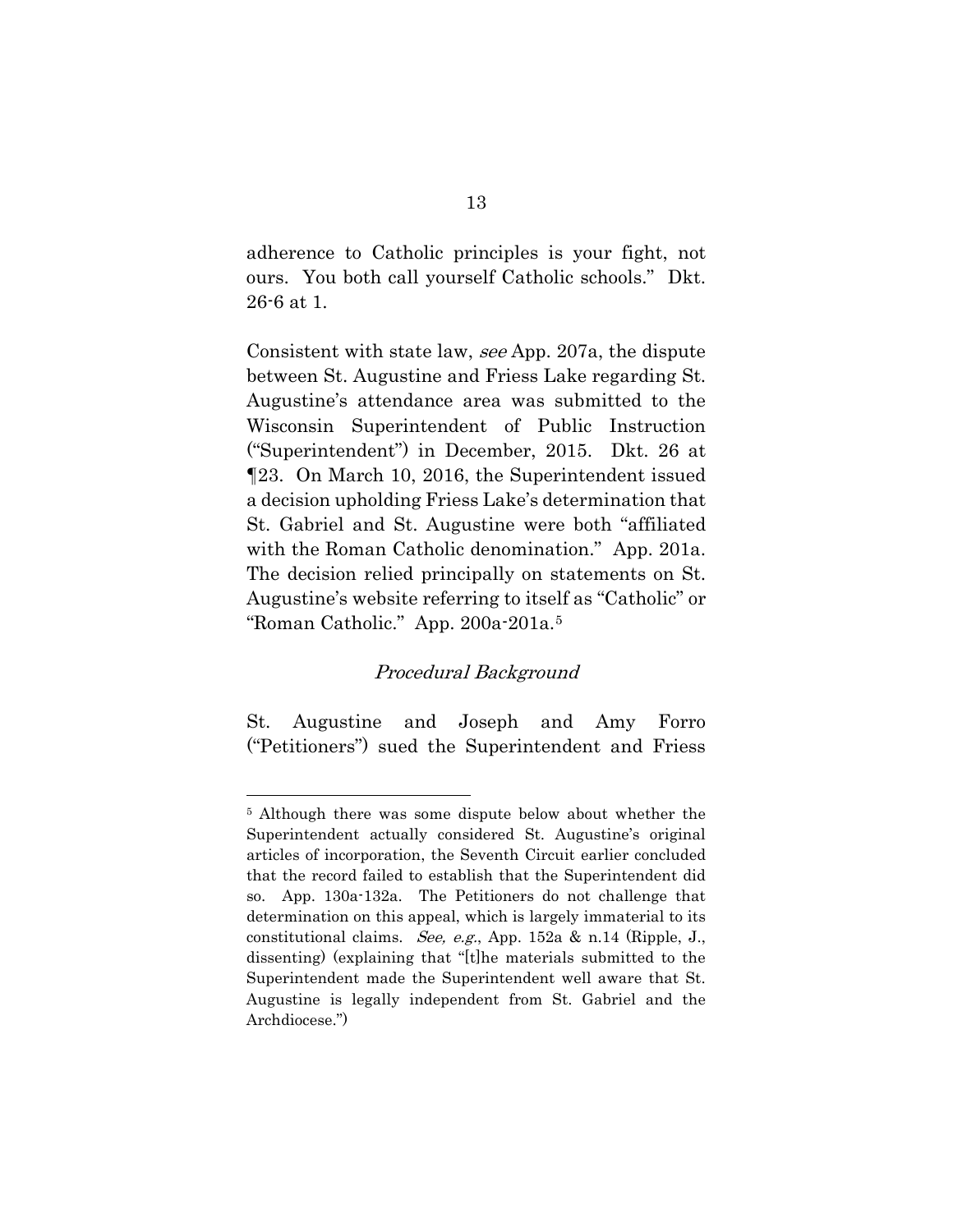Lake ("Respondents") in April of 2016 in state court. App. 167a. The Petitioners alleged violations of the Establishment Clause, the Free Exercise Clause, and the Equal Protection Clause, requesting relief pursuant to 42 U.S.C. § 1983, and also asserted a state law claim. See id.

The Respondents removed the suit to federal court pursuant to 28 U.S.C.  $\S$  1441. See id. On June 6, 2017, on cross-motions for summary judgment, the United States District Court for the Eastern District of Wisconsin ruled in Respondents' favor on the federal claims and remanded the state claim to state court. *Id.* at 190a.<sup>[6](#page-24-0)</sup>

The Petitioners appealed the rulings on the Free Exercise and Establishment Clause claims. See App. 125a. With respect to the former, they argued that the Respondents were forcing them to choose between use of their chosen religious label ("Catholic") and receipt of an otherwise-available government benefit; with respect to the latter, they argued that the Respondents had improperly assumed the quasiecclesiastical role of determining that when St. Gabriel and St. Augustine each used the label

<span id="page-24-0"></span><sup>6</sup> The district court had jurisdiction over the federal claims pursuant to 28 U.S.C. § 1331 as this is a civil action arising under the Constitution and laws of the United States. The court declined to exercise supplemental jurisdiction over the state law claim and remanded that claim to state court pursuant to 28 U.S.C. § 1367(c). App. 190a. The state law claim is not at issue here.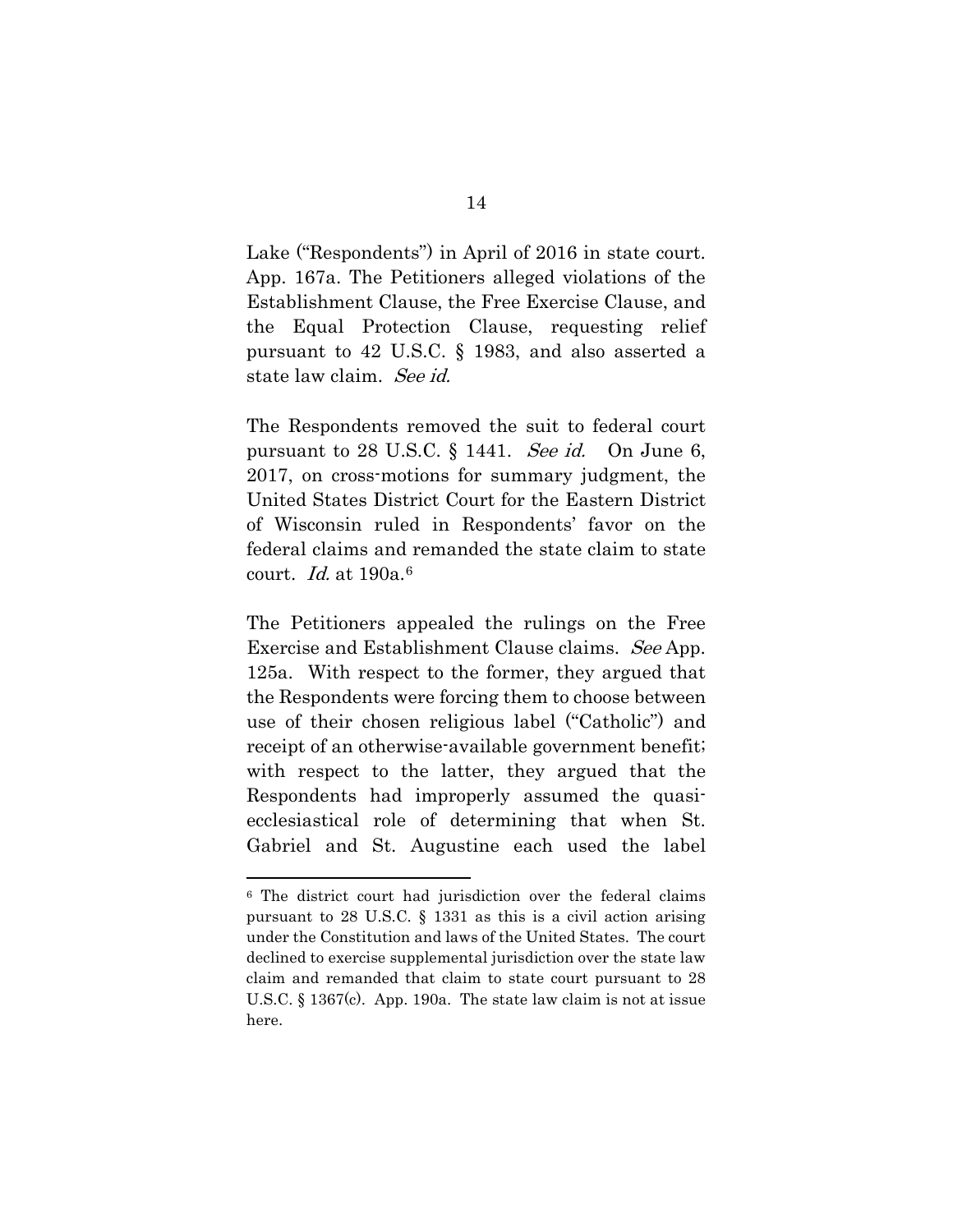"Catholic," they meant the same thing. See, e.g., App. 129a-130a. A divided panel of the United States Court of Appeals for the Seventh Circuit affirmed on October 11, 2018. App. 125a. It acknowledged that under its holding "St. Augustine had to choose between identifying as Catholic and securing transit funding for its students" and "the Forros could send their children to a school that more precisely reflects their religious values only if they declined transportation benefits," but ratified this state of affairs because Wisconsin's transportation program was a "valid and neutral law of general applicability." App. 132a-133a (quoting Employment Div. v. Smith, 494 U.S. 872, 879 (1990)). The court likewise concluded that the Superintendent did not engage in "an impermissible inquiry into the religious character of St. Augustine" but instead merely "read and credited St. Augustine's statements on its website and busing request form that it was a Catholic specifically a Roman Catholic—school." App. 136a, 138a.

Judge Ripple dissented, criticizing the Court's decision as an "exercise in label reading." App. 157a (Ripple, J., dissenting). He noted, among other things, that the Court's resolution had implications for other faiths. It would allow the State to determine that the Evangelical Lutheran Church in America and the Lutheran Church-Missouri Synod were the same religious denomination because they both call themselves Lutherans, or that Reform Judaism and Orthodox Judaism are the same denomination, or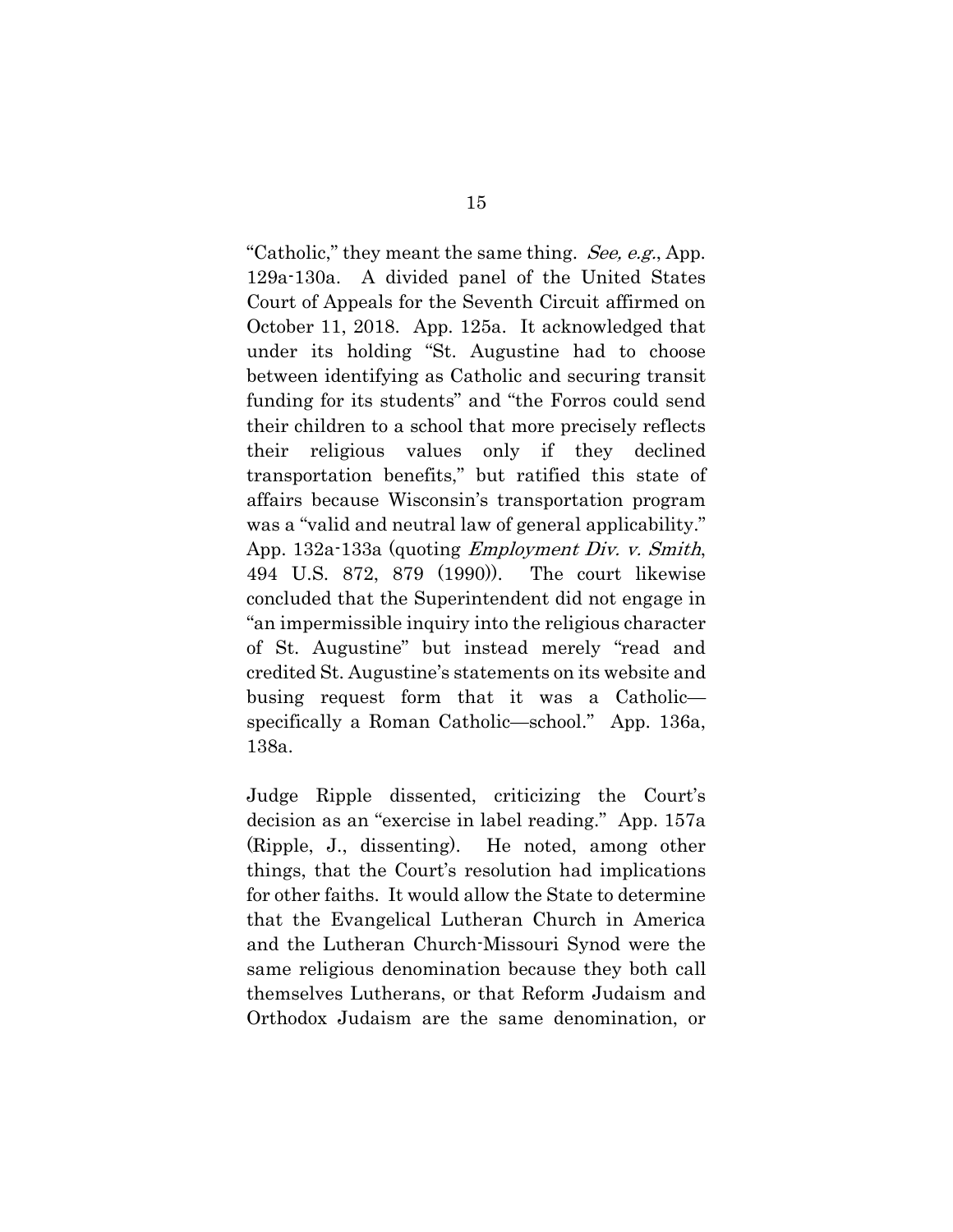that Sunni and Shi'a Islam are the same denomination. Id. at 155a-156a. He noted that the panel decision raised "haunting concerns about the future health of the Religion Clauses in this circuit," calling into question the Constitution's "careful protection of the individual liberty to adhere to, and act on, one's personal religious beliefs." App. 157a.

Petitioners timely filed a petition for rehearing en banc, which the Seventh Circuit denied on December 7, 2018. App. 205a-206a. Petitioners then timely filed a petition for writ of certiorari with this Court. See App. 122a-123a.

On July 2, 2020, the Supreme Court granted the Petitioners' petition, vacated the Seventh Circuit's judgment, and remanded the case to that court for further consideration in light of *Espinoza v. Montana* Dep't of Revenue, 591 U.S. \_\_\_, 140 S. Ct. 2246 (2020). Id.

Back before the Seventh Circuit, the parties briefed the effect of *Espinoza* on this case. *See, e.g.*, App. 114a. Petitioners argued, among other things, that Espinoza's injunction against conditioning benefits on an organization's religious character did not permit an evaluation of those beliefs or an allocation of benefits "among" religions. See R. 61:10-19. However, the Seventh Circuit did not issue an opinion discussing the case in light of *Espinoza*. Instead, on February 16, 2021, the Seventh Circuit sua sponte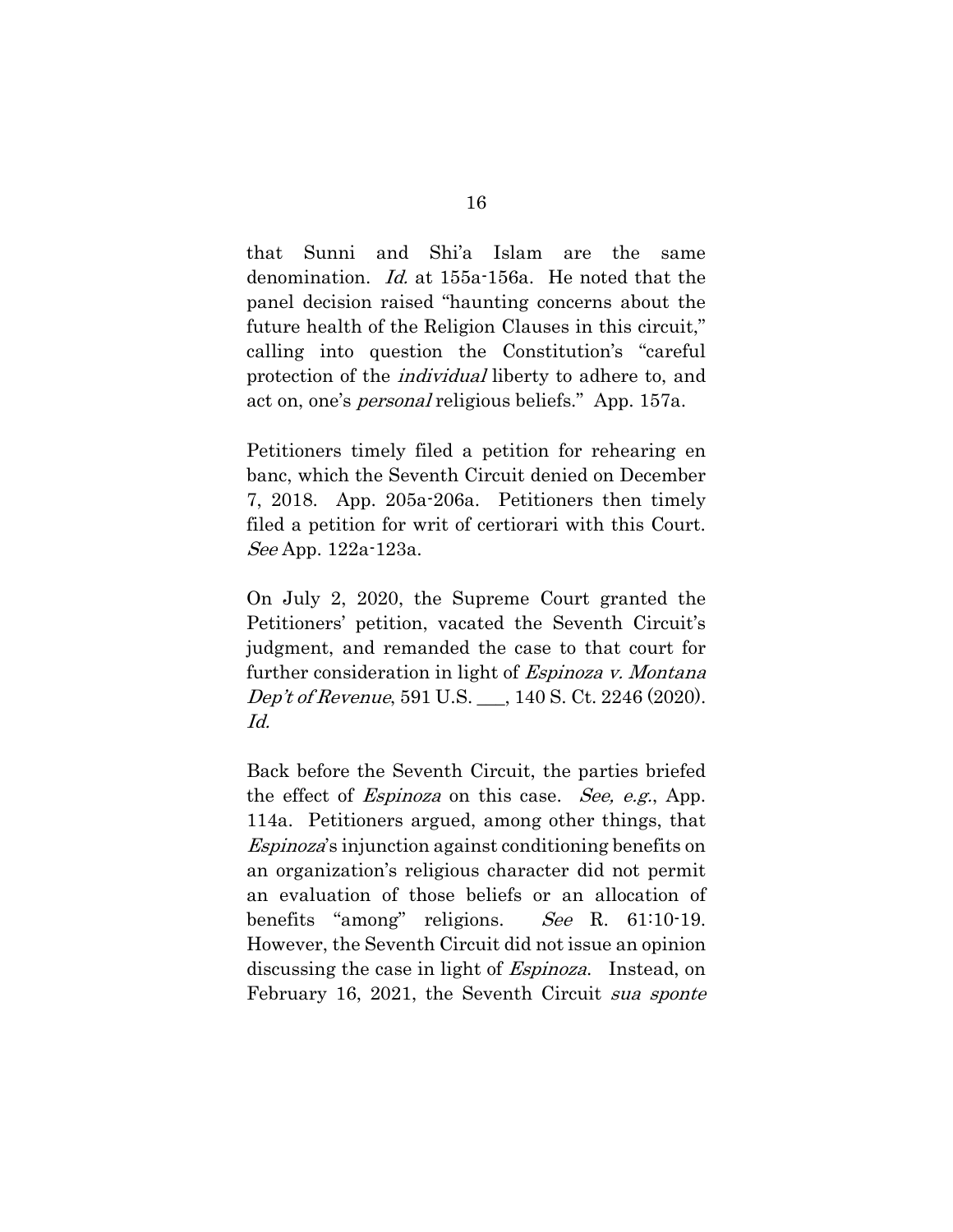certified to the Wisconsin Supreme Court the following question:

> For purposes of determining whether two or more schools are "private schools affiliated with the same religious denomination" for purposes of Wis. Stat. 121.51, must the state superintendent rely exclusively on neutral criteria such as ownership, control, and articles of incorporation, or may the superintendent also take into account the school's self-identification in sources such as its website or filings with the state[?]

App. 121a. In the Seventh Circuit's view, if "state law requires the authorities to use neutral criteria such as corporate structure, then there is no need for us to say anything further about the Religion Clauses of the U.S. Constitution" (and thus Espinoza) because "[t]here is no such relationship between the two schools, and the St. Augustine families will get their benefits." App. 114a-115a.

Following briefing and oral argument before it, see App. 107a, 109a, the Wisconsin Supreme Court answered the certified question in an opinion issued on July 2, 2021. App. 16a-104a. It explained:

> We conclude that, in determining whether schools are "affiliated with the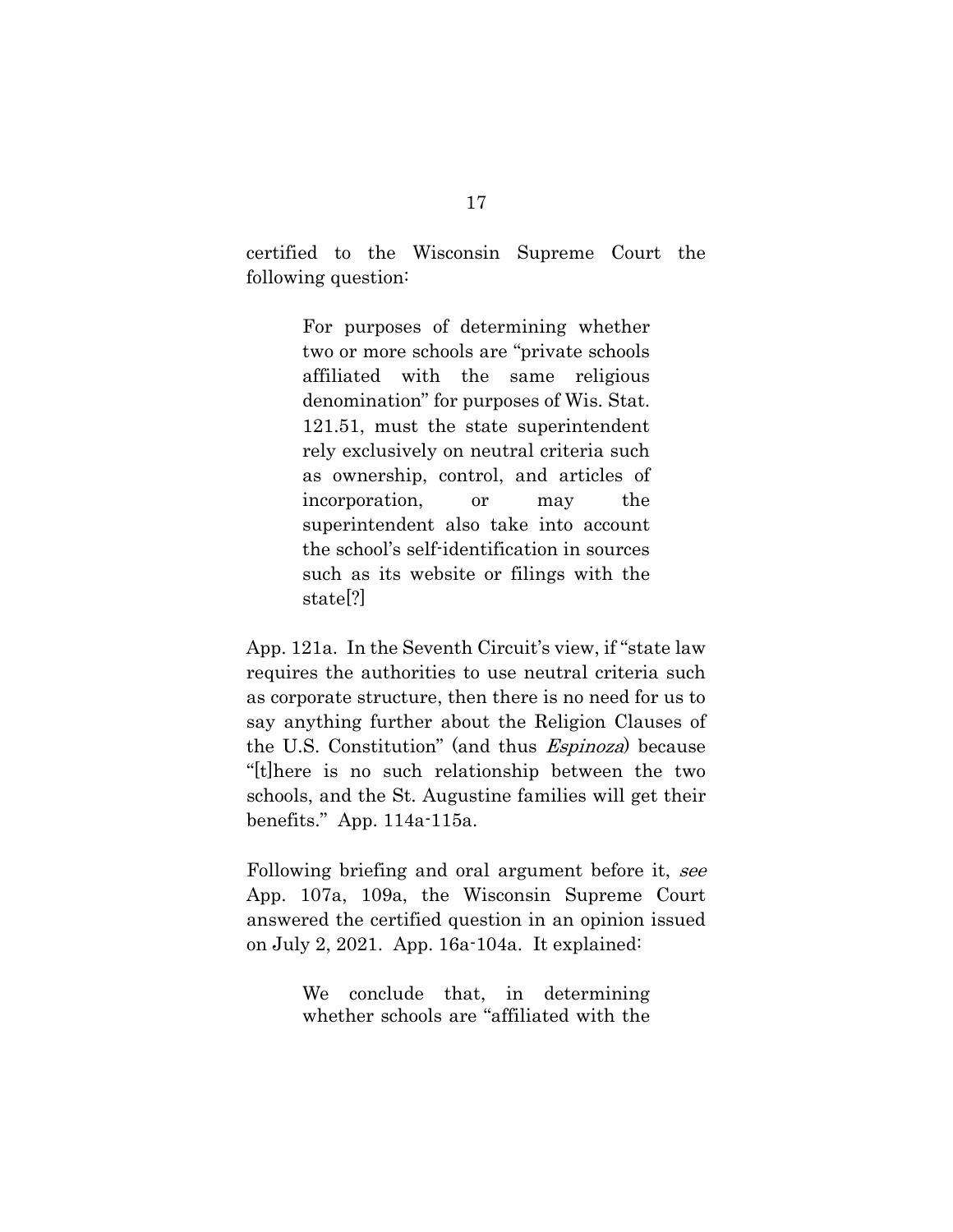same religious denomination" pursuant to Wis. Stat. § 121.51, the Superintendent is not limited to consideration of a school's corporate documents exclusively. In conducting a neutral and secular inquiry, the Superintendent may also consider the professions of the school with regard to the school's self-identification and affiliation, but the Superintendent may not conduct any investigation or surveillance with respect to the school's religious beliefs, practices, or teachings.

App. 21a. It made clear that its decision was driven by the First Amendment. See App. 41a.

The Wisconsin Supreme Court expressly declined to apply its holding to the facts of this case. App. 20a-21a. But it observed that while the Superintendent could consider a school's "professions" in conducting an affiliation inquiry, "[h]ere St. Augustine professes that while it is Roman Catholic, it is independent of and unaffiliated with the Archdiocese." App. 42a (emphasis added).

The parties thereafter filed statements before the Seventh Circuit. R. 70, 75-76. In its statement, the Petitioners explained that although the Wisconsin Supreme Court's decision plainly disclosed a violation of state law, the only claims currently pending in this case were the § 1983 claims for violations of the First Amendment and the Seventh Circuit was still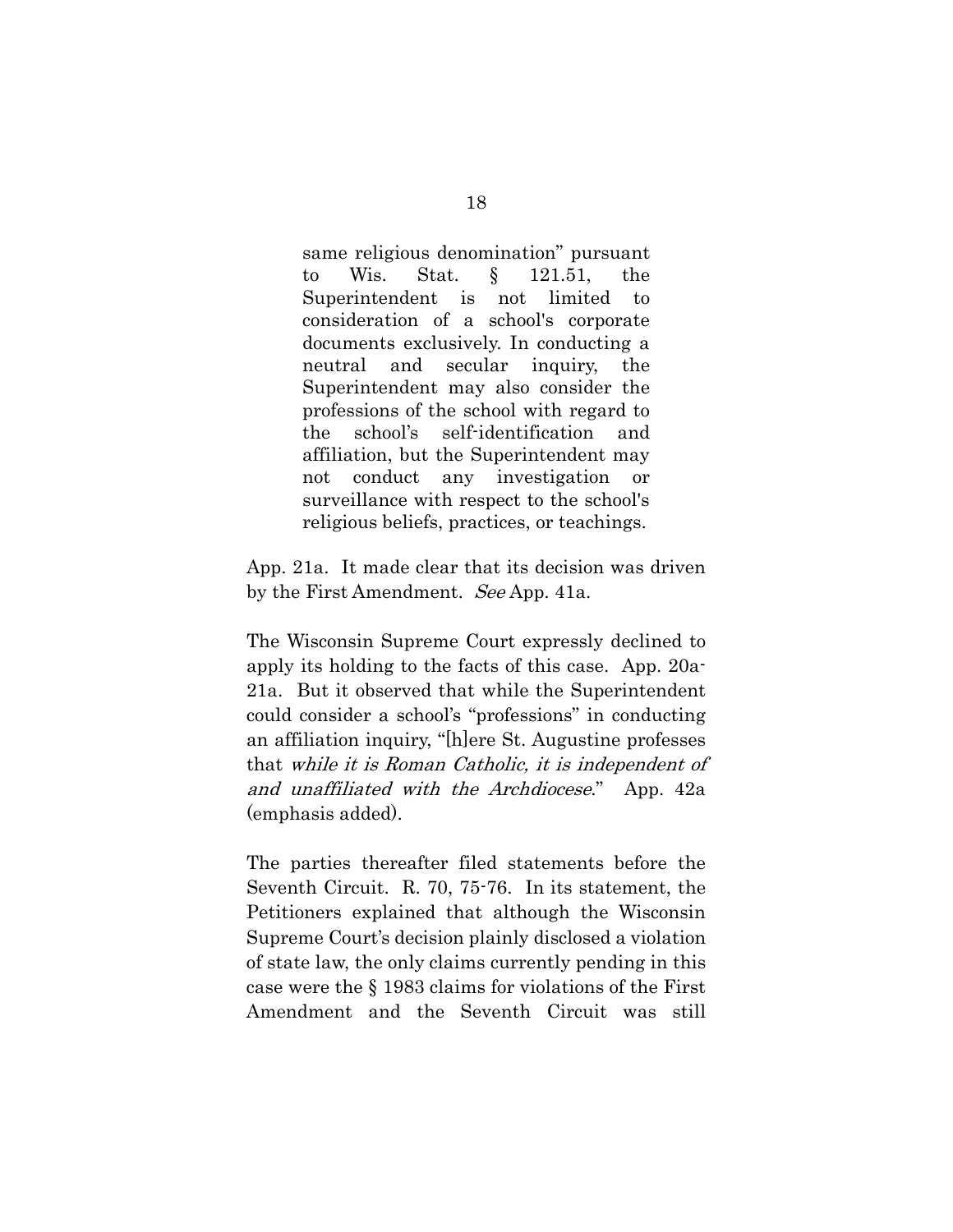required to resolve them under this Court's mandate. R. 70:2; see also R. 70:14-16.

On December 20, 2021, the Seventh Circuit issued an opinion reversing the District Court's judgment. App. 1a-15a. The Seventh Circuit concluded that "the Superintendent's decision in the case before us was not justified by neutral and secular considerations, but instead necessarily and exclusively rested on a doctrinal determination that both St. Augustine and St. Gabriel's were part of a single sponsoring group the Roman Catholic church—because their religious beliefs, practices, or teachings were similar enough." App 4a-5a. Further, the Court explained that the Superintendent had "with[held] state benefits for reasons that can be tied to the religious preference of the disfavored group," namely St. Augustine. App. 14a.

Although these statements were tantamount to a holding that the First Amendment was violated, the Court for inexplicable reasons said that it did "not find it necessary to reach any constitutional issues in this case." App. 12a. It thus did not apply Espinoza to the facts of this case. It instead explained that it was "enough to decide whether the Superintendent properly applied Wisconsin law" and decided that he had not done so. App. 12a-15a. The Seventh Circuit then ordered the District Court to "determine the amount of monetary damages (if any) to which the Forros or St. Augustine might be entitled, or what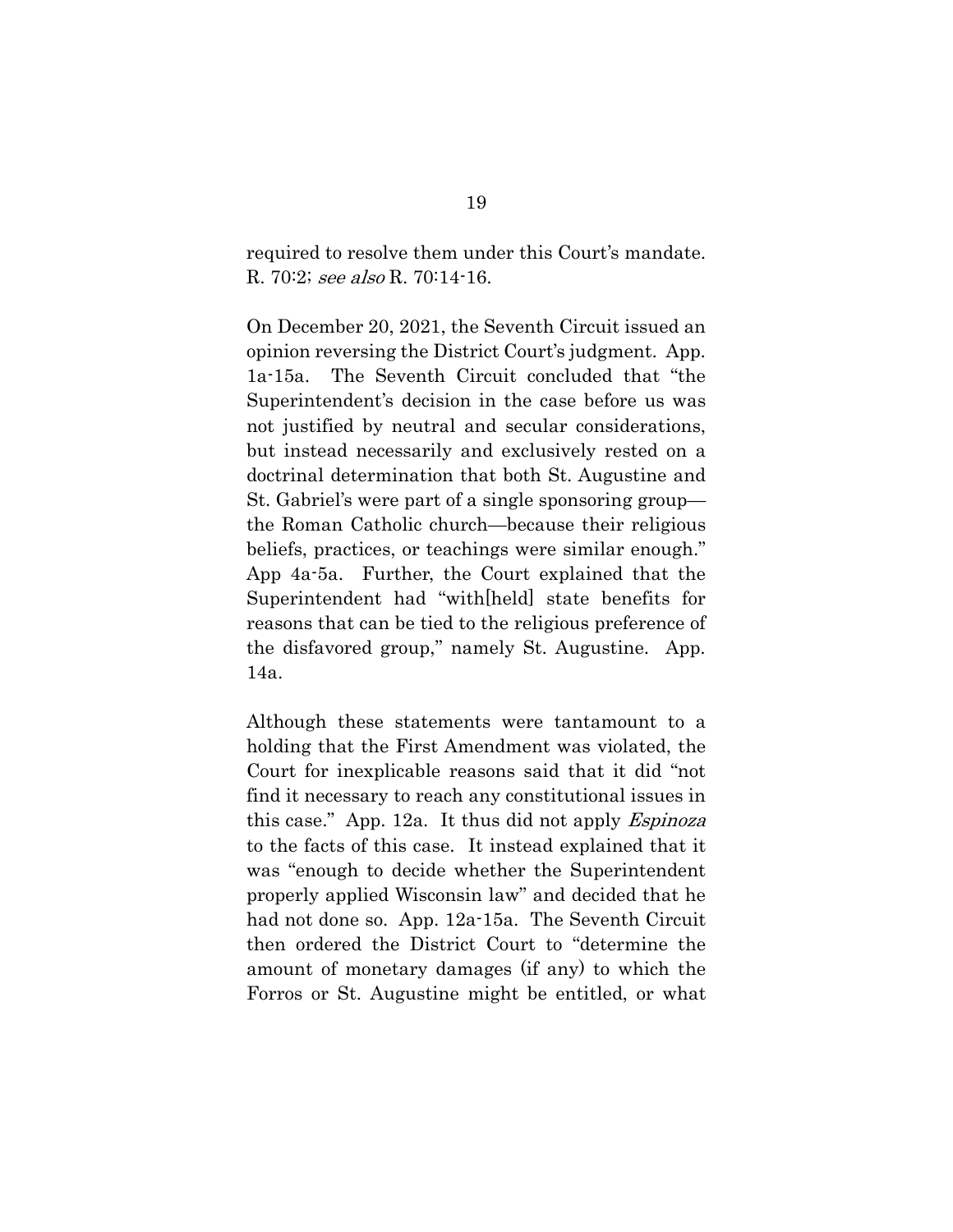type of injunctive relief (if any) for any plaintiff is proper." App. 15a.

The Petitioners filed a petition for rehearing and/or for clarification. R. 82. They noted that the Seventh Circuit's decision did not comply with this Court's mandate. *Id.* at 8-9. They explained again that there was no state law claim at issue in the case—the only state law claim having been remanded to state court in 2017—and again pointed out that even if such a claim were in issue, under Supreme Court case law "overlapping state remedies are generally irrelevant to the question of the existence of a cause of action under § 1983." Id. (quoting Zinermon, 494 U.S. at 124). Thus, the Petitioners argued, there *must* be resolution of St. Augustine's constitutional claims in this case. Id. at 4.

The Petitioners also asked that the Seventh Circuit at least provide clarification on how the District Court was to resolve its direction to determine an appropriate remedy given that no claim had been resolved to which such a remedy—compensatory damages, for example—could attach. Id. at 10-11. Clarification would "save the parties and the District Court the need to litigate the question." Id. at 11.

The Seventh Circuit denied the petition without comment. App. 203a-204a.

This timely petition follows.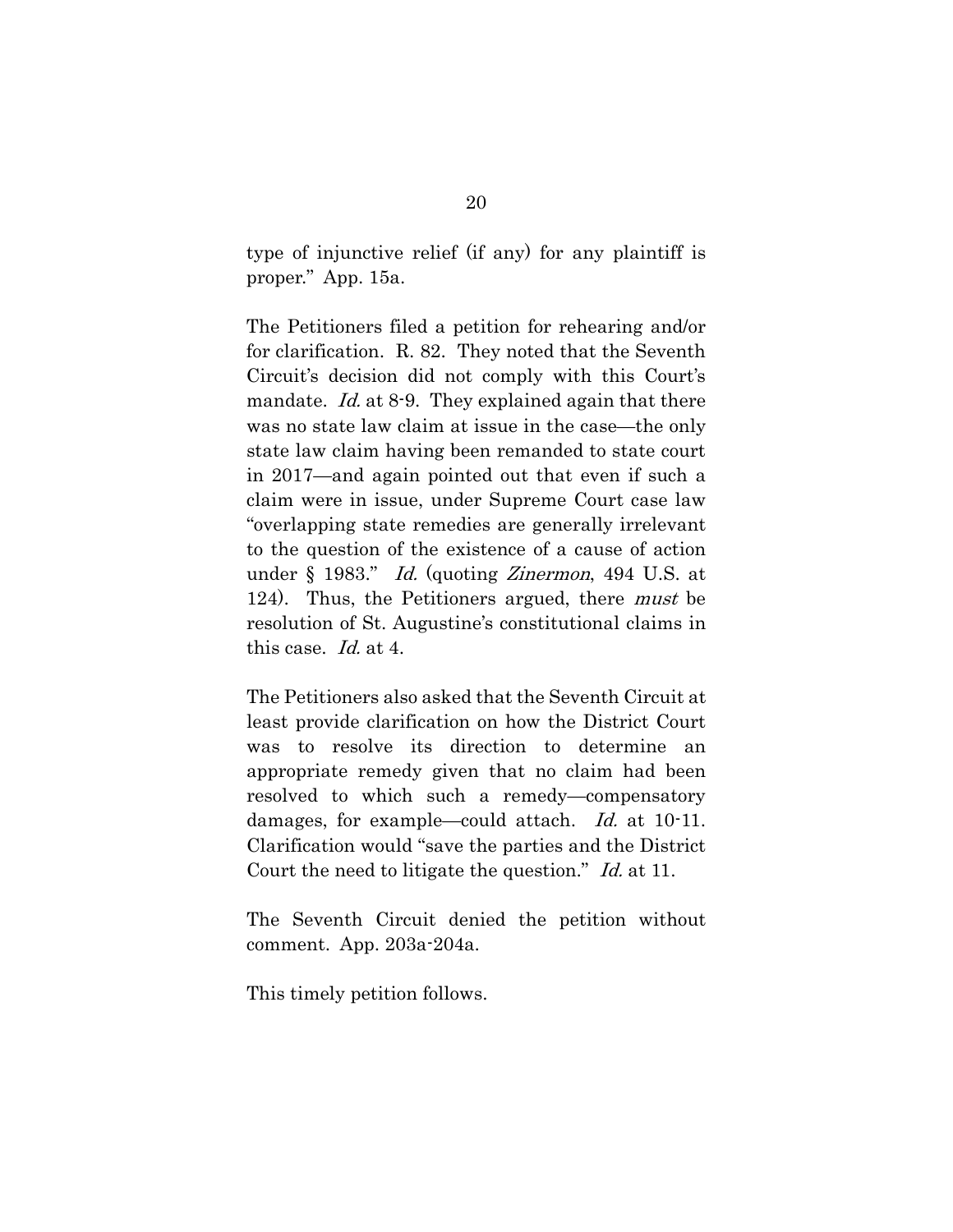#### REASONS FOR GRANTING THE PETITION

I. The Seventh Circuit Disobeyed this Court's Mandate

This Court should summarily reverse the Seventh Circuit's decision in order to enforce compliance with its mandate, which that court disregarded.

It is "indisputable" that "a lower court is bound to respect the mandate of an appellate tribunal." F.C.C. v. Pottsville Broad. Co., 309 U.S. 134, 140 (1940). When this Court resolves a case and remands it to an inferior court, that court should "scrupulously and fully" execute this Court's mandate. United States v. E. I. du Pont de Nemours & Co., 366 U.S. 316, 325 (1961). The inferior court "cannot vary [this Court's decree], or examine it for any other purpose than execution; or give any other or further relief; or review it, even for apparent error, upon any matter decided on appeal; or intermeddle with it, further than to settle so much as has been remanded." Sanford Fork  $&$  Tool Co., 160 U.S. at 255.

That rule was not followed here. In 2018 the Seventh Circuit ruled that the Respondents had not violated the Petitioners' First Amendment rights, making clear that it believed that the state could allocate benefits among religions and deny them to persons who, although claiming otherwise, have been found or assumed to be part of some other religious group that has already received its "share." App. 125a. In 2020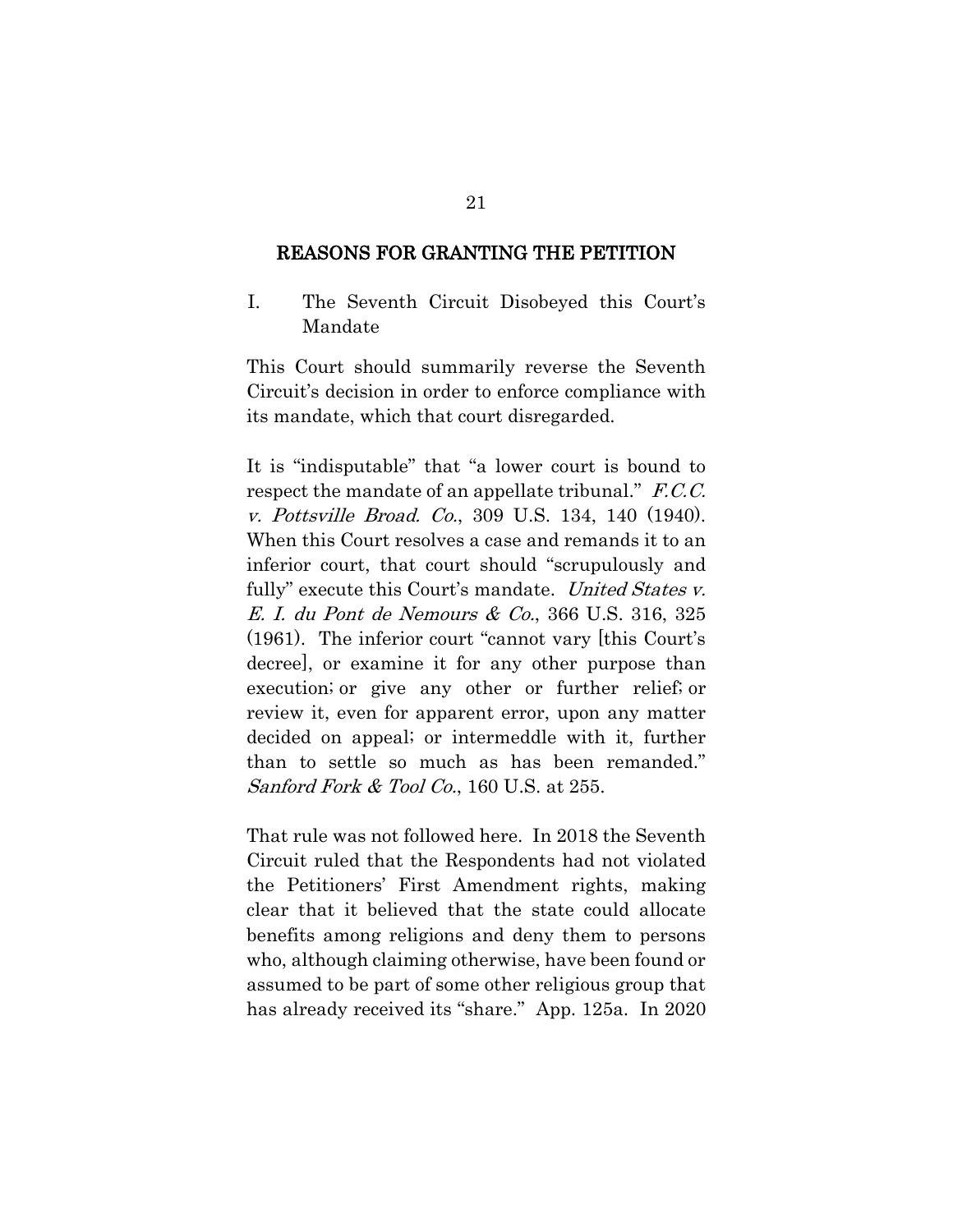this Court vacated the Seventh Circuit's judgment and "remanded" "the case . . . for further consideration in light of Espinoza." App. 123a. But not only did the Seventh Circuit not analyze the case under *Espinoza*, it chose not to resolve St. Augustine's First Amendment claims at all. App. 12a. Instead, it came up with its own, alternate theory for resolving the case under state law requiring a lengthy detour to the Supreme Court of Wisconsin.

Where a lower court "mistakes or misconstrues the decree of this court, and does not give full effect to the mandate," resort may be had to this Court via a new appeal. Sanford Fork & Tool Co., 160 U.S. at 255. This Court's decision in Yates v. Aiken, 484 U.S. 211 (1988) provides a helpful example.

Yates focused on the actions of the South Carolina Supreme Court after this Court vacated its judgment and remanded the case for further consideration in light of one of its decisions, Francis v. Franklin, 471 U.S. 307 (1985), which cast doubt on jury instructions used to obtain the petitioner's conviction. Yates, 484 U.S. at 212-13. On remand, the state supreme court briefly acknowledged that the jury instruction "suffered from the same infirmities . . . addressed in Francis" and present in one of its own intervening decisions, State v. Elmore, 279 S.C. 417 (1983). Id. at 233. But it then upheld the conviction as consistent with state law, declining to apply *Elmore* retroactively without ever considering whether Francis had retroactive effect. Id. at 212-214.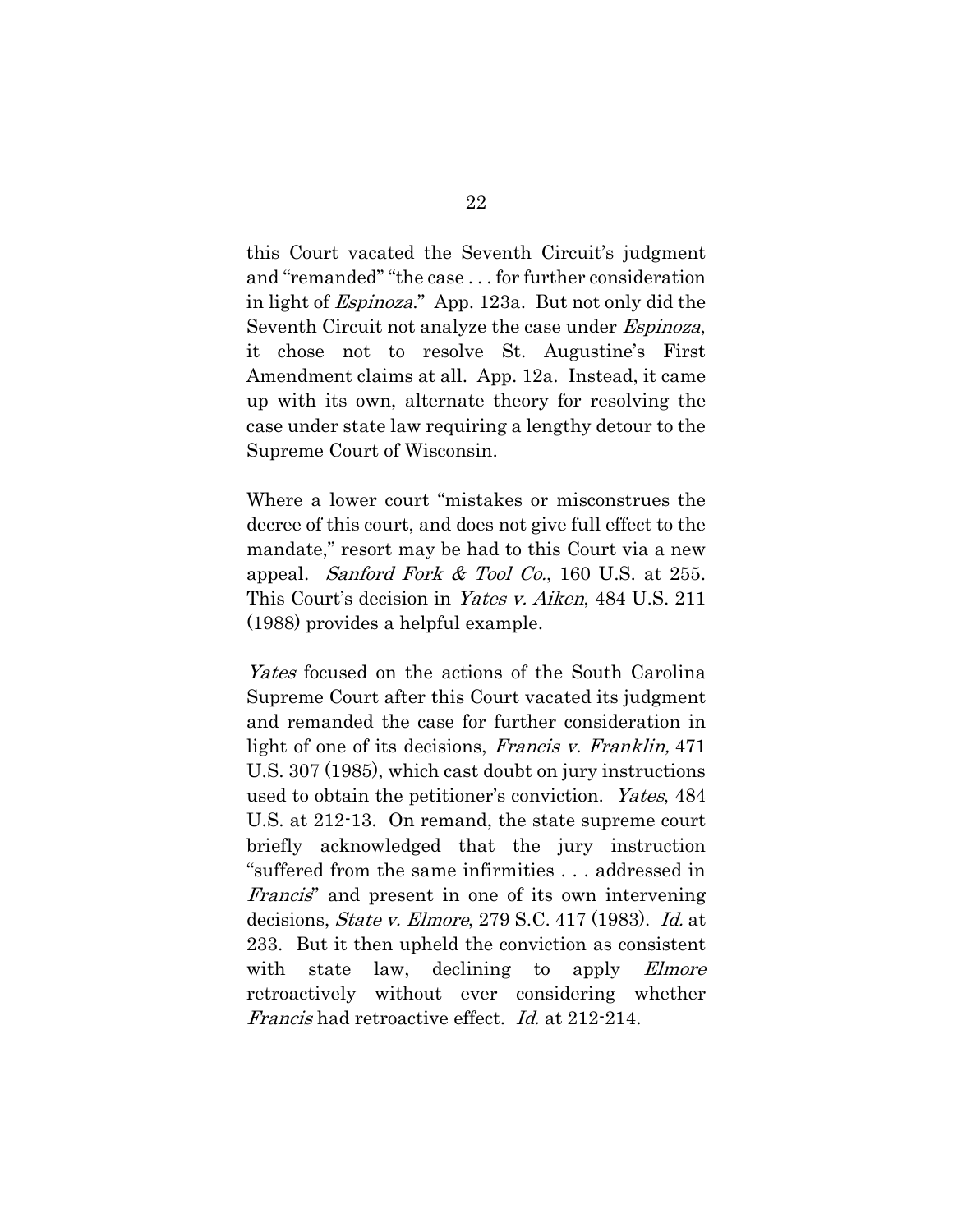On appeal, this Court granted certiorari for a second time because it was "concerned that the South Carolina Supreme Court had not fully complied with our mandate." Id. at 214. It explained that its earlier order remanding the case "was predicated entirely on the fact that petitioner's challenge to the jury instruction asserted a substantial federal question" and that its mandate "contemplated that the state court would consider whether, as a matter of federal law, petitioner's conviction could stand in the light of Francis"; the South Carolina Supreme Court's discussion of whether to apply a state precedent retroactively was thus not "responsive to [the Court's] mandate." *Id.* at 214-15. The Court then examined *Francis*' application to the case itself "[s]ince the state court did not" do so and unanimously reversed. Id. at 215, 218.

This case is identical to Yates in all relevant respects. As in Yates, this Court ordered consideration of one of its cases because of the substantial federal question presented—here, the Petitioners are asserting federal Free Exercise arguments similar to those that were made in *Espinoza*. But as the South Carolina Supreme Court did in Yates, the Seventh Circuit declined to consider the federal claims as instructed and instead purported to resolve the case under state law. And, as in Yates, this non-compliance is reversible.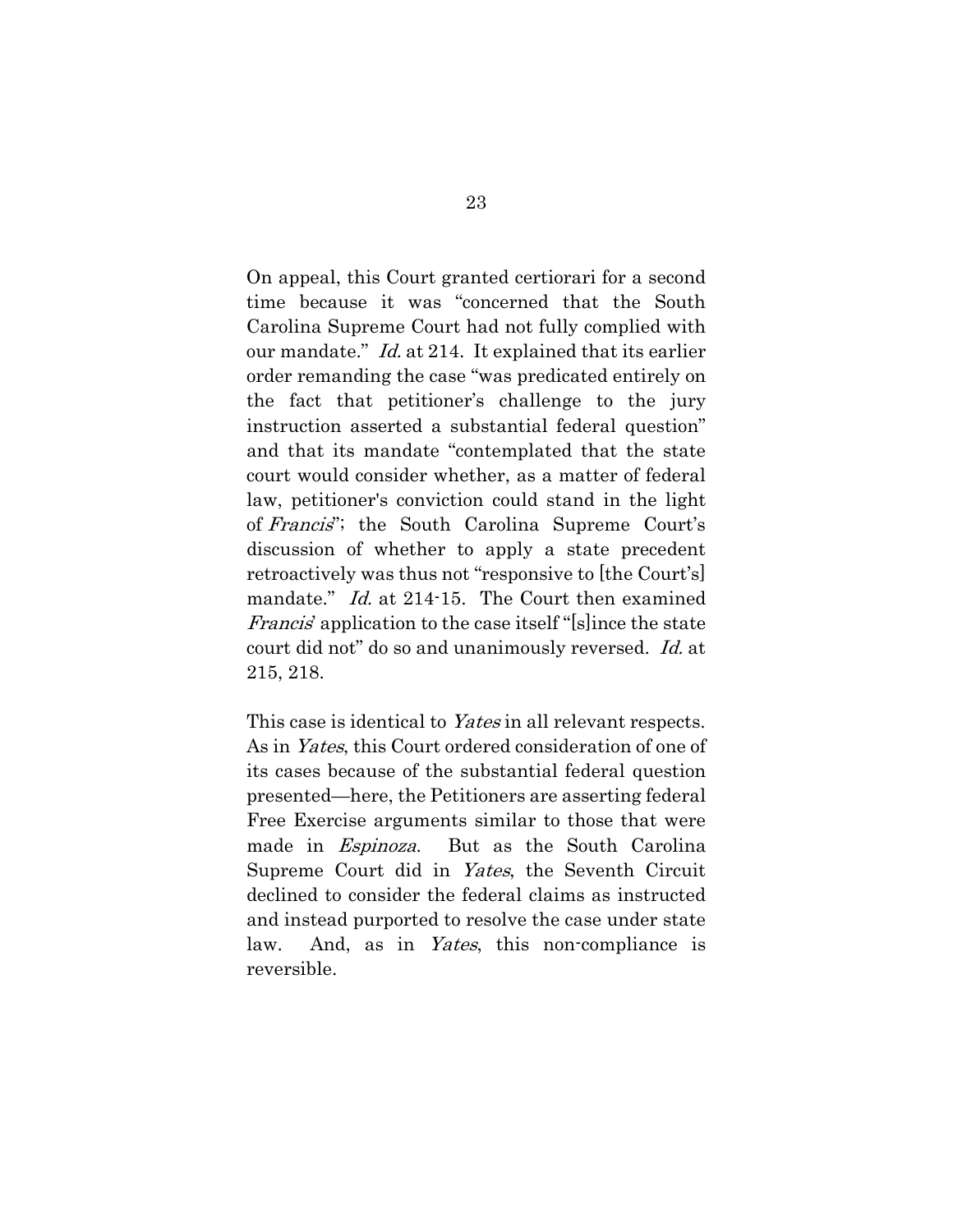Yates is not an isolated example of this Court ensuring full execution of its orders. See, e.g., Stanton v. Stanton, 429 U.S. 501 (1977) (per curiam) (vacating judgment and remanding because lower court, in failing to "consider the issue presented to it" by this Court, did "not comply with [the Court's] mandate); Cascade Natural Gas Corp. v. El Paso Natural Gas Co., 386 U.S. 129, 136, 142-43 (1967) (reversing where proceedings on remand sought "the opposite of what our prior opinion and mandate commanded"; parties could not negotiate around this Court's order); Gen. Atomic Co. v. Felter, 436 U.S. 493, 497 (1978) (per curiam) (granting relief where lower court "refused or failed to comply with the judgment of this Court").

This is not surprising; the "hierarchical structure of our judicial system," Med. Ctr. at Elizabeth Place,  $LLC$  v. Atrium Health Sys., 922 F.3d 713, 733 (6th Cir. 2019) (Sutton, J., concurring), depends for its function on obedience by inferior courts to the orders of superior courts. That obedience was lacking here. While this Court is not merely an error-correcting court, it has a strong interest in ensuring that its mandates be followed. This Court should reverse<sup>[7](#page-34-0)</sup> the

<span id="page-34-0"></span><sup>7</sup> Alternately, this Court could vacate and remand, but for reasons discussed below, see infra Part III, reversal is the better route.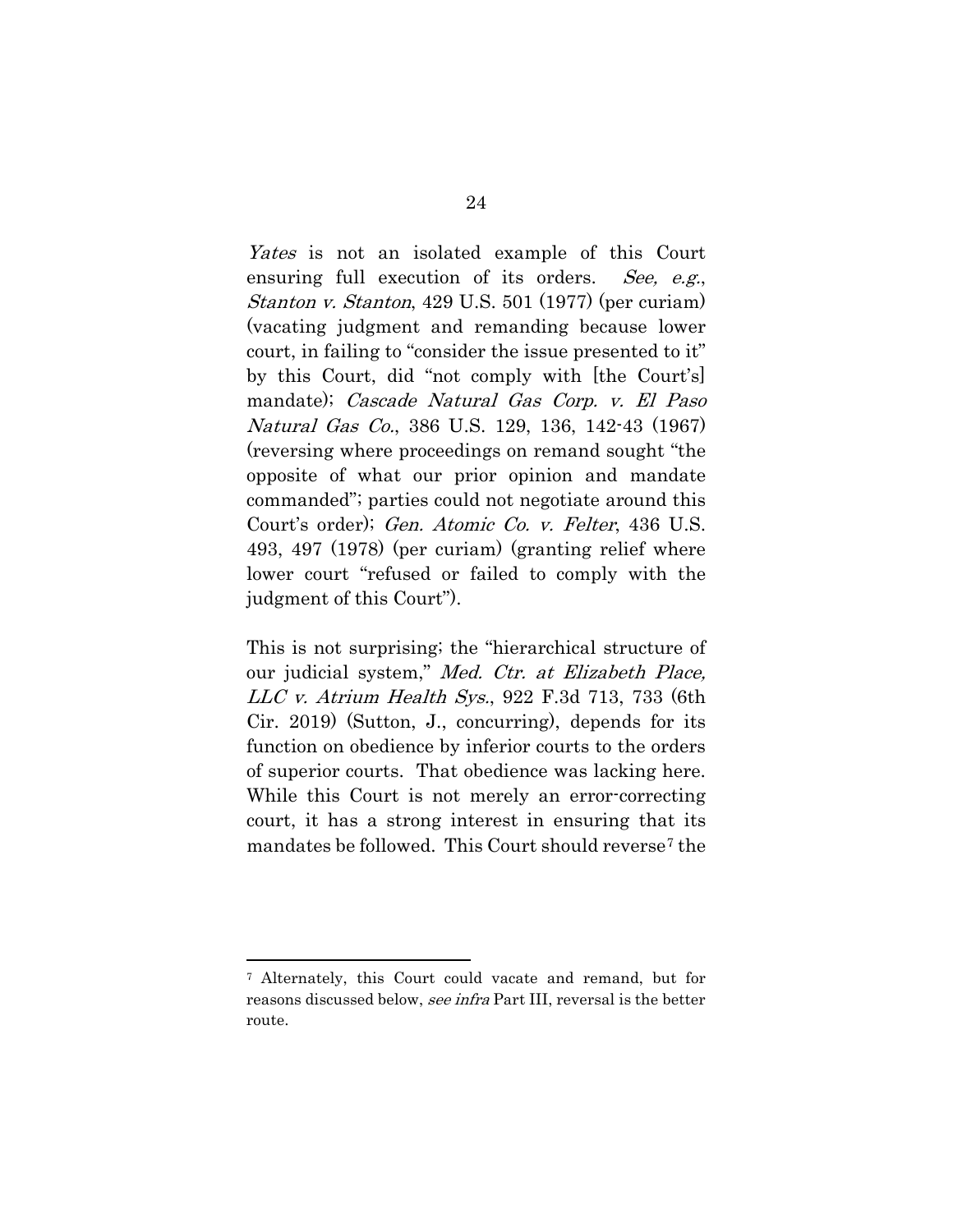Seventh Circuit's decision lest other inferior courts begin treating this Court's orders as optional.[8](#page-35-0) 

II. The Seventh Circuit's Conclusion that a Potential, Overlapping State Remedy Rendered Unnecessary Resolution of the Petitioners' Federal Constitutional Claims under 42 U.S.C. § 1983 in Compliance with this Court's Mandate Conflicts with Relevant Decisions of this Court

The Seventh Circuit's justification for ignoring this Court's instruction remains unclear. Although it

<span id="page-35-0"></span><sup>8</sup> The closest the Seventh Circuit ever got to a discussion of Espinoza in its legal analysis was a single "see" citation to the case following its statement that as a matter of state law the Wisconsin Supreme Court requires the Wisconsin Superintendent to apply the State's transportation aid program consistently with the First Amendment. App. 14a. But the Court never commented on whether the Respondents had failed to do so and violated the First Amendment as interpreted in Espinoza—indeed, it never discussed the case at all. The Seventh Circuit cannot insulate its decision from scrutiny for compliance with the mandate with this type of pro forma reference. See Yates, 484 U.S. at 214 (state court did not comply with mandate requiring it to consider effect of Supreme Court decision although its opinion mentioned the case).

The Seventh Circuit also briefly discussed *Espinoza* in its certification order. App. 115a-17a. But this was merely by way of concluding that it need not consider Espinoza in the first place if the Respondents were found to have violated state law; the Court never actually determined Espinoza's effect on the case.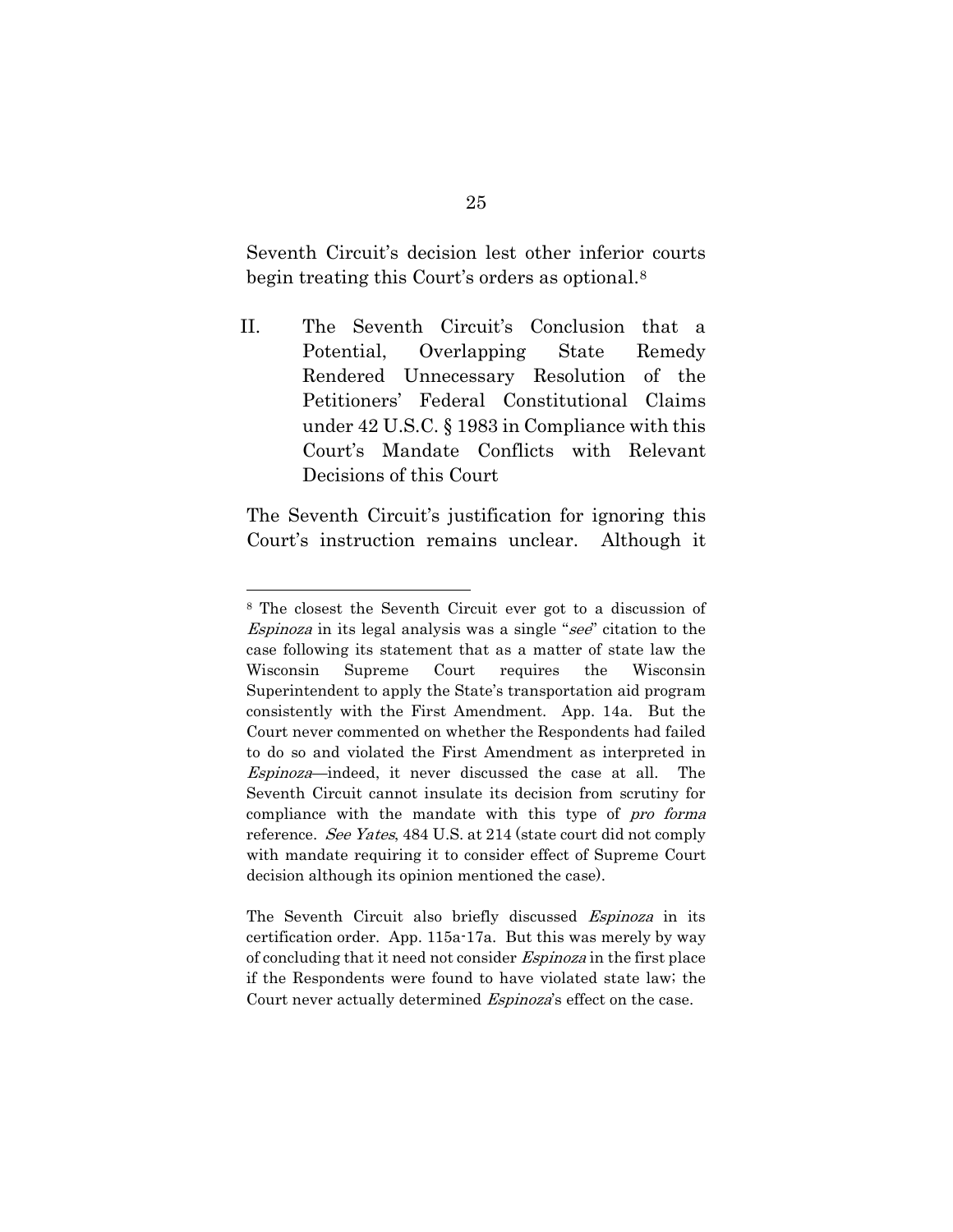reached the Petitioners' federal constitutional claims when it ruled *against* the Petitioners in 2018, see App. 125a, following this Court's order it concluded it was not "necessary to reach any constitutional issues" because it could instead "decide whether the Superintendent properly applied Wisconsin law." App. 12a. The Seventh Circuit concluded she did not and remanded for a determination of remedy "if any." App. 12a-15a.

As the Petitioners pointed out to the Seventh Circuit at the first opportunity and again following its decision, this approach violates well-established case law of this Court providing that state remedies do not supplant 42 U.S.C. § 1983. See, e.g., R. 70:16; R. 82:8. In other words, even assuming the Seventh Circuit had the authority to resolve this case on grounds other than those identified by this Court, answering a state law question cannot moot the federal law questions that are asserted under § 1983.

This Court addressed this issue in detail over 60 years ago in the seminal decision of Monroe v. Pape. This Court was confronted with the argument that a petitioner could not sue under § 1983 for violation of the Fourth Amendment's bar on unreasonable searches and seizures (as made applicable by the Fourteenth Amendment) because the challenged conduct likewise violated Illinois law and under that law "a simple remedy" offering "full redress" was available in Illinois state court. Monroe, 365 U.S. at 168-172. This Court rejected the theory: "It is no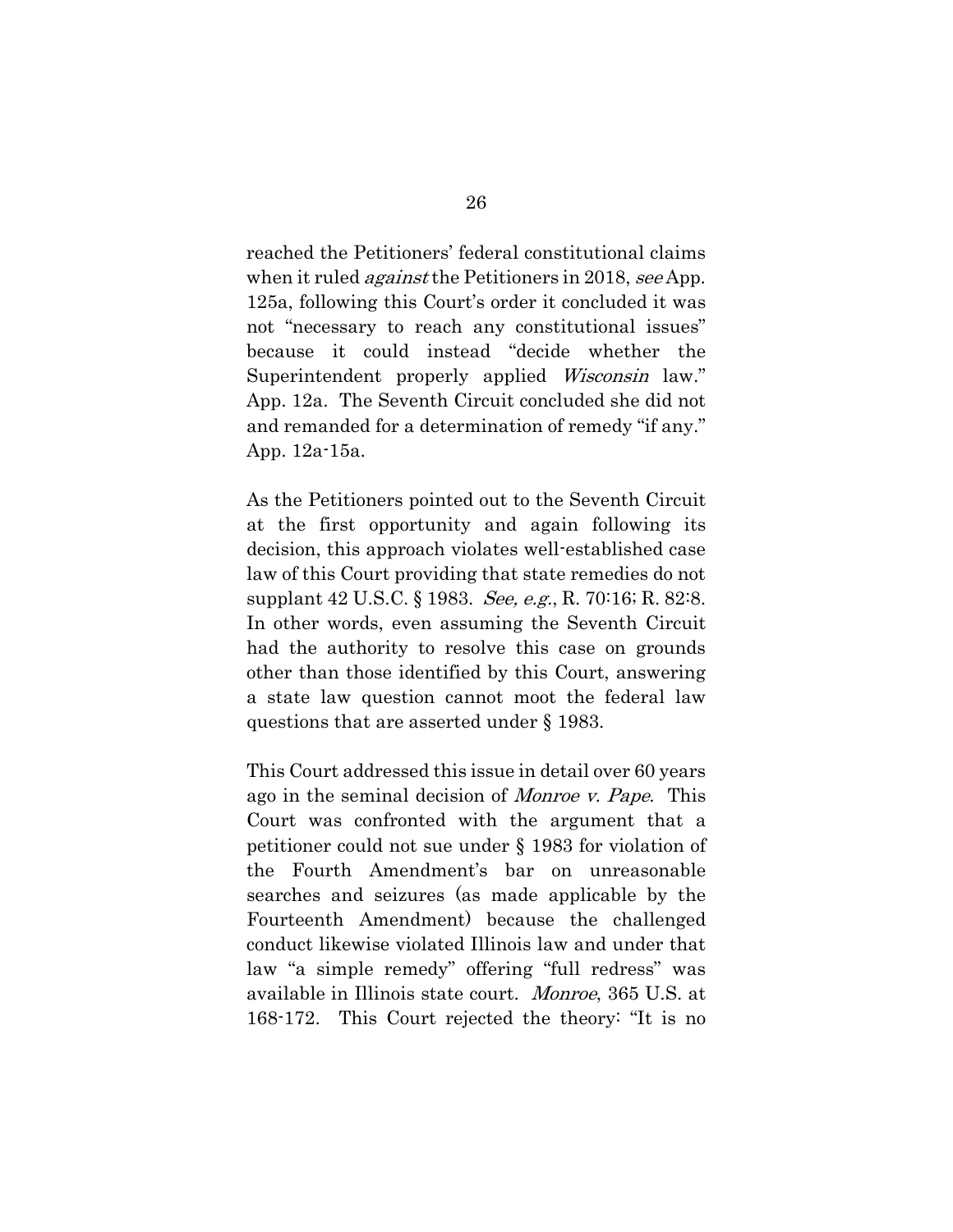answer that the State has a law which if enforced would give relief. The federal remedy is supplementary to the state remedy, and the latter need not be first sought and refused before the federal one is invoked." Id. at 183.

This Court has since reaffirmed the view, notably in Zinermon v. Burch where this Court observed that Monroe "rejected the view that § 1983 applies only to violations of constitutional rights that are authorized by state law, and does not reach abuses of state authority that are forbidden by the State's statutes or Constitution or are torts under the State's common law." 494 U.S. at 124. The Zinermon Court bluntly summarized the controlling rule: "overlapping state remedies are generally irrelevant to the question of the existence of a cause of action under § 1983." Id. at 124.

The Zinermon Court also specifically referenced the type of situation presented here: "[I]n many cases there is 'no quarrel with the state laws on the books'; instead, the problem is the way those laws are or are not implemented by state officials." Id. at 125 (quoting Monroe, 365 U.S. at 478). That is precisely the Petitioners' position.

The Seventh Circuit itself has not indicated a misunderstanding of this rule in the past. See, e.g., Burgess v. Ryan, 996 F.2d 180, 184 (7th Cir. 1993)  $\llbracket f \rrbracket$  is not appropriate for a federal court, hearing a case under § 1983, to upbraid state officials for a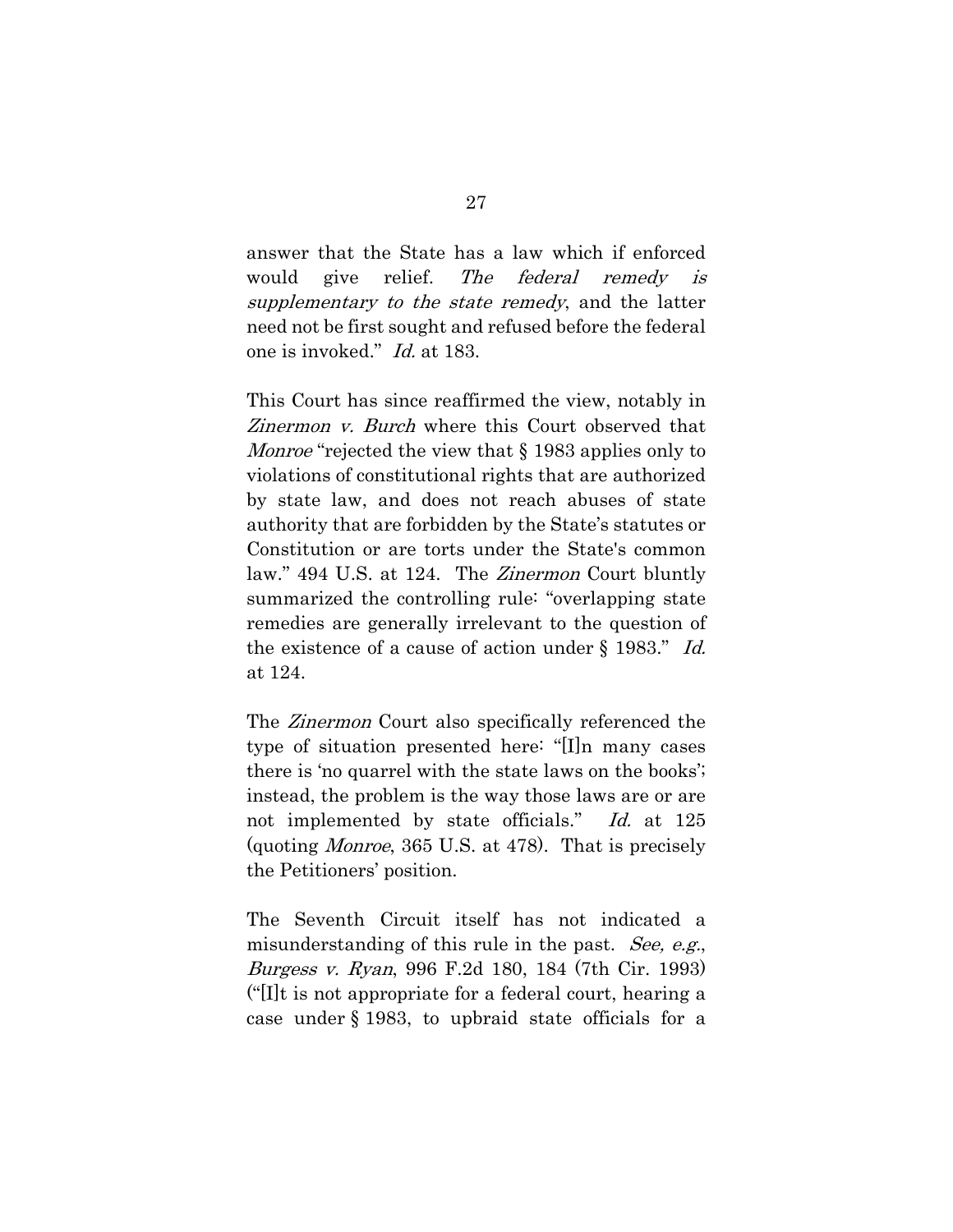supposed error of state law. . . . Constitutional adjudication tests the *power* of a state to act in a particular way; whether the state indeed wishes to act in that way is a question of its domestic law." (citation omitted)).

Yet here the Seventh Circuit went out of its way even requiring the parties to brief and argue the question of the Respondents' compliance with state law before the Supreme Court of Wisconsin—to rule on state grounds irrelevant to a determination of the Petitioners' First Amendment rights. That is reversible error.

It is worth noting that the Seventh Circuit's decision does not even have the benefit of bringing this sixyear-long litigation to a close. To the contrary, it has thrown the proceedings into confusion; the Seventh Circuit has ordered the District Court to make a determination on remedy despite the fact that the only claims in this case—the federal § 1983 claims— have not been decided. App. 15a.<sup>[9](#page-38-0)</sup>

Consequently, the parties are now rebriefing before the District Court the same summary judgment

<span id="page-38-0"></span><sup>&</sup>lt;sup>9</sup> Although the Petitioners asserted a state law claim in their original complaint, the District Court remanded that claim to state court under 28 U.S.C. § 1367(c) approximately five years ago (June 6, 2017). App. 190a. That decision was not appealed by either party and the claim is no longer at issue. Even if it were still at issue, as discussed, such a claim would be entirely supplementary to the § 1983 claim.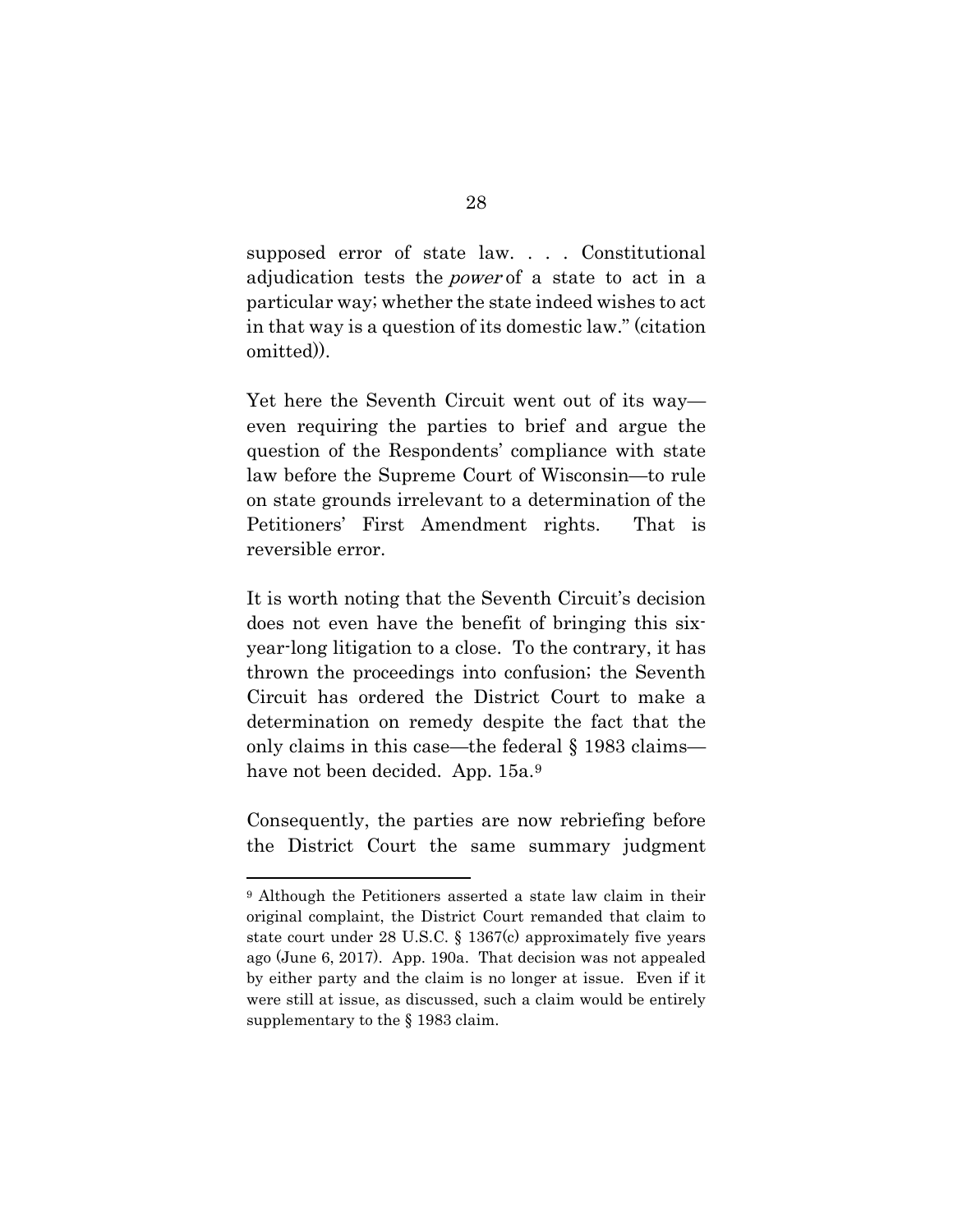motions they filed in 2016, and the Petitioners are again requesting resolution of their First Amendment claims. Dkt. 57, 59. If these First Amendment claims are not resolved, the Petitioners will not receive the remedies to which they are entitled under § 1983, such as recovery of the denied benefits.

The Seventh Circuit's conclusion that a state-law violation rendered unnecessary a decision on Petitioners' constitutional claims (a conclusion which itself supported the Seventh Circuit's refusal to execute this Court's mandate) rests on a fundamental misapplication of this Court's case law interpreting § 1983. This Court should reverse.

III. The Seventh Circuit's Acknowledgment that the Respondents Denied the Petitioners Otherwise-Available Public Benefits for Reasons Tied to the Religious Preference of the Petitioners and Following the Government's Doctrinal Determination Warrants Summary Disposition on the Merits

Although this Court could simply vacate the Seventh Circuit's judgment again and remand for further proceedings, a better course than risking the need for a third certiorari petition to correct what the Petitioners continue to believe is a patent violation of the First Amendment would be summary reversal on the merits. This approach is appropriate here because the relevant "law is settled and stable, the facts are not in dispute, and the decision below is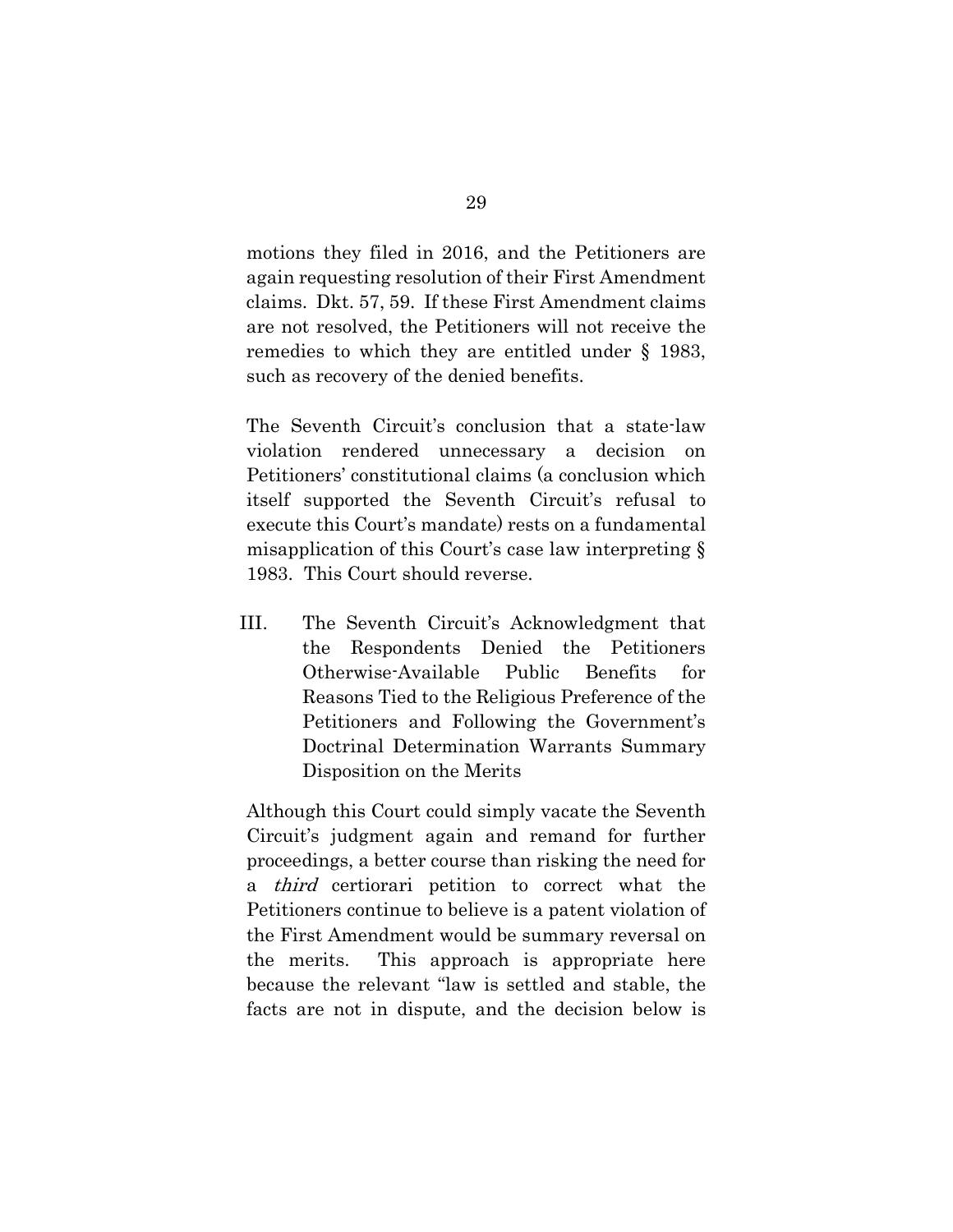clearly in error." Pavan v. Smith, \_\_ U.S. \_\_, 137 S. Ct. 2075, 2079 (2017) (Gorusch, J., dissenting) (quoting Schweiker v. Hansen, 450 U.S. 785, 791 (2017) (Marshall, J., dissenting)).

Specifically: (1) The Seventh Circuit's determination that the Respondents "with[held] state benefits for reasons that can be tied to the religious preference of" the Petitioners, App. 14a, compels a holding that the Respondents violated the Free Exercise Clause, see, e.g., Espinoza, 140 S. Ct. at 2255;

(2) The Seventh Circuit's determination that the Respondents' denial of benefits "necessarily and exclusively rested on a doctrinal determination that both St. Augustine and St. Gabriel's were part of a single sponsoring group—the Roman Catholic church—because their religious beliefs, practices, or teachings were similar enough," App. 4a-5a, compels a holding that the Respondents violated the Establishment Clause, see, e.g., Lemon v. Kurtzman, 403 U.S. 602, 613-14 (1971); and

(3) These two statements from the Seventh Circuit's decision jointly or separately compel a holding that the Respondents violated both Religion Clauses under this Court's cases protecting the autonomy of religious organizations in matters of faith and doctrine, see, e.g., Our Lady of Guadalupe Sch. v. Morrissey-Berru, \_\_\_ U.S. \_\_\_, 140 S. Ct. 2049, 2060  $(2020)$  (" $OLG$ ").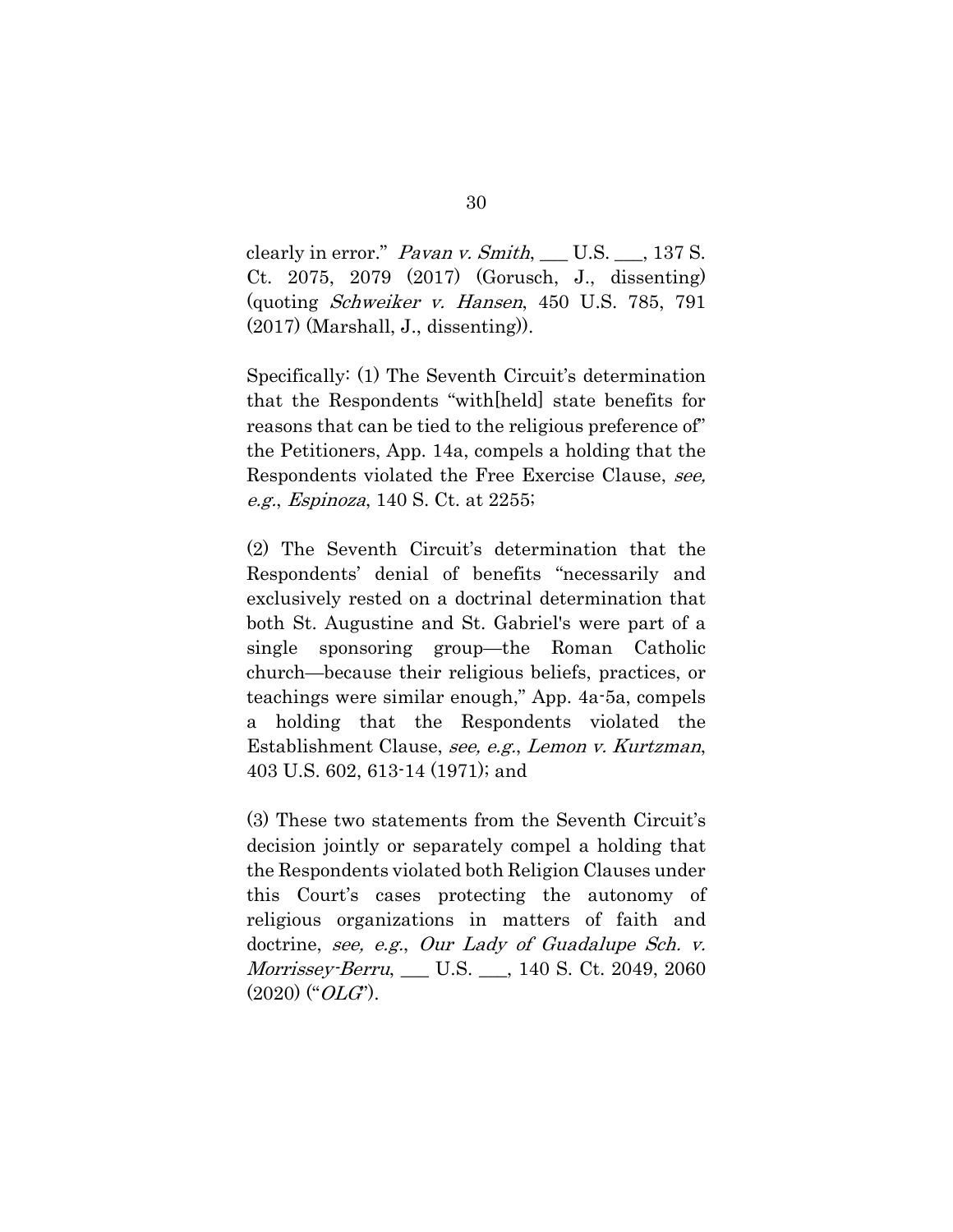These conclusions are inescapable under the Seventh Circuit's opinion.[10](#page-41-0) This Court can and should say so now rather than vacating and remanding for a second time.

But if this is not true, then, as discussed in Part IV, infra, the Seventh Circuit's prior determination that a state may deny benefits by allocating them to religious groups and deciding who falls within which group is worthy of review by this Court, as its previous decision to grant, vacate and remand demonstrates.

> A. The Respondents Violated the Free Exercise Clause by Forcing St. Augustine to Choose Between Following its Faith Tradition and the Receipt of Otherwise-Available Government Benefits

The first issue by which to decide this case is the one for which this Court vacated and remanded the Seventh Circuit's 2018 decision: whether the Respondents violated the Supreme Court's ruling that under the Free Exercise Clause the government may not "bar[] religious schools from public benefits solely because of the religious character of the schools" and may not " bar[] parents who wish to send

<span id="page-41-0"></span><sup>10</sup> In fact, the Wisconsin Supreme Court's decision, on which the Seventh Circuit relied, was itself premised on the First Amendment. See App. 39a-41a.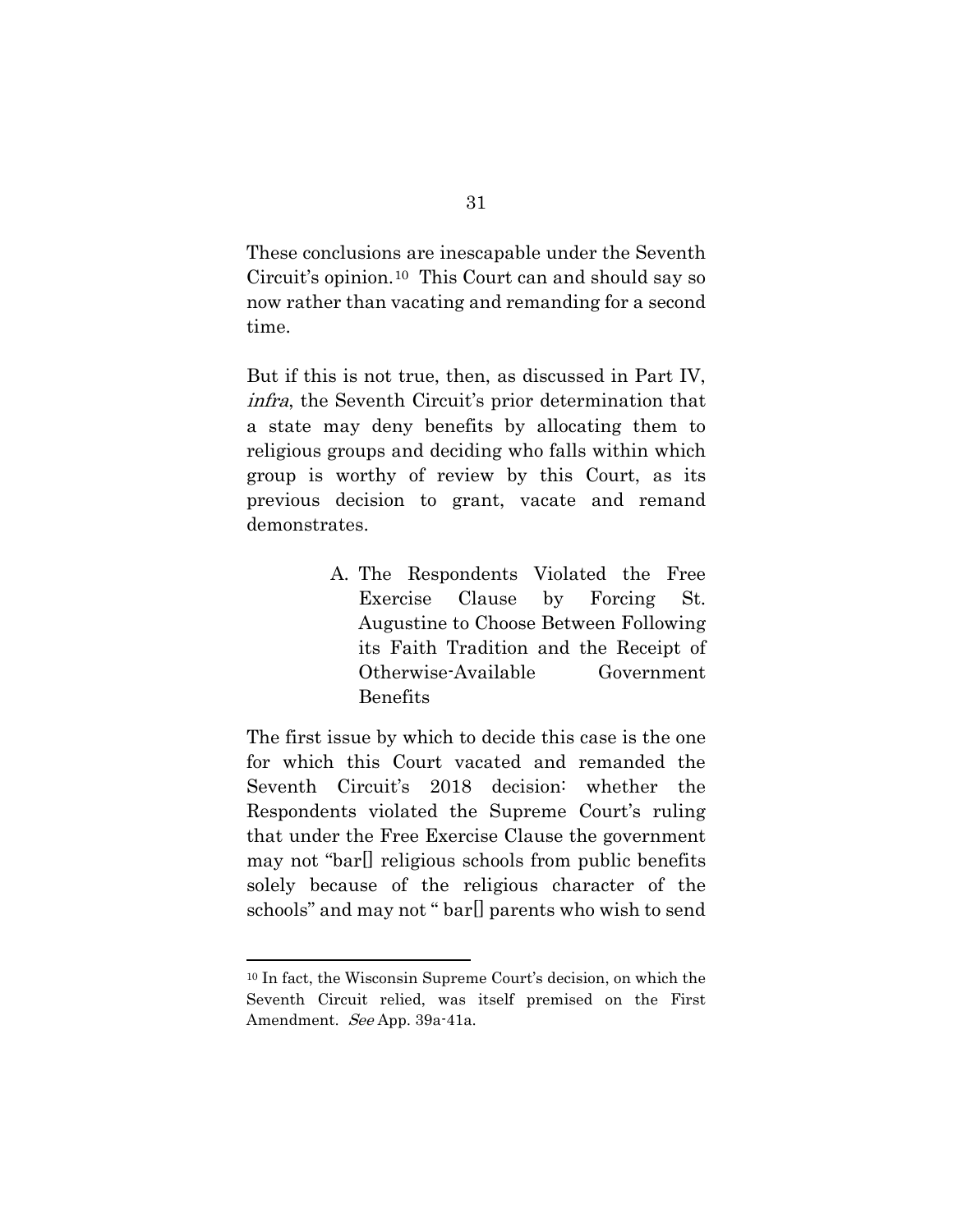their children to a religious school from those same benefits, again solely because of the religious character of the school." Espinoza, 140 S. Ct. at 2255. The Respondents did violate it.

Espinoza involved a Montana scholarship program that provided tuition assistance to parents enrolling their children in private schools, including religious schools. Espinoza, 140 S. Ct. at 2251. After the Montana Supreme Court struck down the program on the basis of a state constitutional provision "which prohibits any aid to a school controlled by a 'church, sect, or denomination,"" id. (quoting Mont. Const. art. X, § 6(1)), three mothers with children who attended a private religious school asked this Court to rule that the application of that so-called "no-aid provision" violated the Free Exercise Clause, id. at 2251-52.

This Court agreed that it did, building on the propositions from its earlier case, Trinity Lutheran, that "[t]he Free Exercise Clause . . . 'protects religious observers against unequal treatment' and against 'laws that impose special disabilities on the basis of religious status'" and that "disqualifying otherwise eligible recipients from a public benefit 'solely because of their religious character' imposes 'a penalty on the free exercise of religion that triggers the most exacting scrutiny."" Id. at 2254-55 (quoting Trinity Lutheran Church of Columbia, Inc. v. Comer, 582 U.S. \_\_\_, 137 S. Ct. 2012, 2021 (2017)).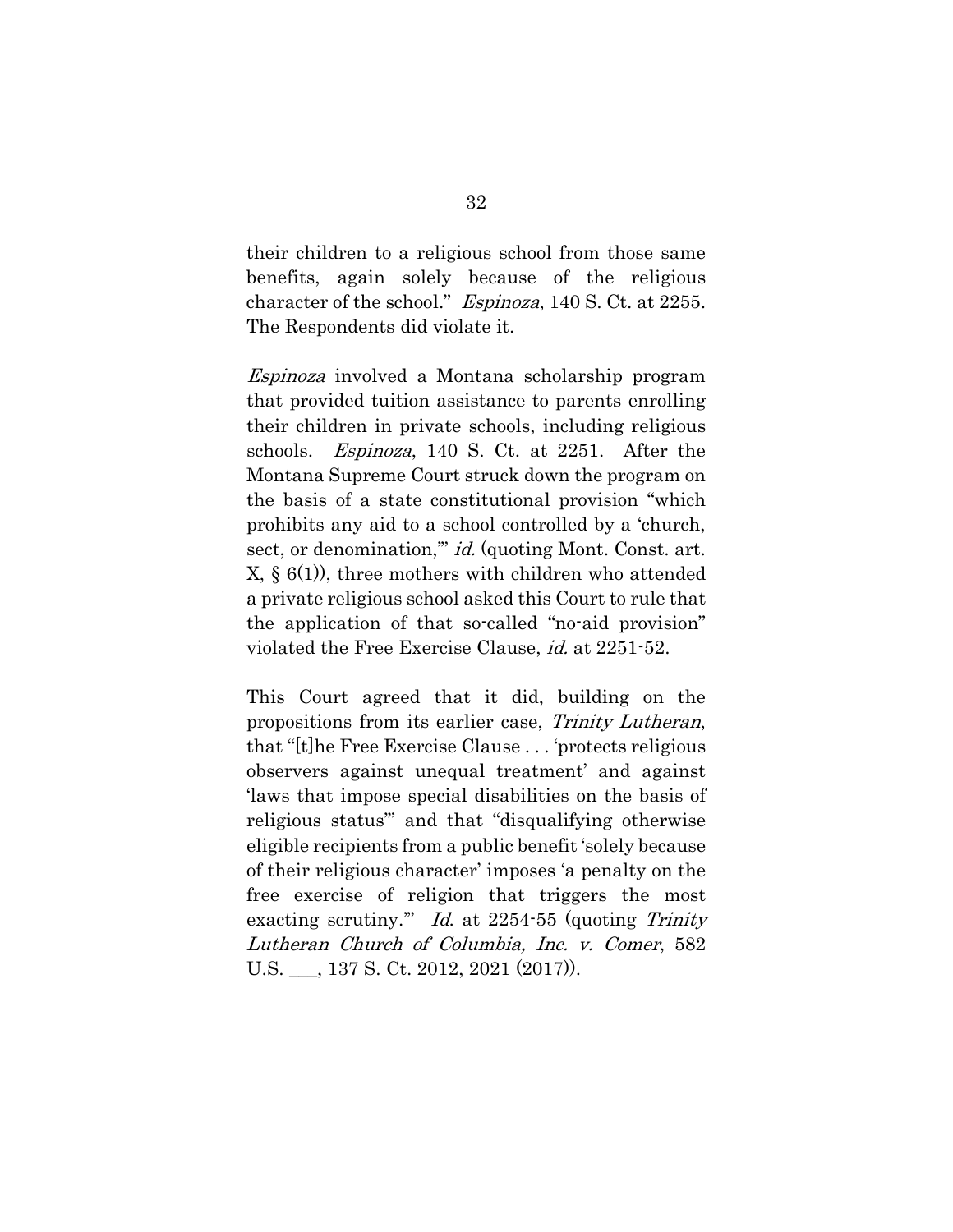Montana's Constitution, the Espinoza Court explained, violated these principles by compelling schools to "divorce [themselves] from any religious control or affiliation" before they could become "eligible for government aid." Id. at 2256. Similarly, it "put[] families to a choice between sending their children to a religious school or receiving such benefits." Id. at 2257. This result forced a dilemma on religious adherents which triggered strict scrutiny, a standard Montana could not meet. Id. at 2260-61.

The same is true here. Under the Respondents' policy, St. Augustine could only obtain benefits by refraining from saying it is Catholic (because the Respondents determined that "Catholic" means the same thing to everyone all the time). See id. at 2256 (state could not apply a rule whereby "[t]o be eligible for government aid . . . , a school must divorce itself from any religious control or affiliation"). Likewise, families had to choose between obtaining benefits and sending their children to a school that aligns with their religious beliefs. See id. at 2257 (state could not "put[] families to a choice between sending their children to a religious school or receiving . . . benefits"). In fact, in its most recent decision, the Seventh Circuit *agreed* that the Respondents "withh[eld] state benefits for reasons that can be tied to the religious preference of the disfavored group" (here St. Augustine). App. 14a (emphasis added). That is flatly inconsistent with *Espinoza*.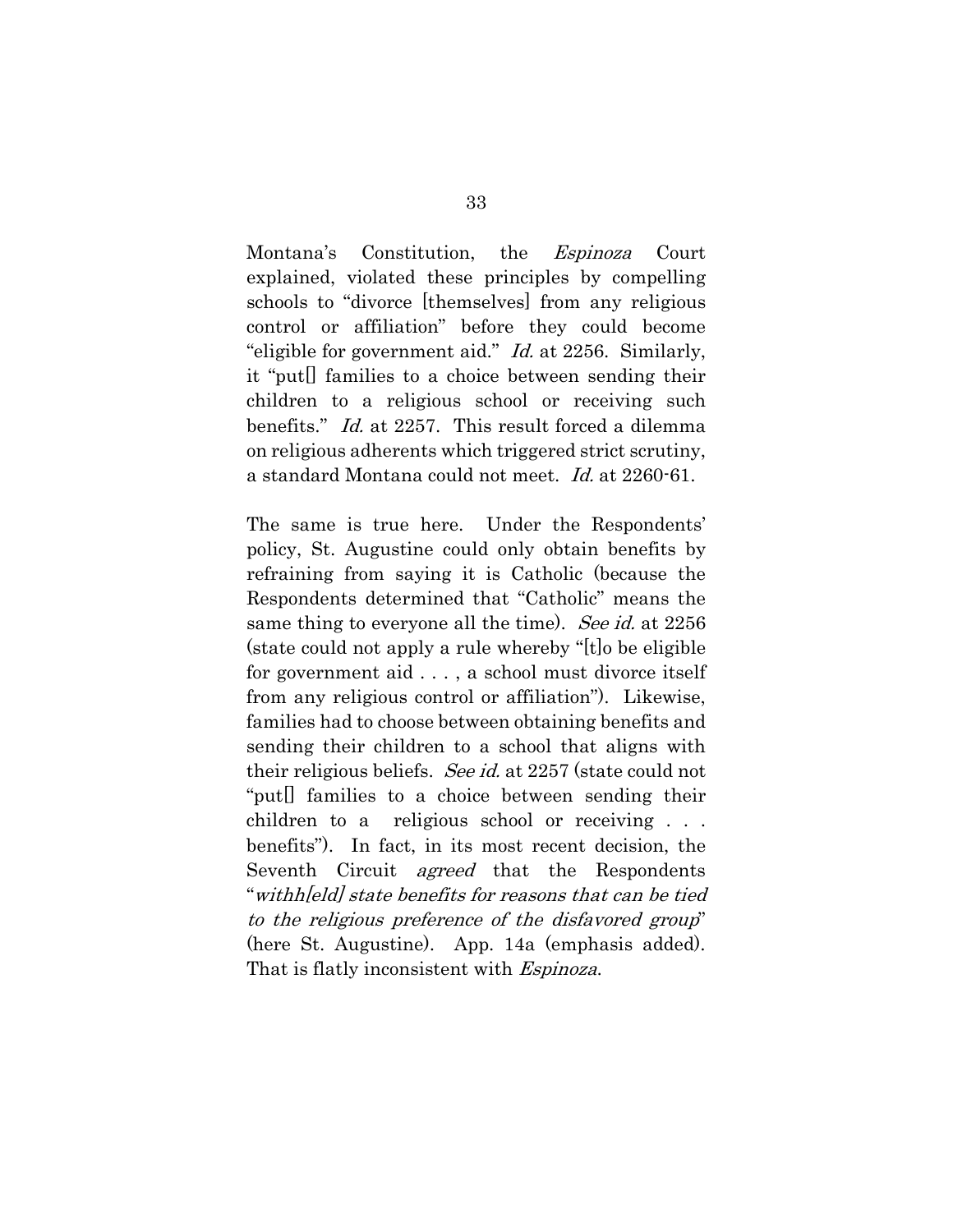The *only* significant difference between *Espinoza* and this case is that Montana's policy required schools to disclaim any religious identity, whereas the Respondents' requires schools to disclaim particular religious identities. This is not a material difference. It is wholly irrelevant for constitutional purposes whether the government tells a citizen "you may not call yourself religious if you want benefits" or "you may not call yourself a Catholic if you want benefits." The relevant question under the First Amendment is whether, through "indirect coercion," *Espinoza*, 140 S. Ct. at 2256 (quoting Trinity Lutheran, 137 S. Ct. at 2022), the government is penalizing a citizen for exercising his or her religion. *Espinoza* itself contains passages emphasizing this point, see id. at 2255 ("a State 'cannot exclude individual Catholics, Lutherans, Mohammedans, Baptists, Jews, Methodists, Non-believers, Presbyterians, or the members of any other faith, because of their faith, or lack of it, from receiving the benefits of public welfare legislation' (quoting *Everson v. Board of Ed. of Ewing*, 330 U.S. 1, 16 (1947)) (emphasis removed)); id. (a state may not tell a church "that it cannot subscribe to a certain view of the Gospel" (quoting Trinity Lutheran, 137 S. Ct. at 2022) (emphasis added)), as does Trinity Lutheran, see Trinity Lutheran, 137 S. Ct. at 2021 (state "may not discriminate against 'some or all religious beliefs'" (quoting Church of the Lukumi Babalu Aye, Inc. v. City of Hialeah, 508 U.S. 520, 532 (1993)) (emphasis added)). The Respondents' policy works in precisely this manner, requiring St. Augustine to disavow the religious title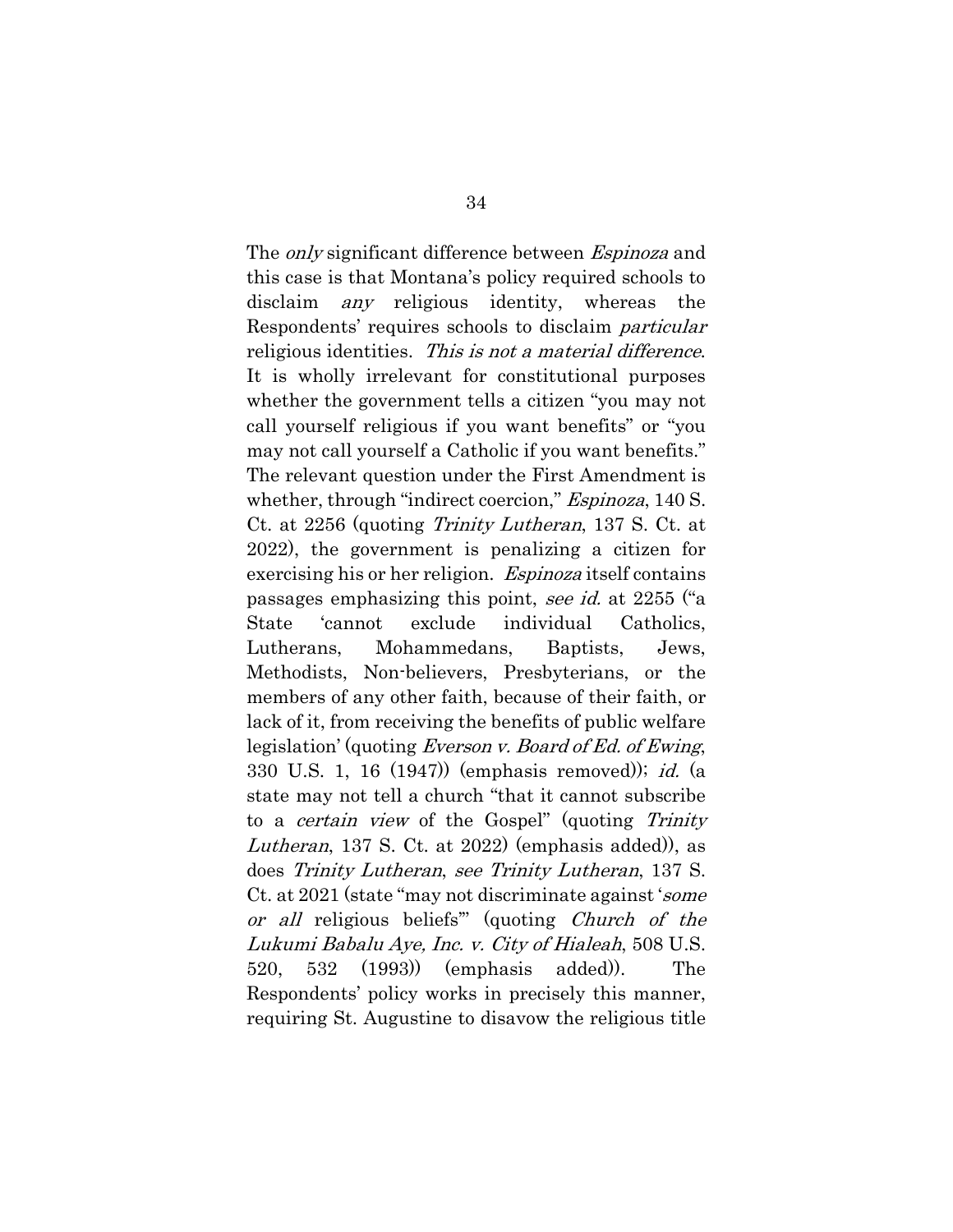it has given to itself if it wants to become eligible for state aid, simply because an unaffiliated group lays claim to the same religious title. Espinoza prohibits such a rule and requires reversal.

> B. The Respondents Violated the Establishment Clause by Defining St. Augustine's Denominational Affiliation

Alternately, this Court should dispose of this case by concluding that the Respondents violated the Establishment Clause by making the religious determination that both St. Augustine and St. Gabriel mean the same thing by use of the term "Catholic."

This Court's test for Establishment Clause violations set forth in in *Lemon v. Kurtzman* prohibits, among other things, "excessive entanglement" between the state and religion. Lemon, 403 U.S. at 613-14. Deciding whether two schools are sufficiently religiously alike—particularly when they say they are not—such that they ought to be considered affiliated, violates this rule against excessive entanglement. There is no way to make such a judgment without evaluating competing religious claims even if that evaluation consists of cavalierly dismissing them. The Respondents could not conclude St. Augustine is "Catholic" in the same way as the schools of the Archdiocese without making a judgment as to what being "Catholic" is. See, e.g., New York v. Cathedral Academy, 434 U.S. 125, 133 (1977) ("prospect of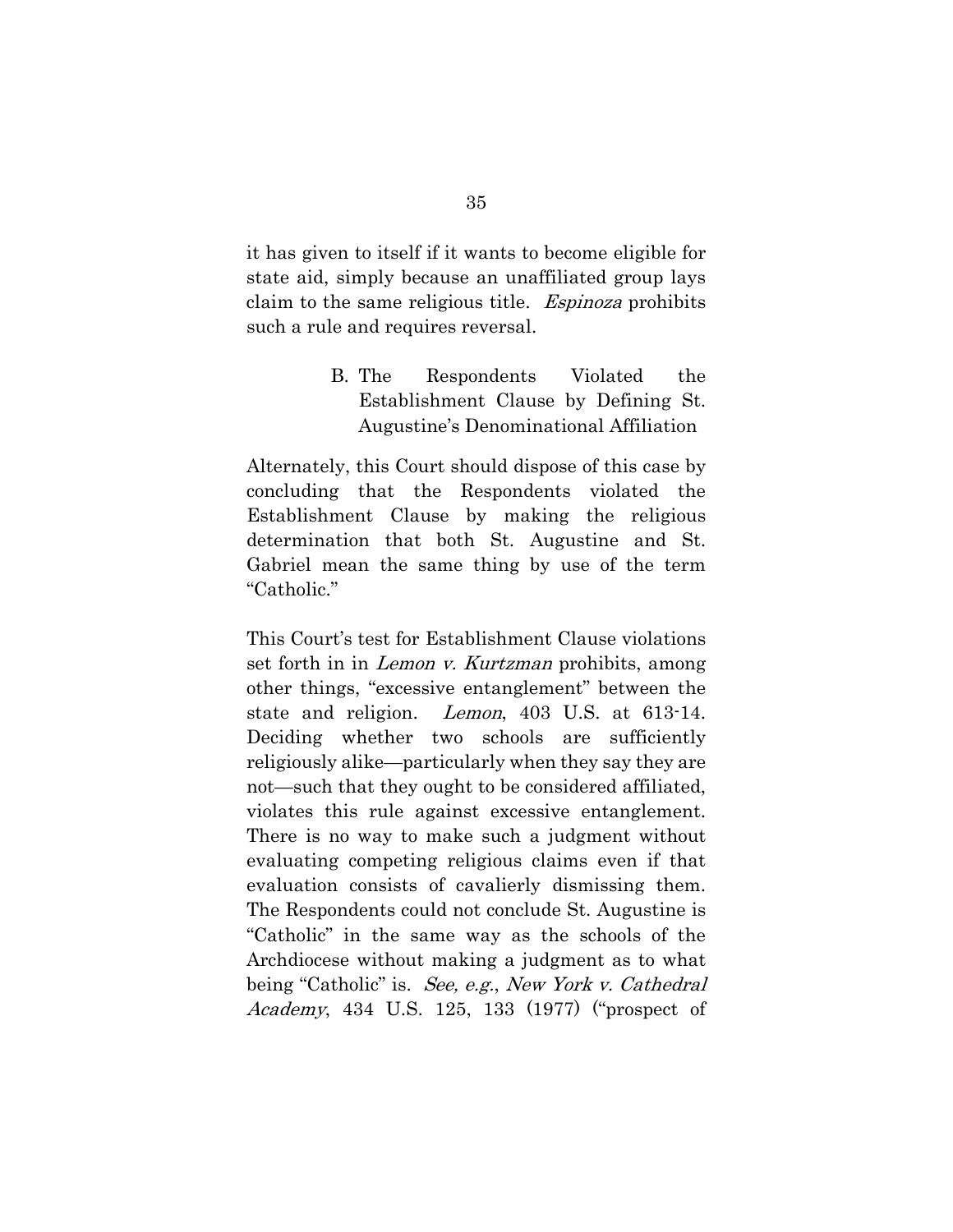church and state litigating in court about what does or does not have religious meaning touches the very core of the constitutional guarantee against religious establishment"). Placing dispositive significance on the use of a term—in this instance "Catholic"—is not an admirable avoidance of state evaluation of religious distinctions, but the state imposition of them by its insistence that the labels must mean the same thing.

Similarly, this Court has consistently held that the state may not evaluate religious claims, make religious decisions, or otherwise insert itself into disputes over religious conduct and practices. See, e.g., Lyng v. Northwest Indian Cemetery Protective Ass'n, 485 U.S. 439, 457-58 (1988); United States v. Lee, 455 U.S. 252, 257 (1982); Presbyterian Church v. Mary Elizabeth Blue Hull Mem'l Presbyterian Church, 393 U.S. 440, 451 (1969); United States v. Ballard, 322 U.S. 78, 87 (1944); see also App. 136a ("A long line of cases prohibits secular courts from delineating religious creeds or assessing compliance with them.").

Yet that is precisely what the Respondents did here when they told St. Augustine, over its objection, that when it and St. Gabriel used the term "Catholic" they meant the same thing. Here, the Friess Lake School District told St. Augustine that its claim to be religiously distinct from the Archdiocese of Milwaukee was "your fight, not ours," Dkt. 26-6 at 1, then proceeded to declare a winner by concluding that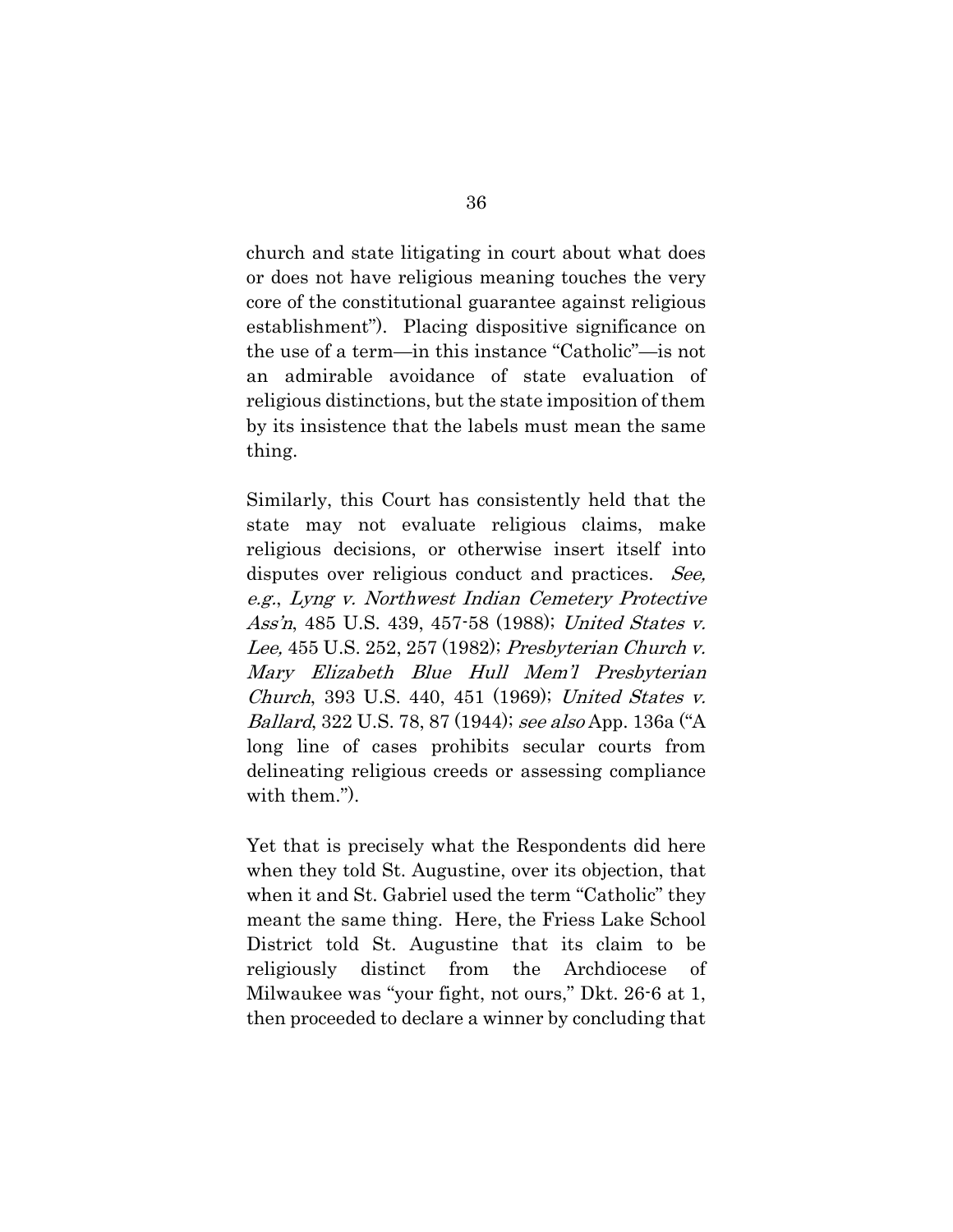all who say "Catholic" are the same. The Seventh Circuit's recent decision confirms that this is what occurred. As that Court explained—citing Lemon, 403 U.S. at 613:

> "[A]s a matter of state law [the Superintendent] may not delve into "the school's religious beliefs, practices, or teachings," because the latter inquiry would transgress the First Amendment prohibition against excessive entanglement with religious matters. . . . [T]he Superintendent's decision in the case before us was not justified by neutral and secular considerations, but instead necessarily and exclusively rested on a doctrinal determination that both St. Augustine and St. Gabriel's were part of a single sponsoring group—the Roman Catholic church—because their religious beliefs, practices, or teachings were similar enough.

App. 4a (citation omitted) (quoting App. 21a). Indeed, in the decision accompanying its earlier (nowvacated) judgment, the Seventh Circuit agreed that "[h]ad the defendants applied a religious test to establish denominational affiliation, we can assume that they would have violated Lemon's prohibition of entanglement between government and religion." App. 136a. Four years after making that observation,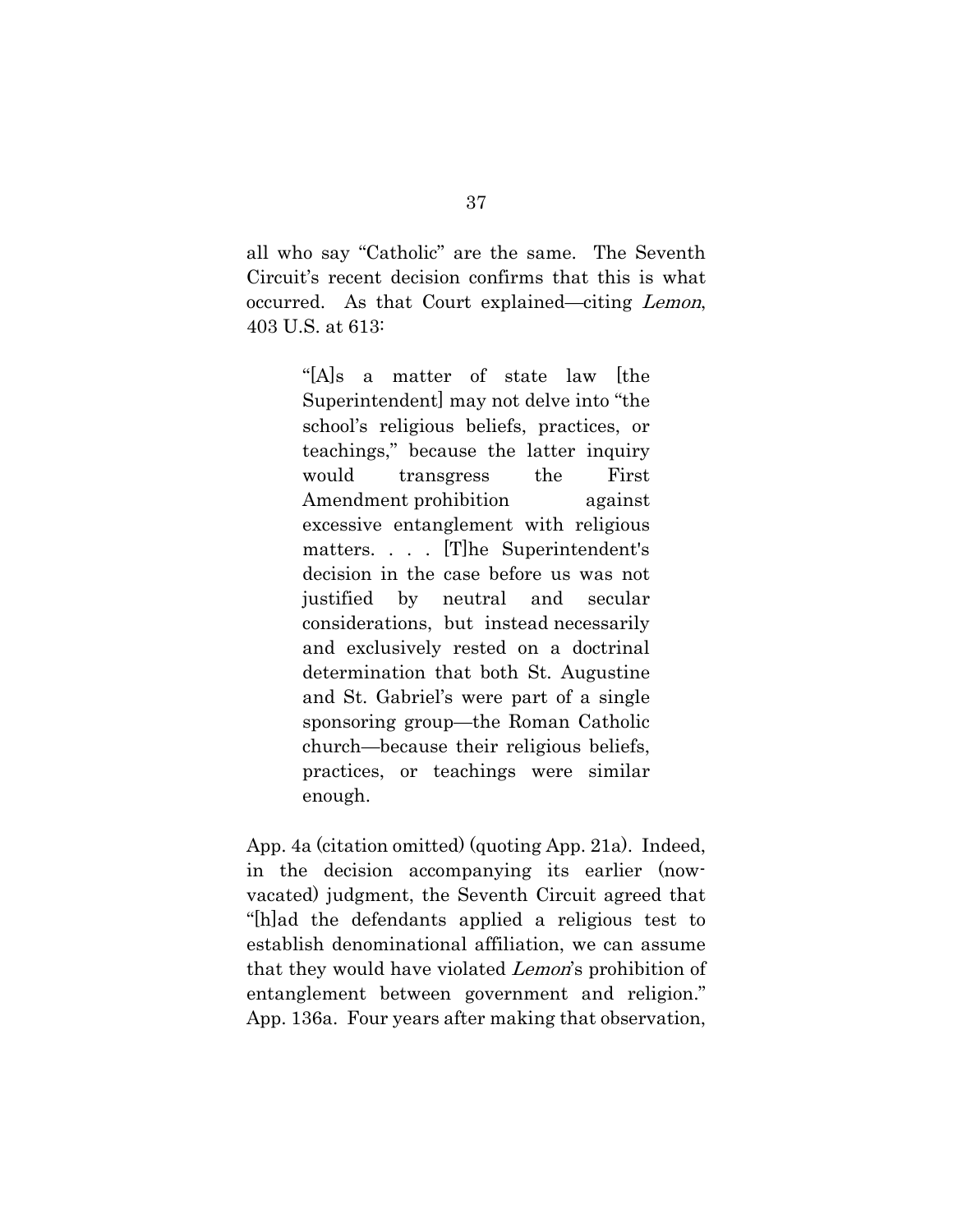the Seventh Circuit has now confirmed that such a "religious test to establish denominational affiliation" was applied. The Respondents violated the Establishment Clause.

> C. The Respondents Violated the Religion Clauses by Interfering with the Ability of St. Augustine to Define its Own Faith and Doctrine

Finally, this Court has developed a line of cases, resting on both Religion Clauses, protecting the autonomy of religious organizations. The Respondents' actions contravene the rule of these cases.

Specifically, this Court has declared that "religious organizations" have a right to a degree of "independence from secular control or manipulation—in short, power to decide for themselves, free from state interference, matters of church government as well as those of faith and doctrine." Hosanna-Tabor Evangelical Lutheran Church and Sch. v. EEOC, 565 U.S. 171, 186 (2012) (quoting Kedroff v. Saint Nicholas Cathedral of Russian Orthodox Church in North America, 344 U.S. 94, 116 (1952) (describing Watson v. Jones, 80 U.S. (13 Wall.) 679 (1872))) (emphasis added). Accordingly, "[s]tate *interference* in [the] sphere" of "matters '"of faith and doctrine"' . . . would obviously violate the free exercise of religion, and any attempt by government to dictate *or even to influence* such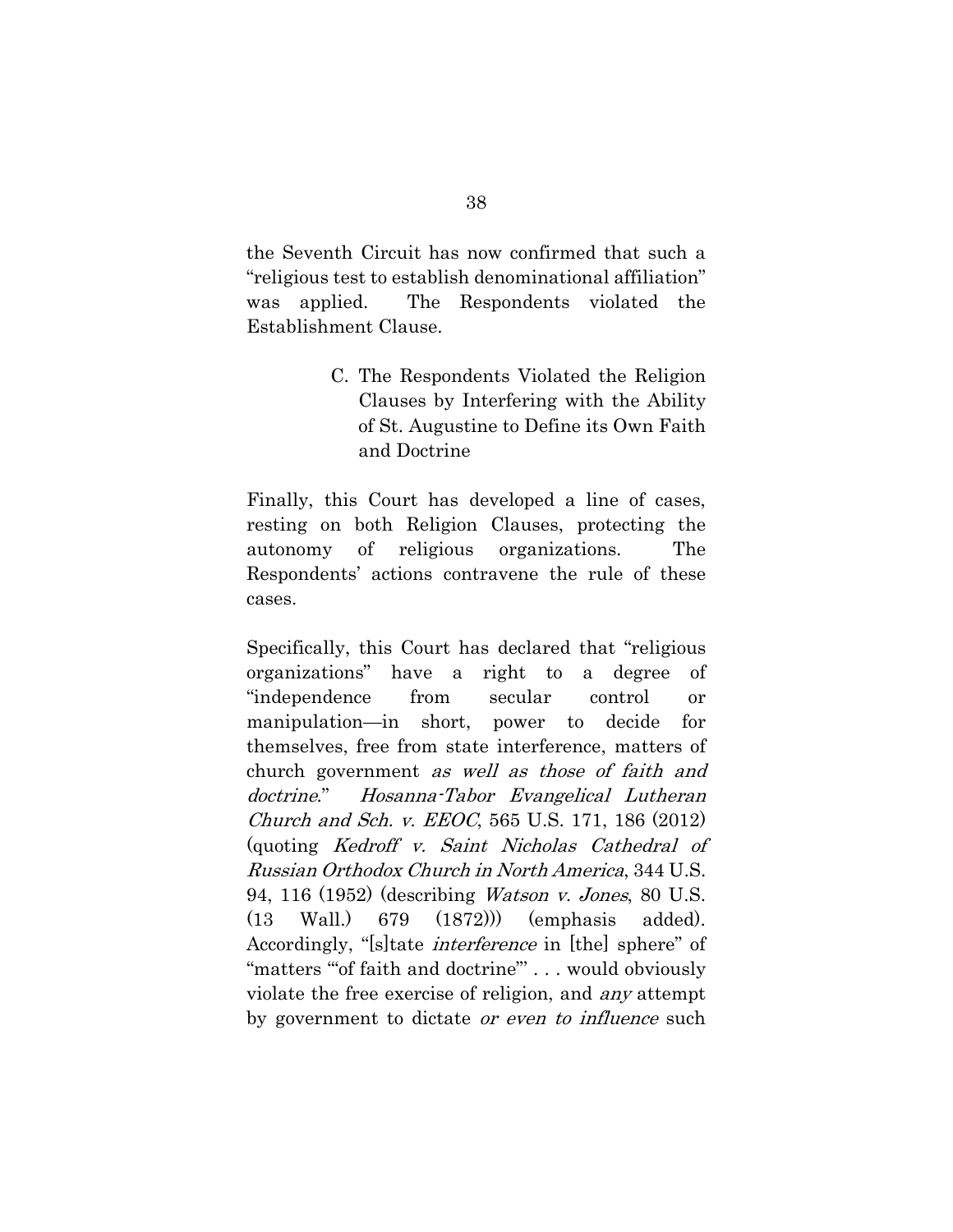matters would constitute one of the central attributes of an establishment of religion." OLG, 140 S. Ct. at 2060 (quoting Hosanna-Tabor, 565 U.S. at 186) (emphases added)).

It is hard to envision a more fundamental statement of faith and doctrine than the theological title a religious organization assigns to itself and its own interpretation of what that title signifies. Yet the Respondents interfered with the Petitioners' ability to exercise this autonomy by forcing St. Augustine to choose between receiving state aid and using the religious name St. Augustine prefers—"Catholic" and by taking it upon themselves to define, in the words of the Seventh Circuit's vacated opinion, the "face value" of religious labels such as the word "Catholic"—a religious duty inappropriate for a state actor. App. 138a. "The First Amendment outlaws such intrusion."  $OLG$ , 140 S. Ct. at 2060.

 $OLG$  is illuminating specifically on the issue of how religious labels should be assessed by civil courts. In discussing application of the ministerial exception, this Court warned lower courts that "impermissible discrimination" inheres in attaching dispositive consequence to religious labels, and "risk[s] privileging religious traditions with formal organizational structures over those that are less formal." *Id.* at 2064. That is what occurred here.

By failing to respect St. Augustine's right of autonomy in the areas of faith, doctrine, and religious mission,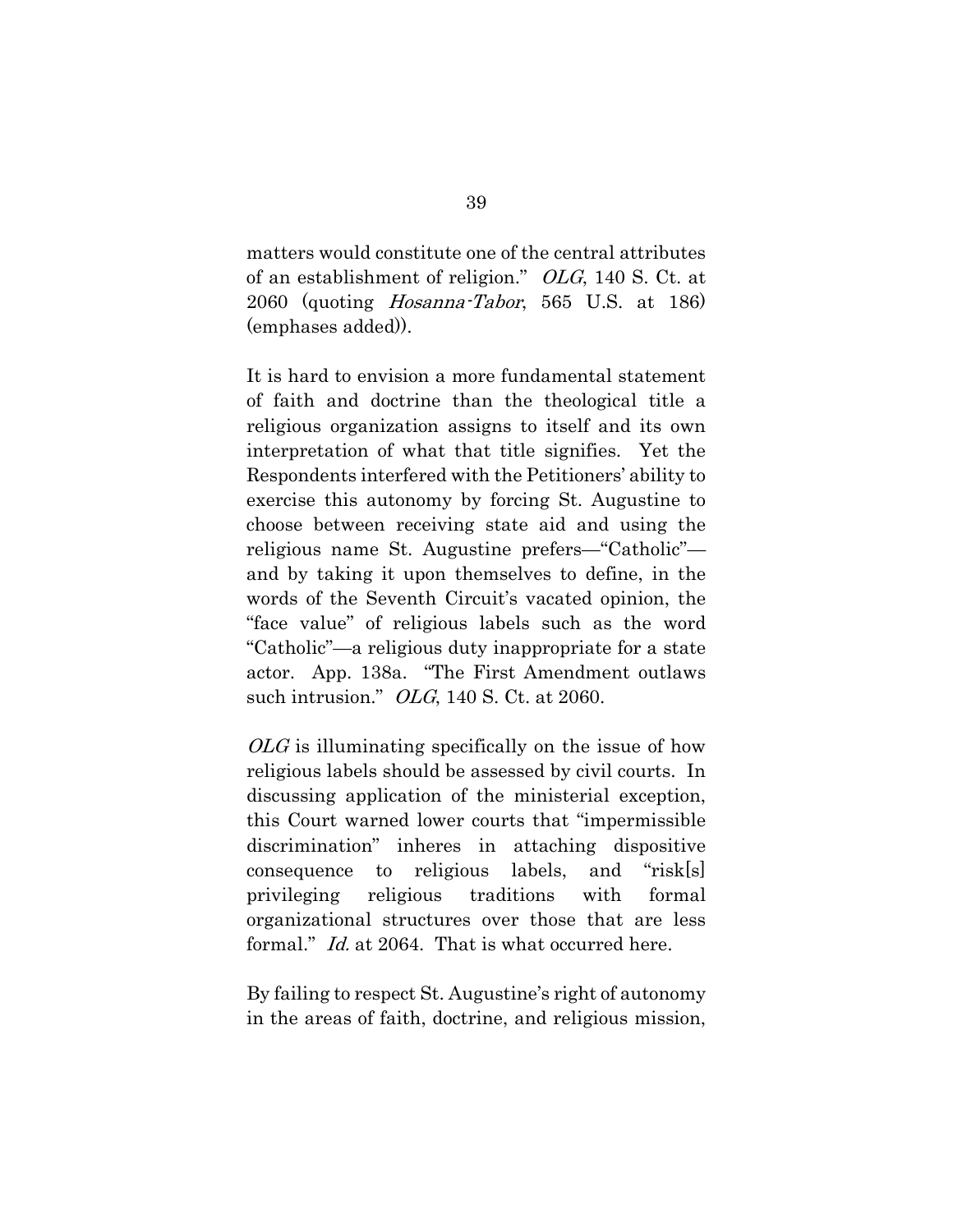and take it at its word when it says it is not religiously affiliated with the schools of the Milwaukee Archdiocese, the Respondents violated the First Amendment.<sup>[11](#page-50-0)</sup>

IV. Alternately, Plenary Review of the Petitioners' First Amendment Claims is Justified in Order to Correct the Seventh Circuit's Improper Disposition of Multiple Important Federal Questions Relating to the Government's Authority to Deny Otherwise-Available Public Benefits to Religious Adherents

If this Court is disinclined to resolve this case on a summary basis, it should accept the case for full briefing and argument. As the above discussion shows, this case involves multiple important questions of federal law relating to the government's authority to deny otherwise-available public benefits to religious adherents. And in contravention of this Court's decisions, the Seventh Circuit has refused to condemn, as inconsistent with the First Amendment, the Respondents' decisions to force the Petitioners to choose between exercising their religion and receiving government aid, to tell the Petitioners they

<span id="page-50-0"></span> $11$  Importantly, this doctrine is an exception to the *Smith* rule on which the Seventh Circuit relied in 2018. Hosanna-Tabor, 565 U.S. at 190 (Smith applies to "government regulation of only outward physical acts," not "government interference with an internal church decision that affects the faith and mission of the church itself").